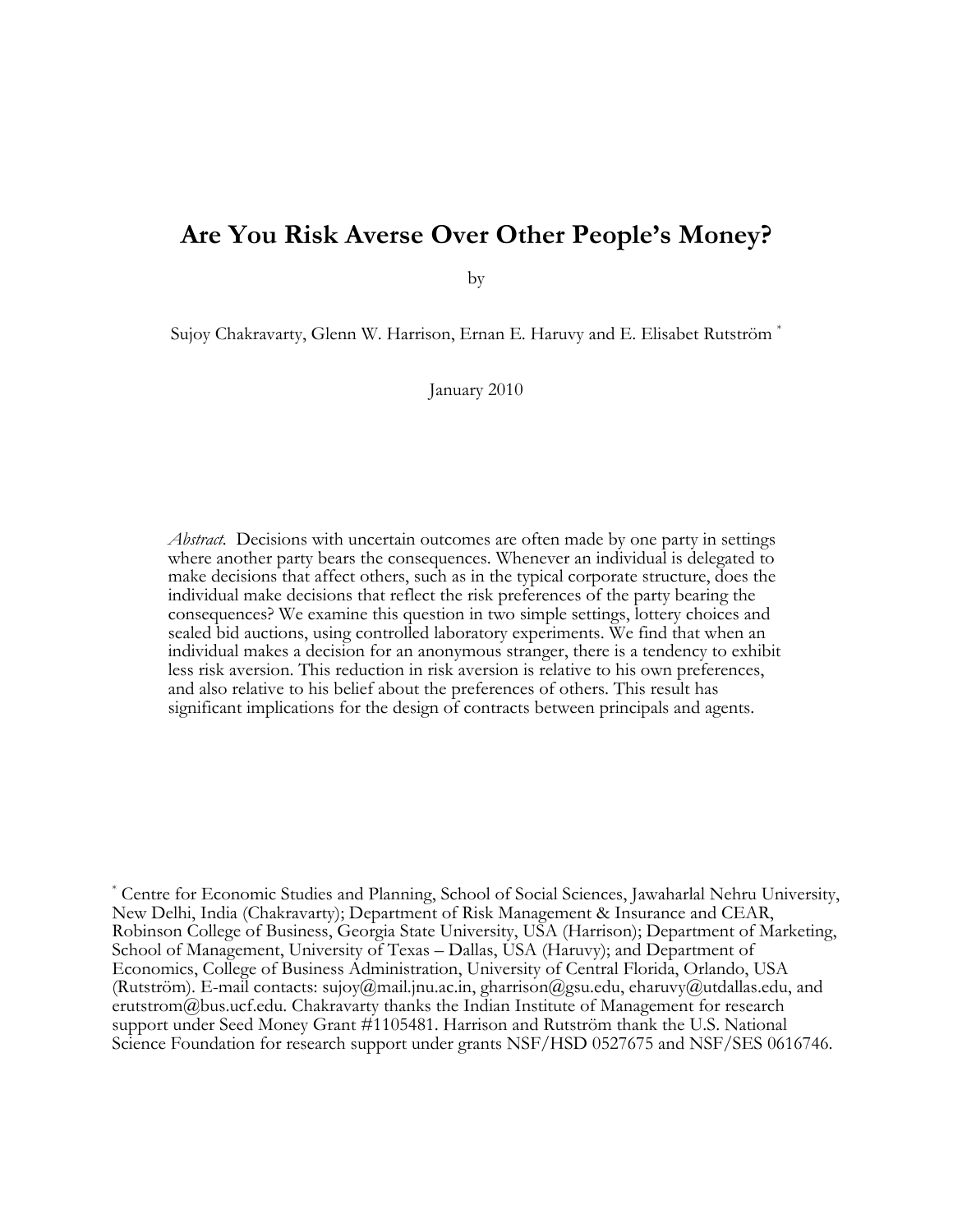Decisions with uncertain outcomes are often made by one party in settings where another party bears the consequences. Whenever an individual is delegated to make decisions that affect others, such as in the typical corporate structure, does the individual make decisions that reflect the risk preferences of the party bearing the consequences? If these two parties do not have the same risk attitude, efficiency loss could result unless the affected party has access to sufficiently flexible contracts and knowledge of the risk attitude of the individual making the decisions (e.g., Kreps [1990; p. 582/3] and Grossman and Hart [1983]).

We examine risk attitudes of individuals making decisions on behalf of others in simple settings using controlled laboratory experiments. This is an exploratory exercise in the spirit of those that examine preferences over risk to ones self or those that examine preferences that have a social dimension. Thus, we propose nothing beyond evaluating the possibility that subjective preferences over outcomes to self and outcomes to others may not be the same. One set of experiments involves choices over lotteries. Another involves sealed bid auctions. We find a remarkable result: *individuals tend to be significantly less risk averse when they make decisions over another person's money, compared to decisions that they make over their own money.* Decisions for self reflect a certain level of risk aversion, comparable to those reported elsewhere, and varying across individuals as one would expect. But when people are asked to make decisions for others, they tend to make decisions closer to risk neutral preferences. This is despite the fact that beliefs regarding the other person's preferences appear to be unbiased. We examine behavior in two unrelated experiments, and find that the effect is present in both, indicating some degree of robustness of the phenomena with respect to differences in institutions and procedures.

This result has significant implications for the analysis of behavior of principals and agents. If the principal and agent do not have the same risk preferences, in the sense that the agent does not exhibit the same risk preferences as the principal when acting on his behalf, there is an expected efficiency loss if they do not use elaborate contracts. Since elaborate contracts of this kind do not appear to be common, our results suggest that there could be some other advantage to using agents that compensates for such efficiency losses (e.g., Milgrom and Roberts [1992; ch.2]). Alternatively,

-1-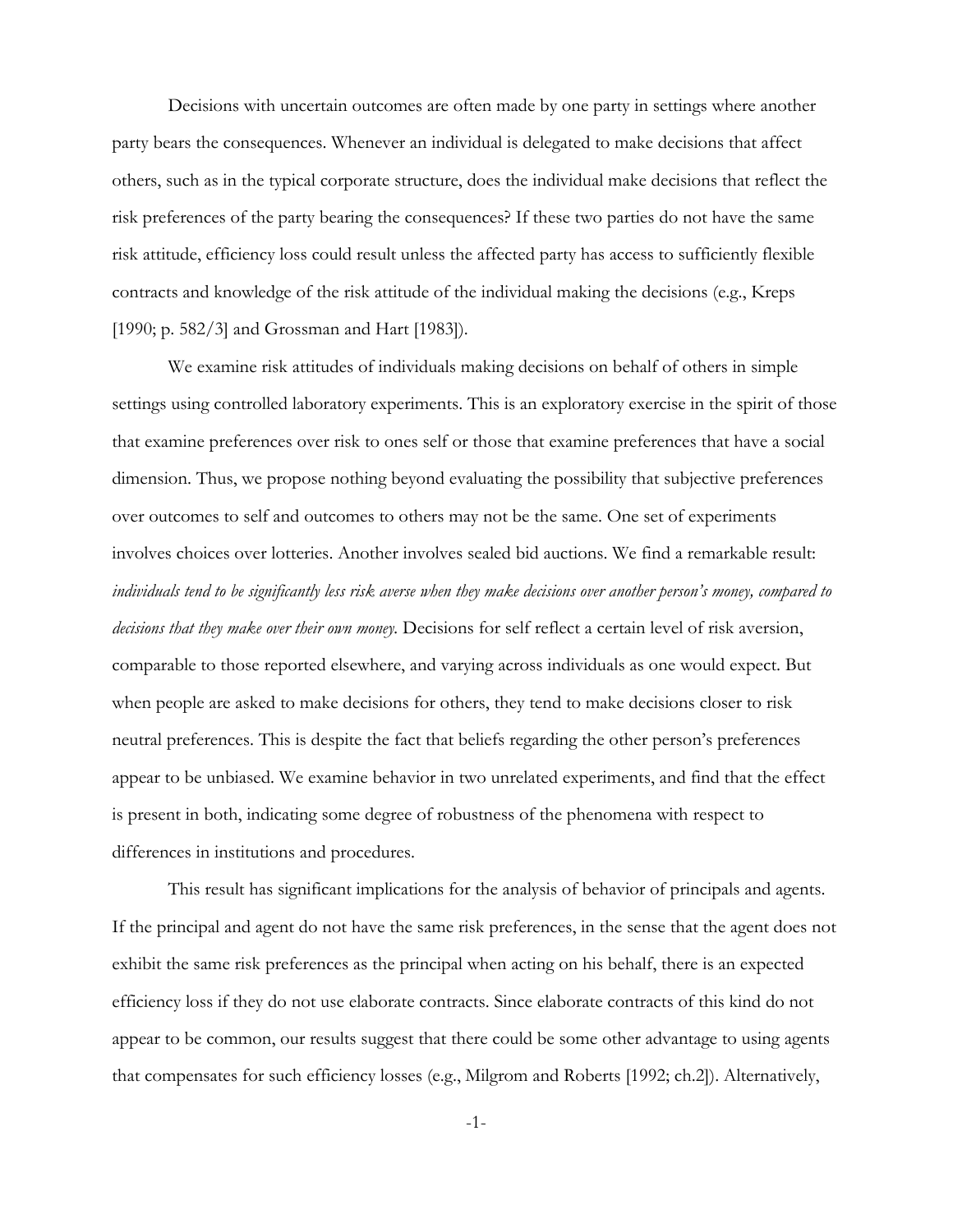we expect to find settings in which principals tend not to use agents, whenever these other advantages do not outweigh the expected efficiency loss. Our objective is simply to note that the analysis of the use and motivation of agents should allow for the fact that the agent should not be expected to behave as if using the principal's risk preferences, quite apart from the importance of allowing for his own risk preferences over his own earnings.<sup>1</sup>

In section 1 we explain the two experiments and their respective procedures. Both were developed with the goal of identifying differences in the risk preferences of principals and agents. In section 2 we examine the results. We draw conclusions in section 3.

#### **1. Experimental Design**

#### *A. Lottery Choice*

Measures of risk aversion can be elicited using a lottery choice task known as a multiple price list (MPL), previously used by Holt and Laury [2002][2005] and Harrison, Johnson, McInnes and Rutström [2005]. Each subject is presented with a choice between two lotteries, which we call A or B. Table 1 illustrates the basic payoff matrix presented to subjects. The first row shows that lottery A offered a 10% chance of receiving 400 Indian Rupees (Rs) and a 90% chance of receiving Rs 500, since these experiments were conducted in India. The expected value of lottery  $A$ ,  $EV<sup>A</sup>$ , is shown in the third-last column as Rs 490, although the EV columns were not presented to subjects. Similarly, lottery B in the first row has chances of payoffs of Rs 960 and Rs 25, for an expected value,  $EV^B$ , of Rs 118. Thus the two lotteries have a relatively large difference in expected values, in this case Rs 372. As one proceeds down the matrix, the expected value of both lotteries increases, but the expected value of lottery B becomes greater relative to the expected value of lottery A.

The subject chooses A or B in each row, and one row is later selected at random for payout

<sup>&</sup>lt;sup>1</sup> The role of the risk preferences of the agent over his *own* earnings has been extensively studied in the design of principal-agent contracting arrangements. See Milgrom and Roberts [1992; ch.7] for an excellent textbook exposition of the basic ideas, and Laffont and Martimort [2002] for a superb formal account (especially §2.11 and §6.5, on risk averse principals). The different risk preferences of principals and agents also enter prominently in a growing literature on the delegation of risk management to financial institutions (Hakenes [2004]) and portfolio managers (Baptista [2008]).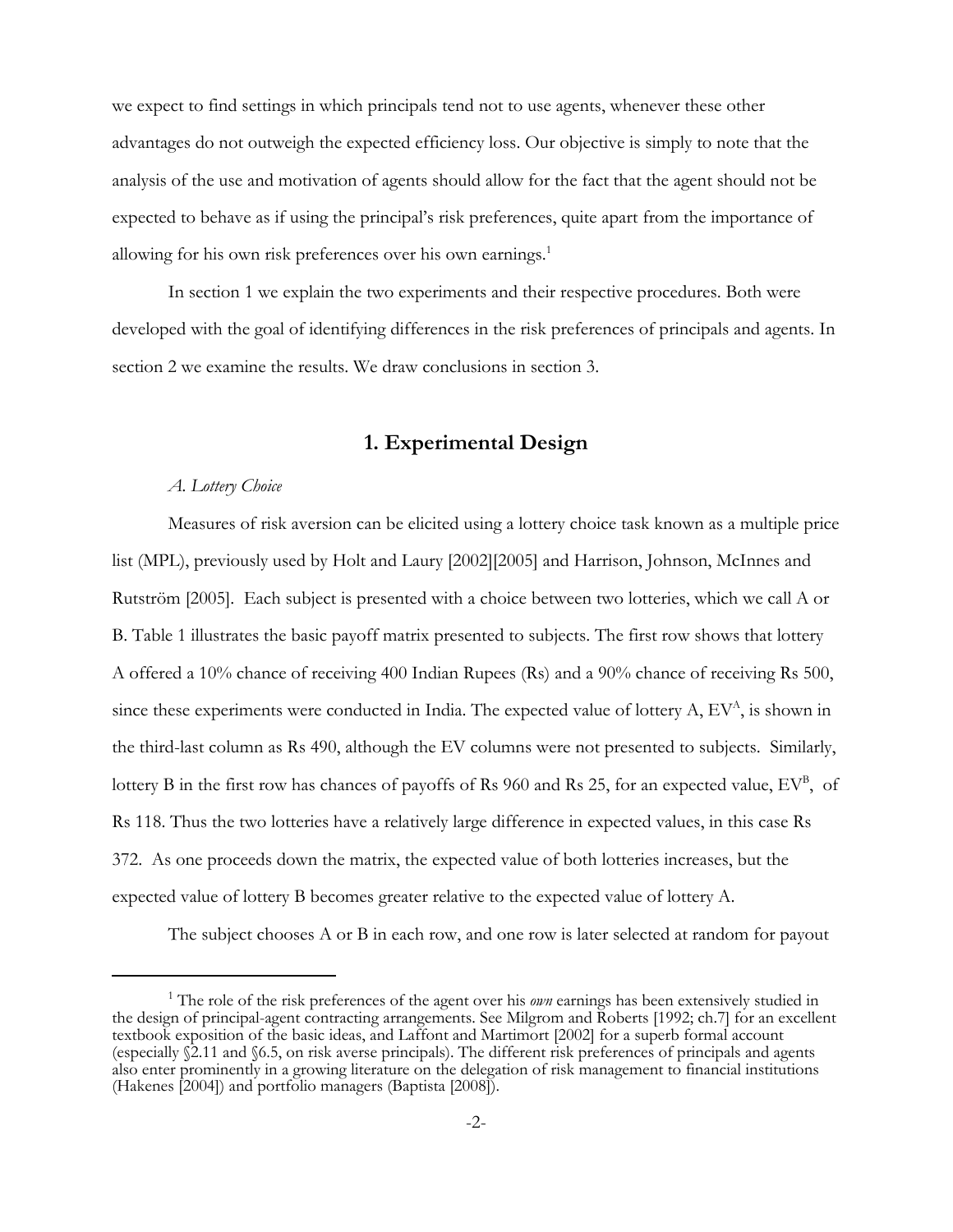for that subject. The logic behind this test for risk aversion is that only risk-loving subjects would choose lottery B in the first row, and only risk-averse subjects would choose lottery A in the second last row. Assuming local non-satiation, the last row is simply a test that the subject understood the instructions. Most subjects would be expected to switch from A to B on some row in the table, and this switching point can then be used to infer their risk attitude. A risk neutral subject should switch from choosing A to B when the EV of each is about the same, so a risk-neutral subject would choose A for the first four rows and B thereafter.

The first set of experiments was conducted in India. The payoffs are in Indian Rupees. At the time of the experiment the official exchange rate was  $1 \text{ U.S. dollar} = \text{Rs } 44.8$ , implying prizes worth \$8.90 and \$11.12 in the "safe lottery" A, and worth \$21.41 and \$0.56 in the "risky lottery" B. These are approximately 5.5 times the baselines prizes offered in the experiments of Holt and Laury [2002]. However, India's official exchange rate does not properly reflect the purchasing power of the Rupee in India, in terms of goods and services. Using purchasing power data for 2000 from the *Penn World Tables* of Heston, Summers and Aten [2002], our payoffs can instead be calculated as \$65, \$52, \$125 and \$3.25, respectively, for a scaling of 32.5 times the baselines prizes of Holt and Laury [2002].<sup>2</sup> In general, the payments were significant compared to the subjects' earning power.<sup>3</sup> The conversion to US dollars at official exchange rates or purchasing power rates does not, of course, affect inferences about risk attitudes from observed choices. All subjects were paid in cash at the end of the session. In addition to earnings, each subject received Rs 25 for turning up as agreed.

The subjects were 74 students from classes at the Indian Institute of Management (IIM) in Ahmedabad, the premier Business School in India.<sup>4</sup> Subjects were generally representative of the student population at IIM in Ahmedabad in terms of family income levels (moderate to high, by average Indian standards), sex (predominantly male), ethnicity (predominantly Hindu) and

 $2^2$  The official exchange rate in 2000 was very close to the rate prevailing in mid-2005, when the experiments were conducted.

 $3$  Teaching assistants at the IIM in Ahmedabad received average annual salaries in 2005 of Rs 96,000 (\$2,143), which converts to roughly Rs 50 per hour. The average starting salary for graduates in 2003 (2004) was Rs 588,000 (700,100) per year. This converts to roughly \$13,125 (\$15,548) at official exchange rates.

<sup>&</sup>lt;sup>4</sup> The web site of the Institute, http://www.iimahd.ernet.in/ provides more information.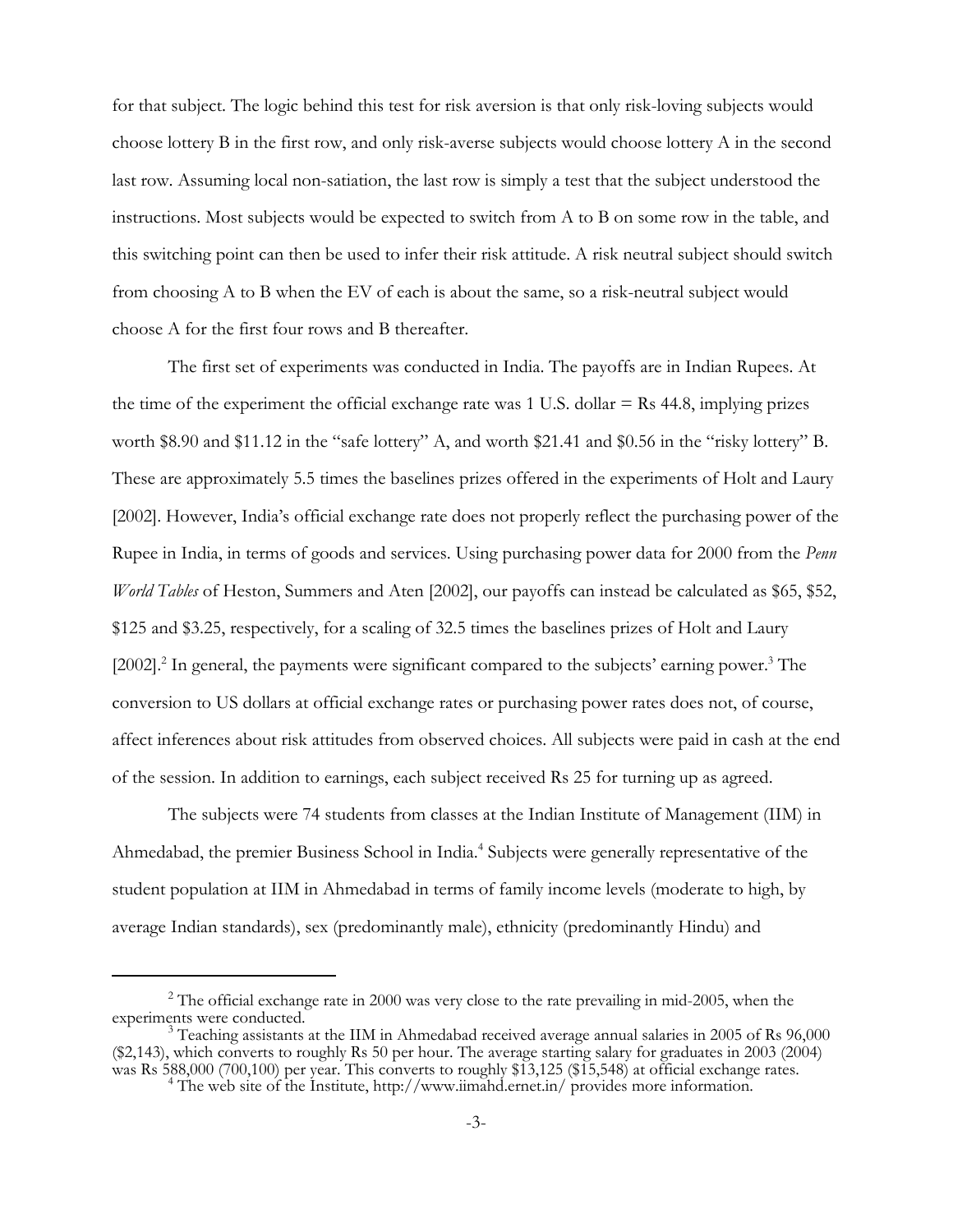undergraduate major (engineering and computer sciences).

All subjects came to one room initially, where they were seated and received a randomly distributed instruction packet colored red or yellow. The instruction packet was initially sealed without revealing the color, so that subjects picked their color at random. They were presented with some general instructions, including an explanation of the role of a monitor who would ensure that all instructions and information were actually applied. The monitor was chosen at random from the subjects. Half of the subjects (those with red instruction packets) were then taken to another room, and a separate experimenter conducted the instructions in each room. The substantive task instructions were handed out sequentially: when performing the first task, subjects had no information about the nature of the subsequent tasks.

In the first room subjects were asked to make choices about the lotteries, and in the other room the subjects were told that they had no choices to make, but that they would receive the consequences of some choices made in the other room. In the first room, where the choices were made, subjects proceeded in one of two orders. Either they made decisions over their own money first, and then over another person's money, or *vice versa*. Thus we control for order effects, while obtaining in-sample responses. The subjects in the first room were told that they had been paired with one other person in the second room, but that they would never know each other's identity. The monitor verified the information provided in instructions in each room. All random draws were resolved using a physical device, a simple 10-sided die.<sup>5</sup>

In addition, and after the lottery choices had been made, each subject in the first room was asked to state the number of choices of lottery A that they believed the rest of the people in the room would make. They were asked to state their belief for each of the treatments, where beliefs and actual averages were rounded to the nearest integer. This belief was elicited under simple incentives.<sup>6</sup>

<sup>&</sup>lt;sup>5</sup> The complete instructions are available in an Appendix.

 $6$  If the estimate was exactly correct in one of the two treatments, they would receive Rs 25; if the estimates were exactly correct in both treatments they would receive Rs 50; if it was 1 off, on either side, they would receive Rs 10 for that column; if it was 1 off in both treatments, they would receive Rs 10 for each treatment; and if it was more than 1 off in both treatments they would not receive anything from this task. This incentive system effectively elicits the modal belief of the subjective distribution if one assumes that the subject is risk neutral for the purposes of the belief elicitation task.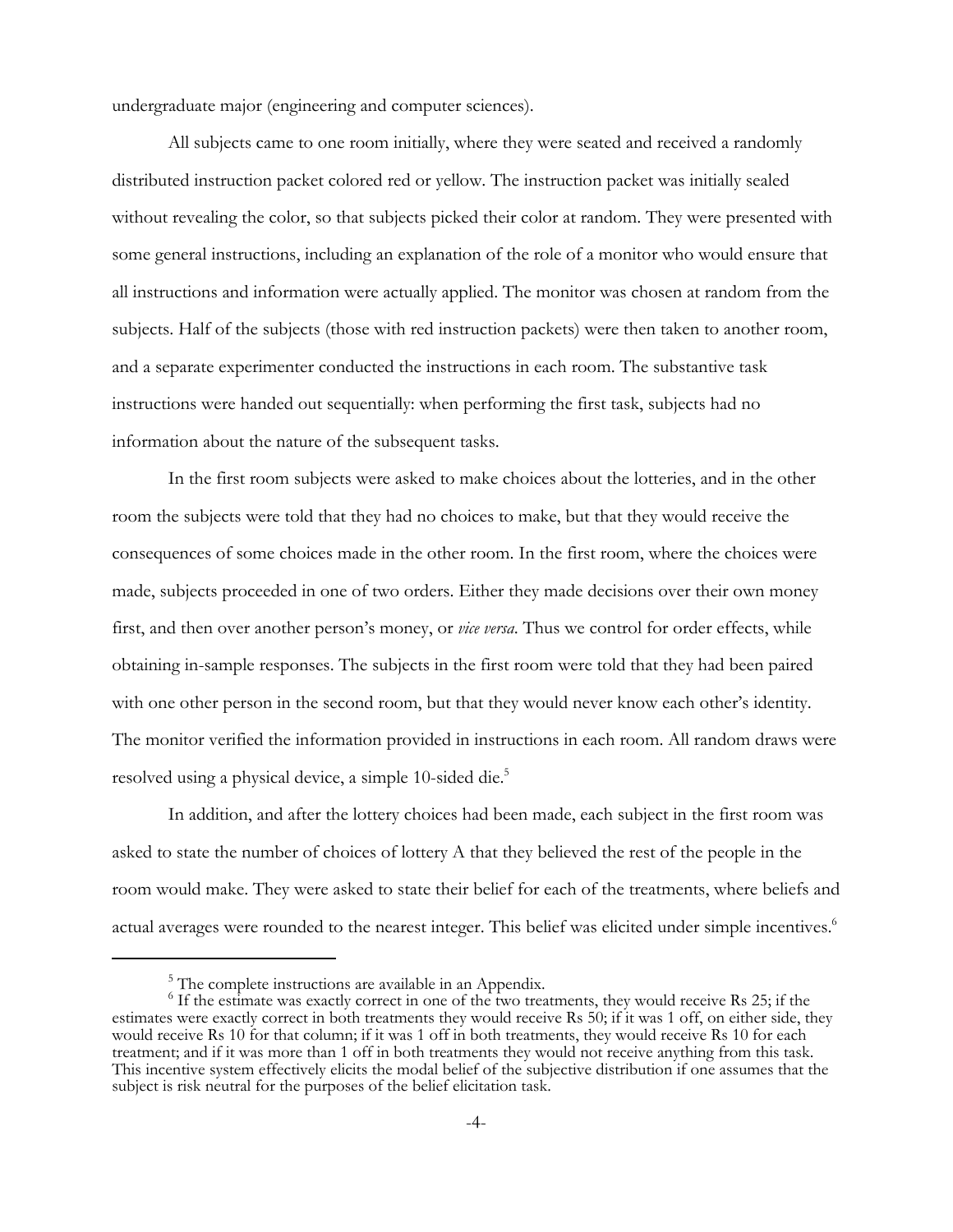The purpose of this additional task was to find out what risk attitudes each subject thought other people, drawn at random from the same population, would have. If the subject thought that everyone else was less risk averse than they were, they might choose a less risk averse outcome for the other person in the belief that they were selecting as they would. The data provide some checks on hypotheses of this kind.

#### *B. Bidding in a First Price Sealed Bid Auction*

The MPL task is a popular instrument that provides a *direct* elicitation of risk attitudes. An alternative mechanism can be found in a variant of the first-price sealed bid auction, with independent and private values. The task is simplified by reducing the number of bidders to 2, and computer-simulating the other bidder with a risk-neutral bidding strategy.<sup>7</sup> The subject was told the strategy that the computerized bidder would use, although it was not described as being consistent with risk-neutral bidding behavior. This task simplification reduces the decision to one of individual choice with no strategic consideration.

The subjects were 32 students recruited from the University of Texas at Dallas. They were each seated in front of a computer terminal, separated from other subjects by dividers. The instructions were provided in written form, and were then read aloud by the experimenter. The computer interface of the experiment was implemented using *Z-tree*, a software package developed by Fischbacher [2007].

Each participant played 25 rounds in the role of agent and 25 rounds in the role of self, for a total of 50 rounds. Half the participants played agent for 25 rounds, followed by 25 rounds of playing for themselves; the other half started playing for themselves for 25 rounds and then played as agent for another. A cohort in a session consisted of 4 participants and players remained in the same cohort for the full 50 rounds. Throughout the 50 rounds, each participant was matched with two other participants, one of whom was his client during 25 rounds and the other his agent during

<sup>&</sup>lt;sup>7</sup> Computer simulation of N-1 bidders in first-price sealed bid auctions was introduced by Harrison [1989] to remove strategic considerations from the task facing subjects.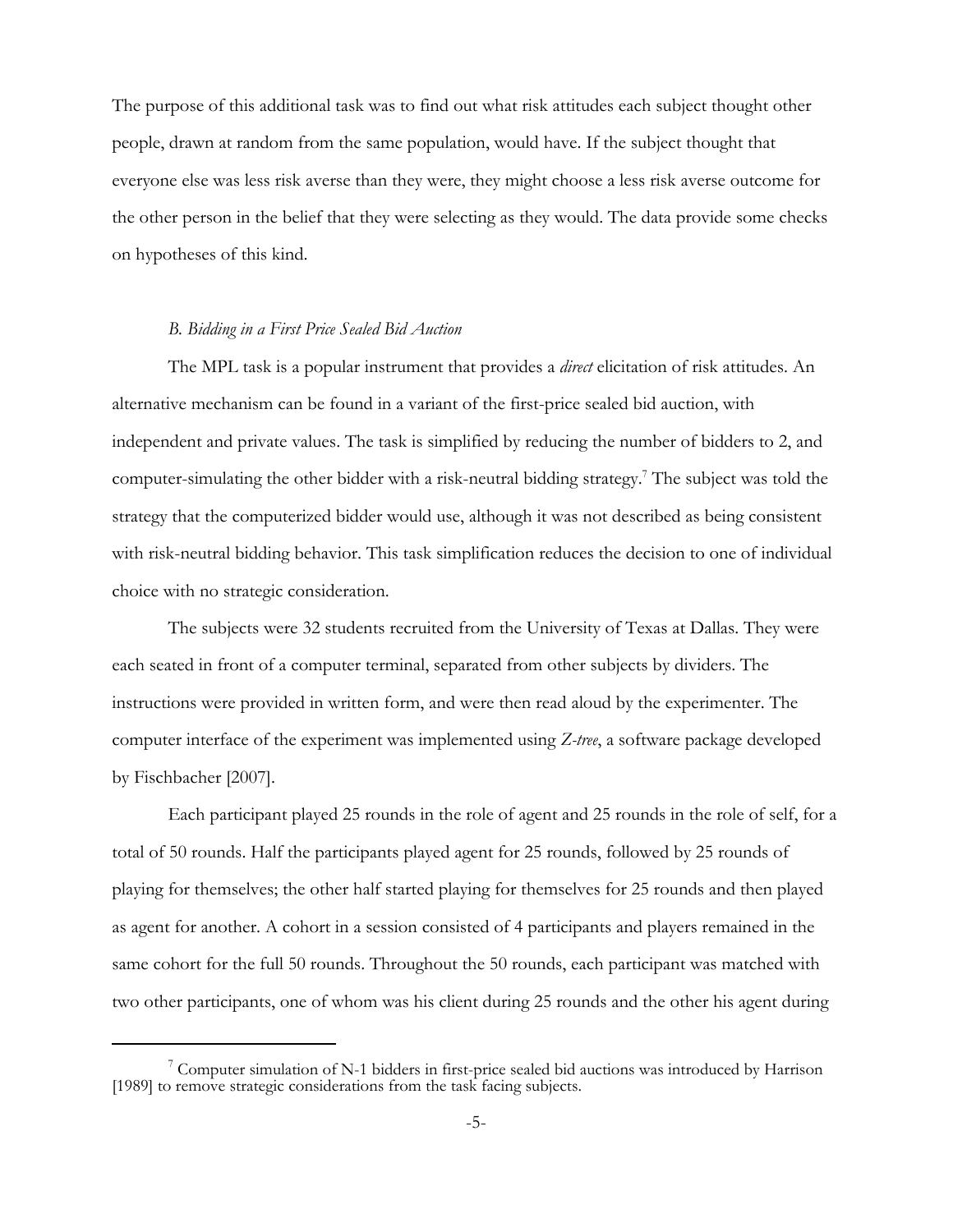the other 25 rounds. The exact order in which each participant played each role is shown in Table 2.

When bidding as agent, it was explained, all earnings from one's bidding activity would go to a different participant in the room designated as one's client. Hence, the payoff of each participant consisted of his earnings from his own bidding choices in 25 rounds in the role of self and the earnings from 25 rounds of bidding of an anonymous other participant in the group designated as his "adviser." The roles were displayed prominently at the top of the screen. Participants were assured that the person playing their agent was different from the person assigned as their client. Participants were not told the identities or matches.

Valuations were drawn uniformly from 1 to 100 tokens.<sup>8</sup> It was explained to subjects that to win each auction, their bid would have to be higher than the computer bidder's bid. Their payoff in each auction they win would be their own valuation minus their bid. Subjects were told that the computer would bid a number between 1 and 50, with each bid between 1 and 50 being equally likely. This is, in fact, the risk neutral bid distribution of a bidder with the same valuation distribution as the participant. Ties would be broken arbitrarily.

The optimal bid for a risk-neutral subject in this setting is to bid half of one's valuation. This generates a win probability equal to the bid divided by 50. To help subjects with their bidding decisions, a calculator was made available to them on the computer screen which showed the probability of winning and the expected payoff for each bid. The idea with this display was to make the tradeoff between one's bid and the probability of winning salient, and not to test the mathematical or cognitive acumen of subjects.

After each round, whether as an agent or bidding for his own money, a subject saw his own bid, the computer's bid, the winning bid, and his profit in that auction round. In addition, subjects saw a table with their own earnings from all previous rounds.<sup>9</sup> A subject did not see his payoff from

 $8$  Tokens were exchanged for money at the rate of 40 tokens per dollar. Each subject also received a \$5 show-up fee. <sup>9</sup>

Subjects did not see a total until the very end, although they could easily compute it given the information provided. This was done on purpose to allow them to learn from feedback but to minimize wealth effects.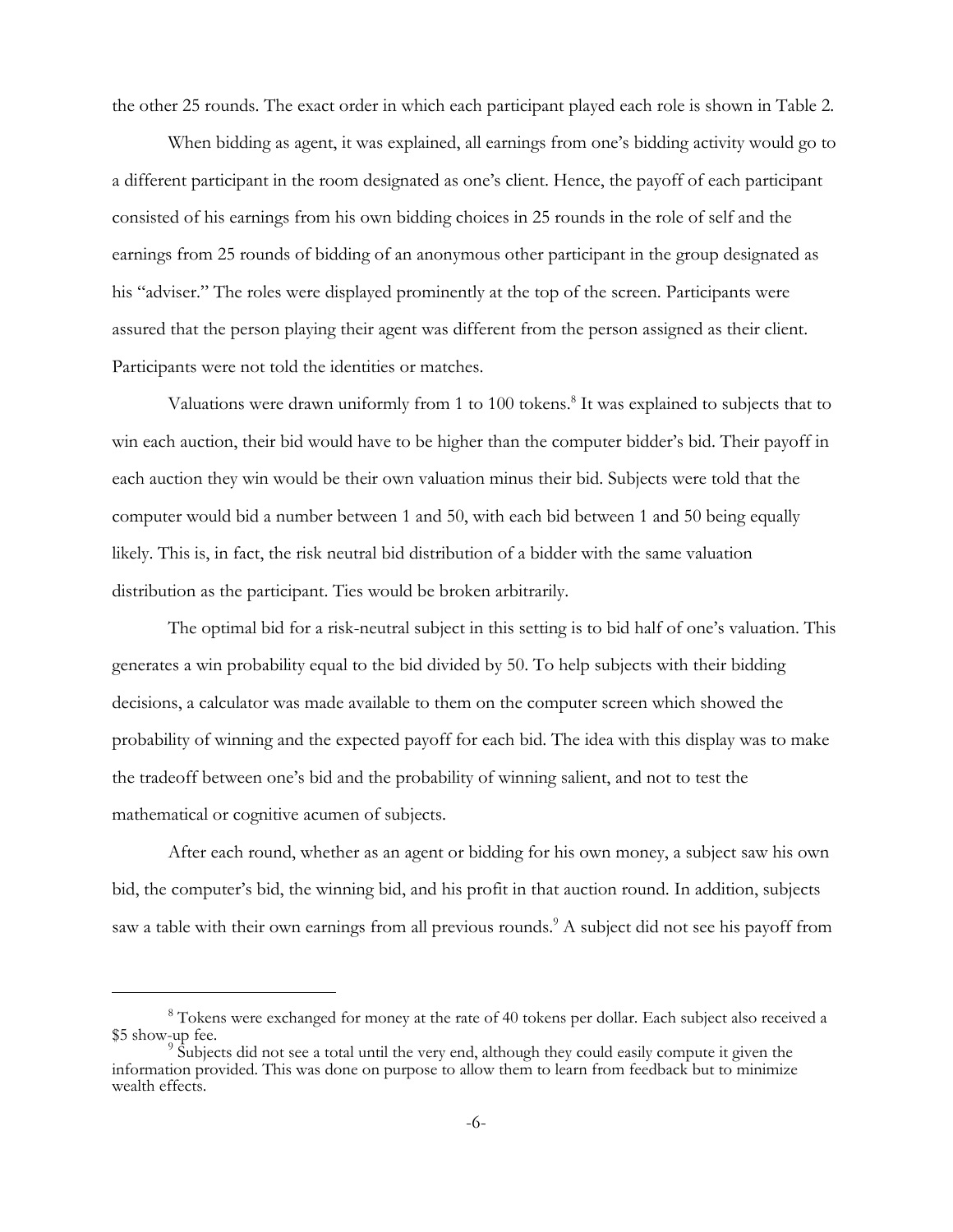being a client of someone else until the very end of the experiment. Thus, his agent's actions, and the outcomes of his agent's actions, did not enter his client's feedback and had no impact on his client's behavior in the experiment.

#### **2. Results**

#### *A. Risk Attitudes Revealed by Lottery Choice*

Figure 1 displays the main results from the MPL experiment. On the bottom axis we list each problem, corresponding to the rows in Table 1. The vertical axis shows the fraction of choices of the safe lottery, option A. The dashed line displays what a risk neutral subject would do: pick the safe lottery A until the EV of the risky lottery B is greater than the EV of lottery A, and then pick lottery B. The other lines show the observed responses, pooled over the task order, which we control for in a formal statistical analysis below. Subjects that pick the safe option more than the risk neutral prediction are risk averse, as discussed earlier. We will refer to the treatment where subjects make decisions about their own money as "Self," and to the treatment where subjects make decisions about other people's money as "Agent." So Figure 1 provides some evidence that subjects are risk averse in "Self," but are less risk averse in "Agent." Of course, these lines only reflect averages, and there is typically more noise around the "middle" of these pictures, so this conclusion must await a more formal statistical analysis. However, the average number of safe choices was 6.35 and 5.03 in the "Self" and "Agent" treatments, respectively. This difference is statistically significant using a two-sided *t*-test (*p*-value < 0.001) or a Wilcoxon Signed-Rank test (*p*-value < 0.001). The variance of the number of safe choice was 2.72 in "Self" vs. 3.20 in "Agent." The *F* test statistic for comparing variances indicates no significant difference in the variances  $(F(36,36)=0.85, p=0.69)$ .

We examine the data using a structural maximum likelihood estimation of the expected utility difference between the choice of the riskier and the safer lottery. Each row in the MPL provides an observation on the binary choice between lottery A and B. We evaluate each lottery using a constant relative risk aversion (CRRA) characterization. Specifically, we assume that utility is defined as  $U(y) = (y^{1-r})/(1-r)$ , where *r* is the CRRA coefficient and  $r \ne 1$ . With this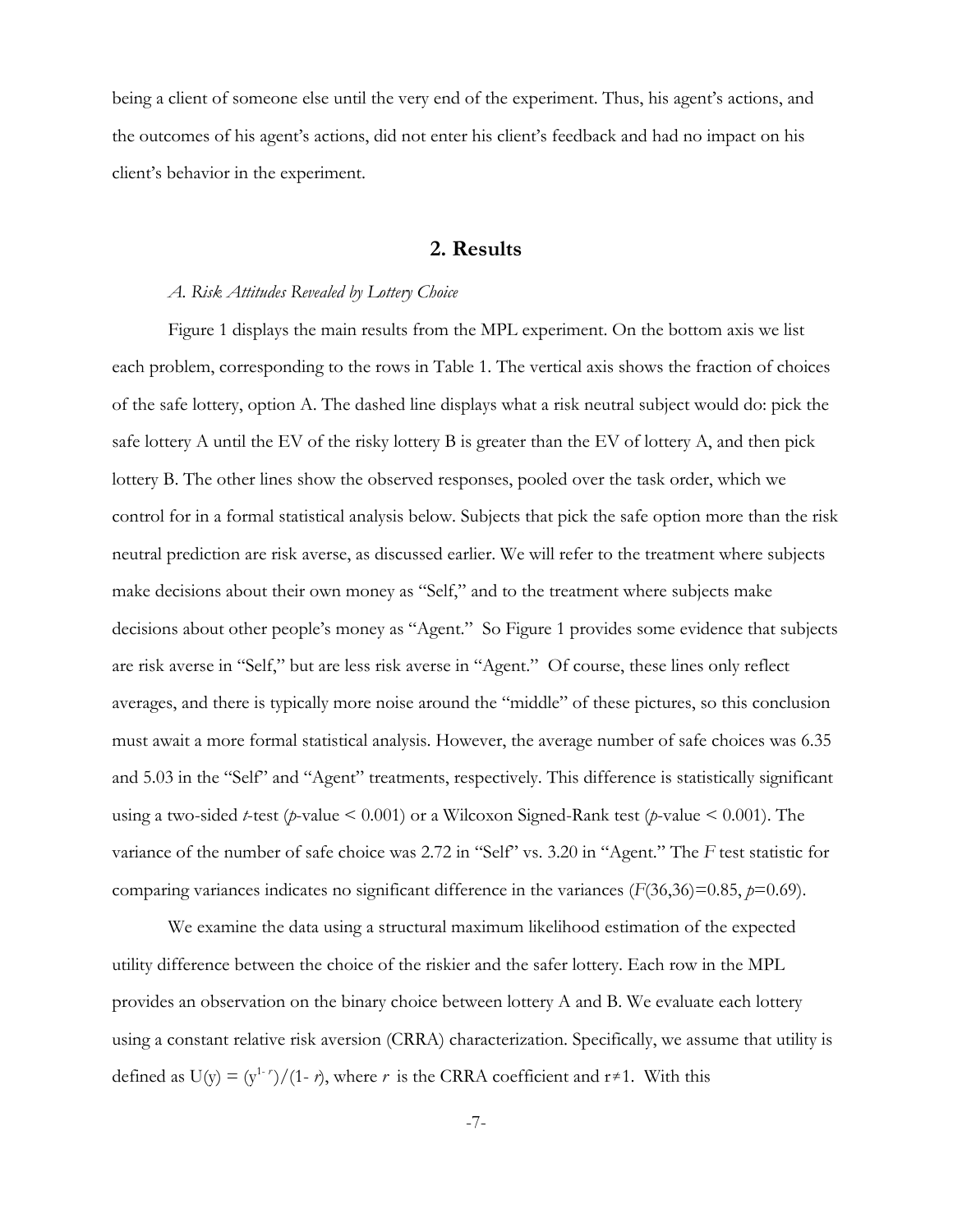parameterization,  $r = 0$  denotes risk neutral behavior,  $r > 0$  denotes risk aversion, and  $r < 0$  denotes risk loving. The dependent variable is the binary choice between lottery A and B. A standard probit function links the difference in expected utility (conditional on a candidate value of *r*) to the observed binary choices; see Harrison and Rutström [2008; p.69ff.] for details of the econometric specification. We include a Fechner error term<sup>10</sup> to capture behavioral errors as a function of "Self" and "Agent." Since each subject provided multiple observations, there are corrections for the possible correlation of statistical errors associated with a given subject.<sup>11</sup>

Table 3 displays the maximum likelihood estimates of this structural model. The dependent variable is the discrete choice (lottery A or lottery B). The CRRA coefficient  $r$  is estimated as a linear function of the covariates listed. The covariates include a dummy variable for Agent (1=Agent, 0=Self) and a dummy variable for order of decision tasks. Other covariates are demographic variables deemed to be differentiating for the Indian student sample used for this study. Parental income and education are important in Indian society. Smoking is a prevalent and risky behavior and might be indicative of a risk preference. An age dummy was meant to separate college age students from older participants. Demographic variables primarily included to control for possible sampling effects and reflect those included in other studies (Andersen et al. [2008]).

 The most important result is the estimate for the binary dummy (agent) picking out the risk aversion responses over other people's money. It shows that CRRA is 0.44 lower when making decisions over other people's money, and that this effect is statistically significant with a *p*-value less than 0.001. There does not appear to be a significant effect from task order, sex or age. But the educational levels of parents do matter, as do income level. Controlling for any other differences, we estimate CRRA to be 0.69 over own money and 0.25 over other people's money. We also find that decisions over other people's money *are* associated with a larger Fechner error, and that this is a

<sup>&</sup>lt;sup>10</sup> See, for example, Hey and Orme [1994].<br><sup>11</sup> The use of clustering to allow for "panel effects" from unobserved individual effects is common in the statistical survey literature. The procedures for allowing for clustering allow heteroskedasticity between and within clusters, as well as autocorrelation within clusters. Wooldridge [2003] reviews some issues in the use of clustering for panel effects, in particular noting that significant inferential problems may arise with small numbers of panels.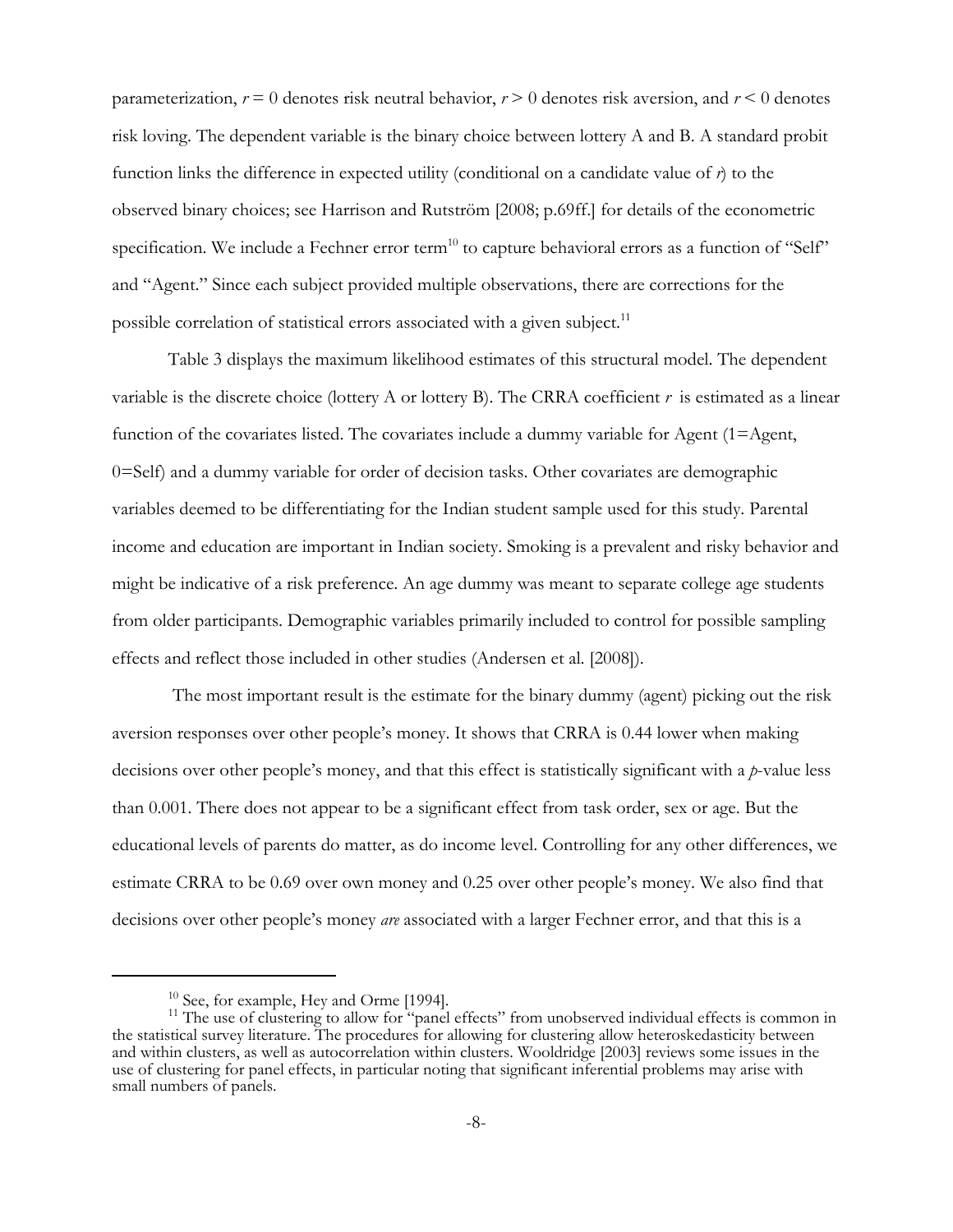statistically significant effect, implying that there is *less* sensitivity to differences in expected utility when acting for others than when acting for self.

How do we know that this shift is not an attempt to pick risk attitudes that match those of the people they will be applied to? This is the role of our additional task, where we elicited beliefs about the average responses of others in the room. The results indicate that risk attitudes about one's own money and beliefs about the own risk aversion of others are virtually the same. The average number of safe choices observed were 6.35 and 5.95, respectively for "Self" and "beliefs about others own attitudes," which is not significantly different using a two-sided *t*-test (*p*-value  $=$ 0.13) or a Wilcoxon Signed-Rank test ( $p$ -value = 0.26). Thus the differences observed in Figure 1 and Table 3 are not due to subjects having beliefs that their risk attitudes were un-representative on average, but appear to reflect a genuine preference difference.12

Finally, we can exploit the in-sample nature of our responses, and construct a measure of the change in risk attitudes for each subject. Define a variable for each individual which is equal to  $+1$  if the subject makes *more* choices of the *safe* lottery when we compare his choices for others compared to his choices for himself, -1 if he makes more choices of the *risky* lottery, and 0 if there is no change for that subject.<sup>13</sup> Thus each subject is classified, by this measure, as a -1, a 0, or a +1. Controlling for the task itself (a dummy variable for Agent) and allowing for the effect of task order (a dummy variable for order), but no other explanatory variables, we then estimate an ordered logit model on these summary measures. The results allow us to predict that the probability that a subject would be less risk averse when making choices for others is 0.57, the probability that a subject would exhibit the same degree of risk aversion is 0.38, and that the probability that a subject would be more risk averse when making choices for others is only 0.05. This confirms our between-subjects conclusions.

<sup>&</sup>lt;sup>12</sup> We further find that the beliefs about what others making "choices as agents" are not significantly different from what others actually make (*p*=0.28), while the difference between the two sets of beliefs is (weakly) significantly different (*p*=0.06) and in the same direction as the choice differences. Thus the observed difference in risk attitudes is also reflected in the difference in the beliefs subjects are stating.<br><sup>13</sup> In fact only one subject had offsetting gross changes such that the net effect was no change.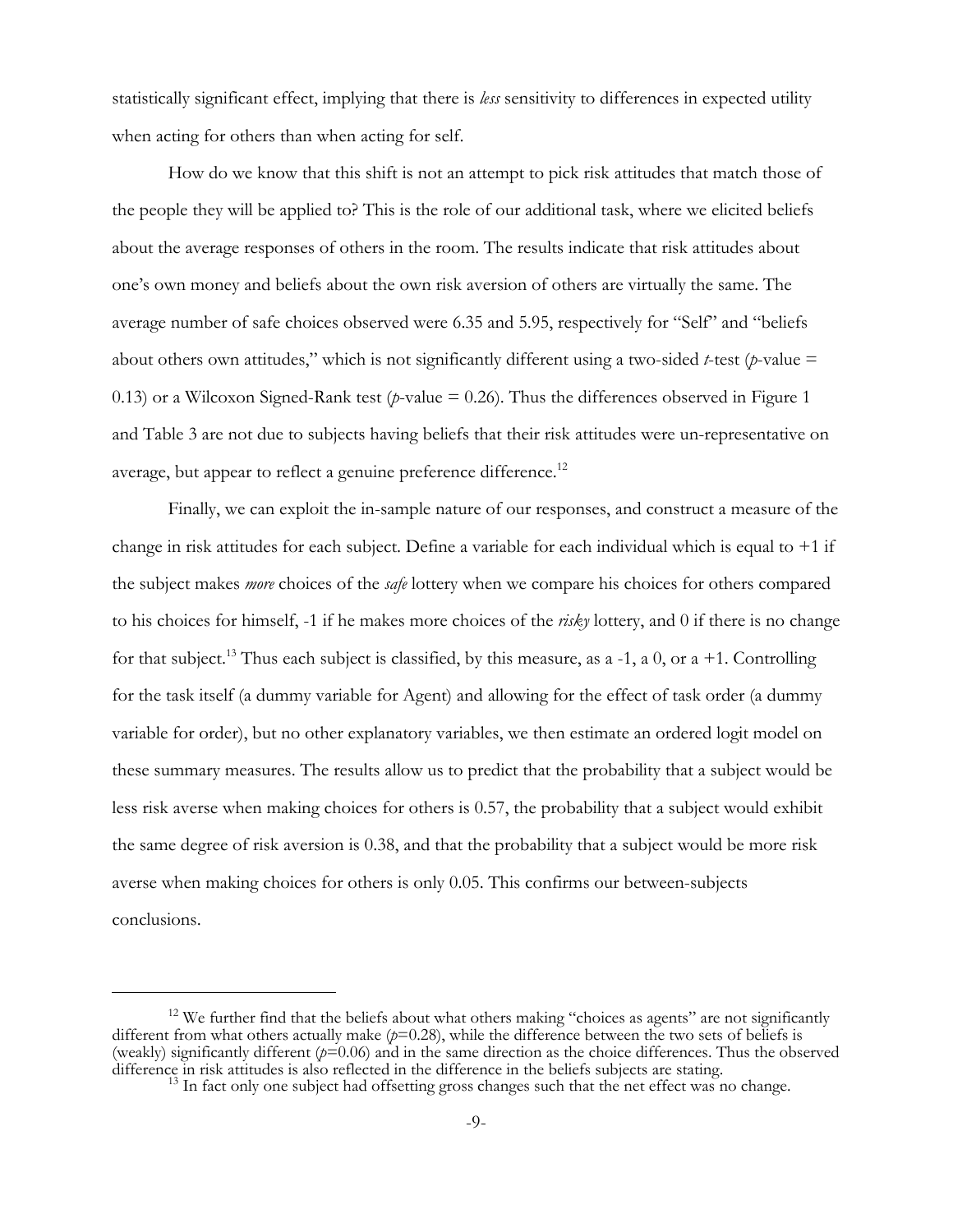#### *B. Risk Attitudes Revealed by Bidding Behavior*

Optimal bids in the first-price auction depend on risk attitudes. Using the same CRRA utility function that we used to evaluate the risk attitudes implied by the lottery task, we can infer the risk attitudes that the subjects used in the auction task by assuming that they were bidding optimally conditional on those risk attitudes (e.g., Harrison [1990]). This assumption may be more tenuous in the auction task than in the lottery task, for reasons that have been much debated in the older literature (e.g., Harrison [1989][1992]), but this is why we simplified the auction task to make it a relatively simple, non-strategic decision. Moreover, the purpose of our auction task is precisely to see if the qualitative results from the direct lottery task carry over into a more natural task, such as bidding behavior, so to some extent this added structure is necessary no matter what alternative task we choose.

Optimal bids for the auction task imply that the CRRA coefficient is equal to  $r = 1$ . (valuation-bid)/bid. Figure 2 displays the density of values for each treatment. The risk attitudes revealed by bidders acting on behalf of another person imply *less risk aversion* than the bids entered for themselves, and a marked tendency for some subjects to actually act in a risk loving manner with the other person's expected profit. Figure 2 also shows that we have two modes when individuals bid on their own behalf: one is risk averse (r>0) and the other is approximately risk-neutral (r $\approx$ 0). This conclusion from Figure 2 is reinforced by a random-effects regression, reported in Table 4, of implied risk attitudes on a binary indicator of the treatment. Relative risk aversion is lower by 0.132 when bidding for others, and this estimate has a standard error of  $0.040$  (*p*-value  $= 0.001, 95\%$ confidence interval between -0.21 and -0.05).<sup>14</sup> We find that the residual variance of risk attitudes is *not* significantly greater when bidding for others.<sup>15</sup>

<sup>&</sup>lt;sup>14</sup> Virtually the same estimates are obtained with a fixed-effects model. We also obtain the same qualitative results if we exclude some extreme risk-loving responses (e.g., one subject bid 1 when his principal had a valuation of 95, and one subject bid 10 when his principal had a valuation of 95). Dropping such responses leads to an estimated reduction in the difference in risk aversion of 0.08, with a 95% confidence interval between -0.14 and -0.03. We hesitate to drop such responses, however, because it is precisely this sort of change in behavior that one *might* expect when individuals take actions for others instead of themselves,

 $15$  This finding employs a multiplicative heteroskedasticity regression model with clustering for individuals. We verify that all coefficients of interest for the baseline regression here, with no multiplicative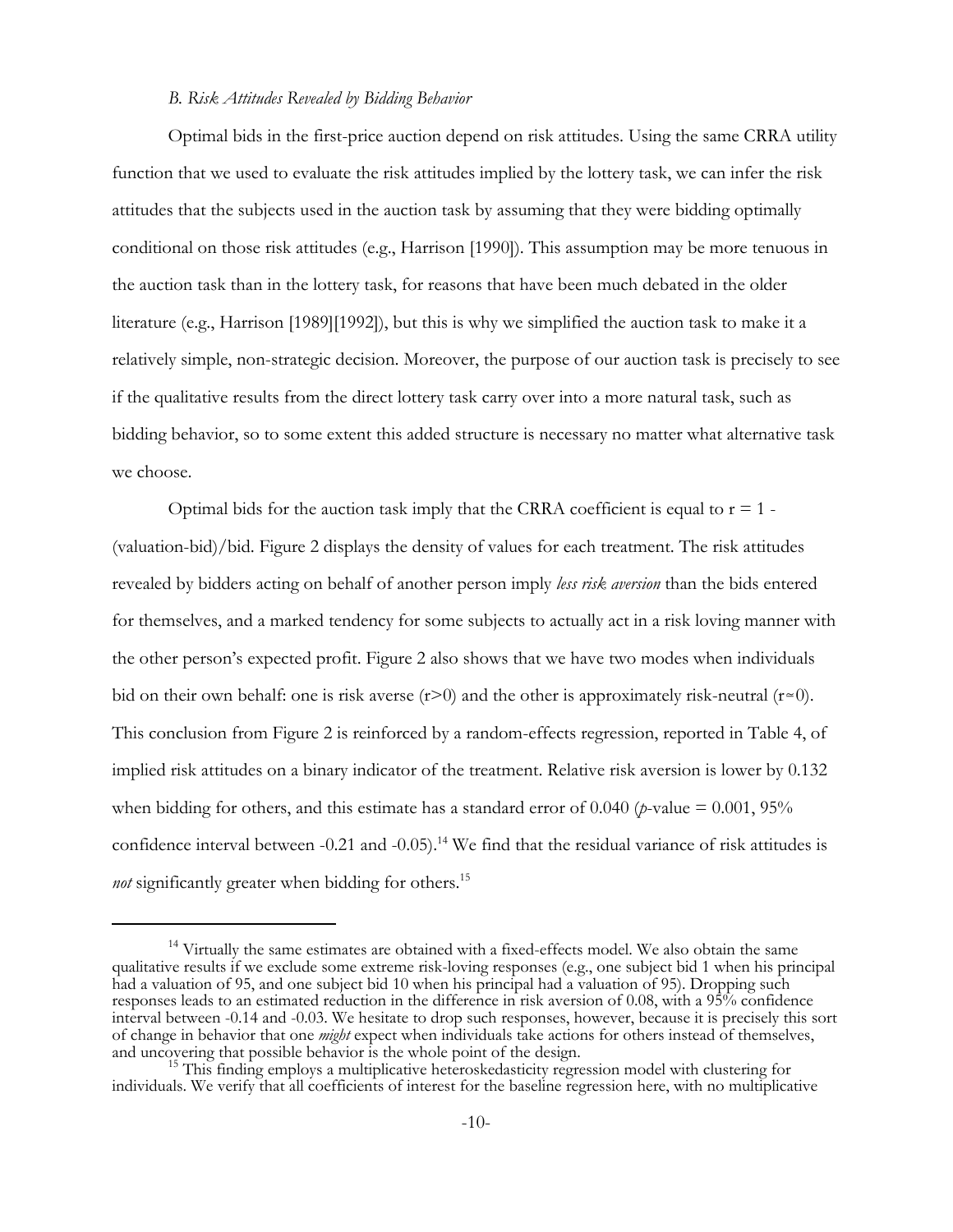### **3. Conclusions**

We explored the relationship between risk averse behavior, making decisions on behalf of others, and beliefs regarding others' risk attitudes. We find that, consistent with extant research, individuals are generally risk averse for the domain of income represented in our experiments. However, individuals appear less risk averse when making decisions over other people's money, and some are actually risk-loving. This general pattern is statistically significant. The difference does not appear to be driven by an attempt to pick risk attitudes that reflect the risk attitudes of others.

There are other possible explanations. We want to draw attention to some possibilities that have received attention in the literature, although we leave it to future research to evaluate their validity.

One possibility arises from the observation in the literature that when risky decisions are hypothetical, lower risk aversion is observed. There is extensive evidence, presented in Holt and Laury [2002][2005] and Harrison [2006], that measures of risk aversion in hypothetical choices indicate significantly lower risk aversion than choices that entail real consequences. Indeed, the qualitative pattern matches ours: subjects are moderately risk averse over their own money, and less risk averse when the decisions have no monetary consequences for them. The similarity between the results suggests that the underlying explanation might be similar. However, this is not just indifference over the outcomes to others. Even though we see an increase in the behavioral error term that is significant, controlling for this effect the risk aversion coefficient is reduced but still significantly different from risk neutrality.

Another possibility, consistent with the evidence of a systematic choice pattern for others, builds on the social dimension of the decision over other people's money involves subjects exhibiting some form of "social preference" in their decisions. We know from our follow-up questions about the choices of others that this is not because they believed that others were less risk averse than they were. However, it is entirely possible that they were viewing this as a social risk

heteroskedasticity, are virtually identical to those reported in Table 4. The effect of giving advice over other's money is to increase the residual variance, but the effect is not statistically significant (*p*-value = 0.17).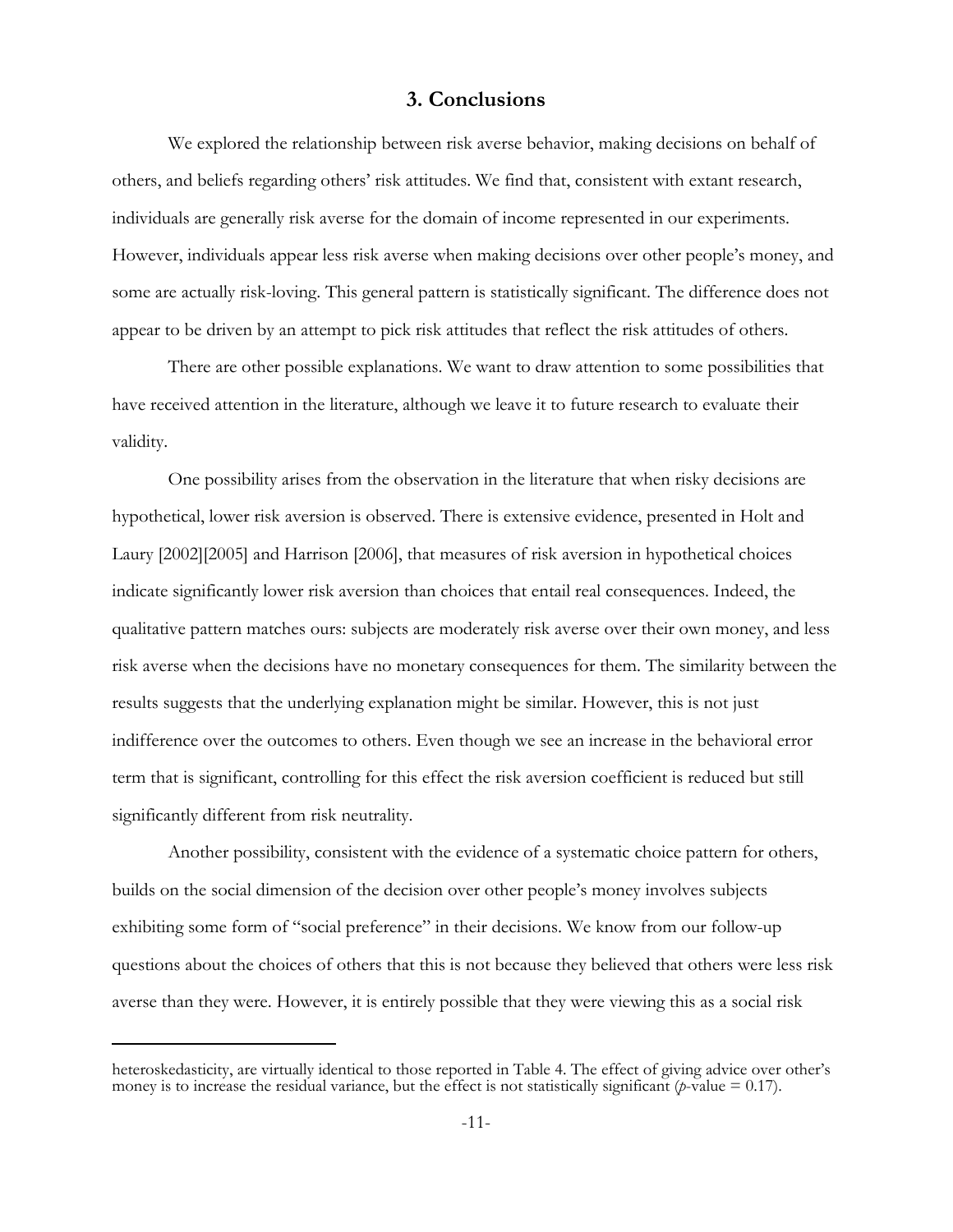decision, and employing different preferences over social risk than they do over individual risk. Direct tests of this hypothesis in group tasks, and with a wide range of social choice mechanisms, are reported by Baker, Laury and Williams [2008], Colombier, Denant-Boemont, Loheac and Masclat [2009], Harrison, Lau, Rutström and Tarazona-Gómez [2005], Rockenbach, Sadrieh and Mathauschek [2007] and Shupp and Williams [2008].<sup>16</sup> The evidence from these studies is mixed, but that could be due to the diverse social choice procedures employed across the different studies. The main difference between those settings and ours is that here the individual is completely removed from the consequences of his or her decision.

Whatever the explanation for the behavior found here, there is a need for a better understanding of what motivates agents acting on behalf of others. It would also be of great interest to identify the factors that motivate individuals to hire agents (brokers, financial advisors, insurance agents, doctors) to make risky decisions on their behalf. It may very well be that some level of detachment is beneficial and even desired by the impacted party.

 $16$  A related experimental literature examines the role of advice in learning environments, and the possible influence of social learning on individual decision-making (e.g., Ballinger, Palumbo and Wilcox [2003], Schotter and Sopher [2003], and Kuang, Weber and Dana [2007]). A key difference between our environment and theirs is that our agents make choices for the principals, rather than just giving them advice and letting them make the final choice. These differences are worthy of careful study, since each environment has important field counterparts.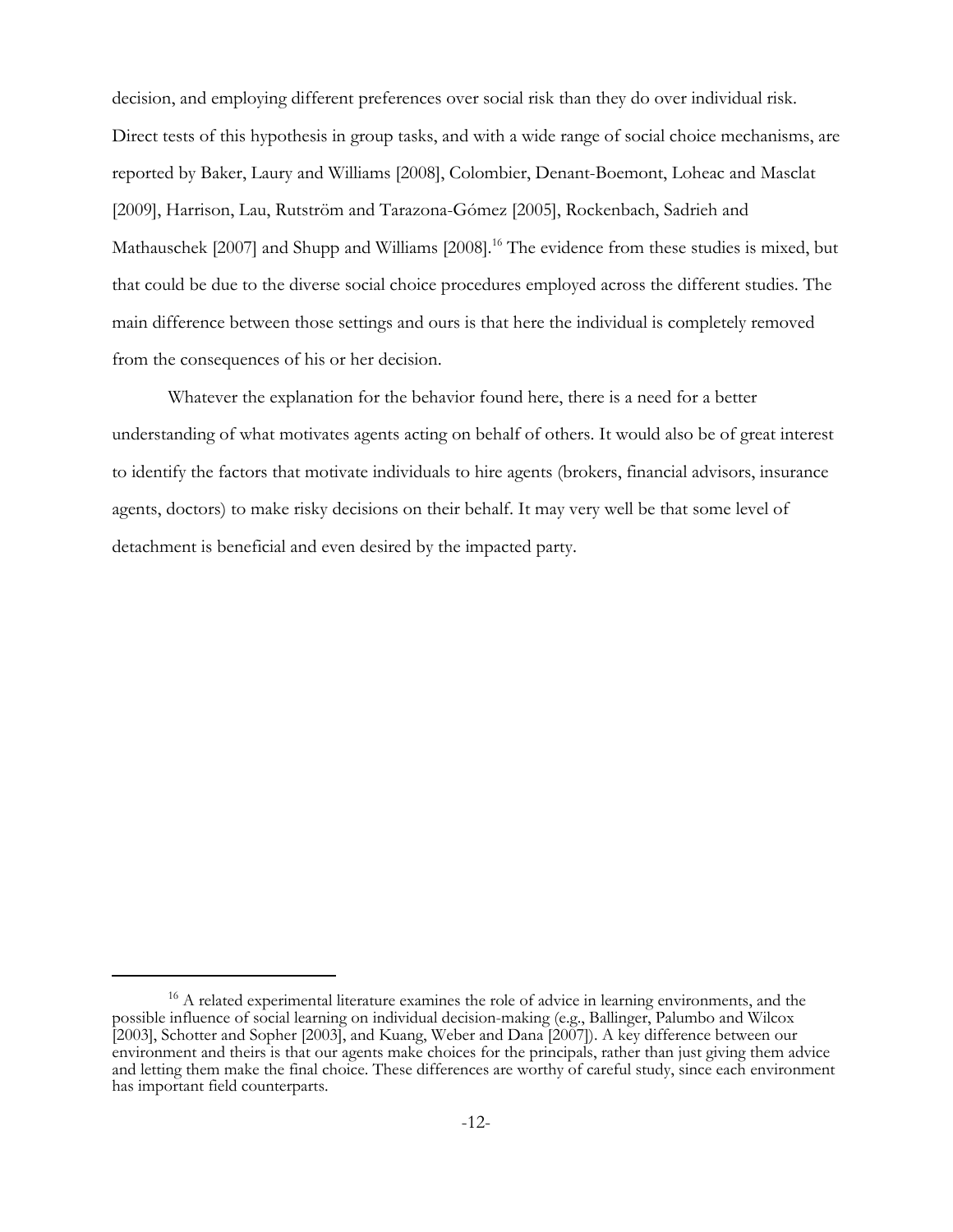|                                                             |                                                                    | Lottery A                                                               |                                                                    |                                                             | Lottery B                                                          |                                                                                 |                                                          | $\circ$ $\circ$<br>$EV^A$                                          | $\circ$<br>$EV^B$                                                            | Difference                                                                                 |
|-------------------------------------------------------------|--------------------------------------------------------------------|-------------------------------------------------------------------------|--------------------------------------------------------------------|-------------------------------------------------------------|--------------------------------------------------------------------|---------------------------------------------------------------------------------|----------------------------------------------------------|--------------------------------------------------------------------|------------------------------------------------------------------------------|--------------------------------------------------------------------------------------------|
| p(400)                                                      |                                                                    | p(500)                                                                  |                                                                    | p(960)                                                      |                                                                    | p(25)                                                                           |                                                          |                                                                    |                                                                              |                                                                                            |
| 0.1<br>0.2<br>0.3<br>0.4<br>0.5<br>0.6<br>0.7<br>0.8<br>0.9 | 400<br>400<br>400<br>400<br>400<br>400<br>400<br>400<br>400<br>400 | 0.9<br>0.8<br>0.7<br>0.6<br>0.5<br>0.4<br>0.3<br>0.2<br>0.1<br>$\theta$ | 500<br>500<br>500<br>500<br>500<br>500<br>500<br>500<br>500<br>500 | 0.1<br>0.2<br>0.3<br>0.4<br>0.5<br>0.6<br>0.7<br>0.8<br>0.9 | 960<br>960<br>960<br>960<br>960<br>960<br>960<br>960<br>960<br>960 | 0.9<br>0.8<br>0.7<br>0.6<br>0.5<br>0.4<br>0.3<br>0.2<br>0.1<br>$\boldsymbol{0}$ | 25<br>25<br>25<br>25<br>25<br>25<br>25<br>25<br>25<br>25 | 490<br>480<br>470<br>460<br>450<br>440<br>430<br>420<br>410<br>400 | 118.5<br>212<br>305.5<br>399<br>492.5<br>586<br>679.5<br>773<br>866.5<br>960 | 372<br>268<br>164.5<br>61<br>$-42.5$<br>$-146$<br>$-249.5$<br>$-353$<br>$-456.5$<br>$-560$ |

**Table 1: Payoff Table for Risk Aversion Experiments**

All currency units are Indian Rupees (Rs). At the time of the experiment 1 USD = 44.8 Rs using the official exchange rate.

Note: The last three columns in this table, showing the expected values of the lotteries, were not shown to subjects.

### **Table 2: Matching Scheme for First Price Sealed Bid Auction Experiment**

| Rounds    | Subject 1           | Subject 2           | Subject 3           | Subject 4           |
|-----------|---------------------|---------------------|---------------------|---------------------|
| 1-25      | Self                | Agent for Subject 1 | Self                | Agent for Subject 3 |
| $26 - 50$ | Agent for Subject 4 | Self                | Agent for Subject 2 | Self                |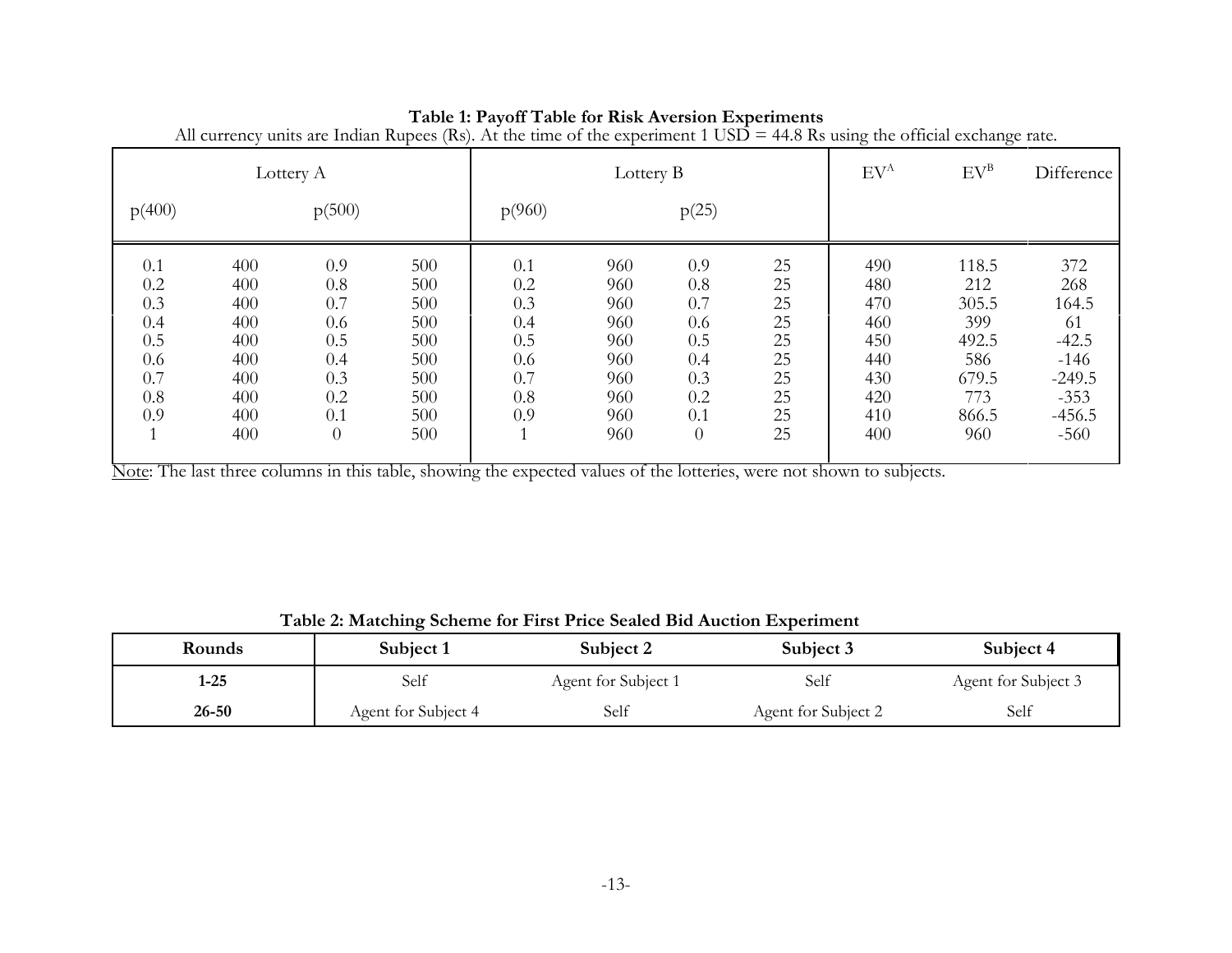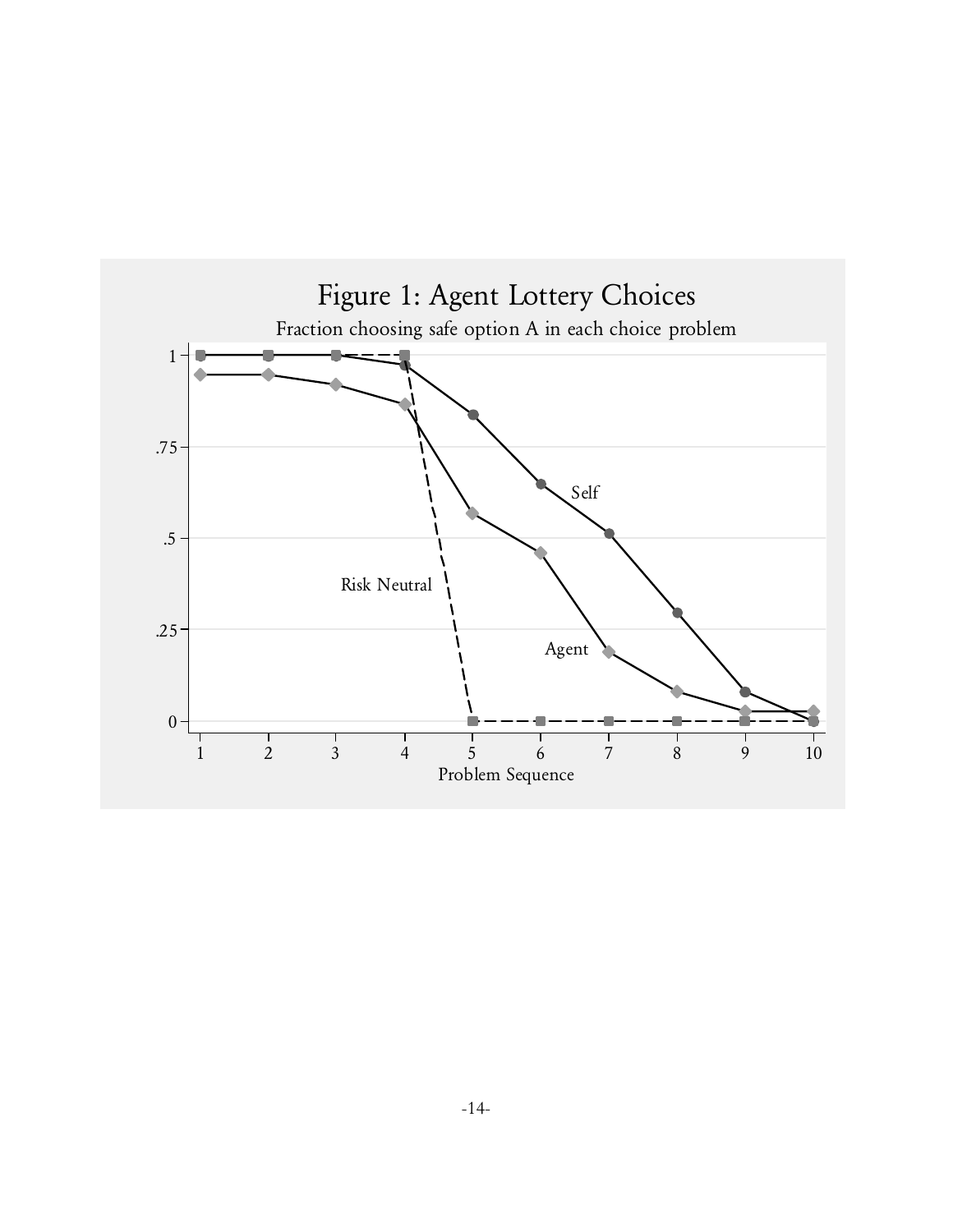#### **Table 3: Statistical Model of Risk Aversion Responses in Lottery Choices**

Structural Maximum-likelihood estimate of CRRA utility function. N=740 binary choices by 37 subjects. Estimates corrected for clustering on the individual.

| Variable           | Description                                    | Estimate | Standard<br>Error | $p$ -value | Lower $95%$<br>Confidence<br>Interval | Upper $95%$<br>Confidence<br>Interval |
|--------------------|------------------------------------------------|----------|-------------------|------------|---------------------------------------|---------------------------------------|
| CRRA Coefficient r |                                                |          |                   |            |                                       |                                       |
| Constant           |                                                | 0.689    | 0.243             | 0.005      | 0.213                                 | 1.165                                 |
| Agent              | Responses as Agent                             | $-0.441$ | 0.117             | 0.000      | $-0.670$                              | $-0.212$                              |
| Order              | Agent comes first                              | 0.053    | 0.118             | 0.655      | $-0.178$                              | 0.283                                 |
| Male               | Male                                           | 0.074    | 0.162             | 0.644      | $-0.242$                              | 0.392                                 |
| Over <sub>22</sub> | Years over 22 in age                           | $-0.001$ | 0.036             | 0.980      | $-0.071$                              | 0.069                                 |
| ParentsEd          | Some post-grad education of parents            | $-0.296$ | 0.121             | 14.000     | $-0.532$                              | $-0.059$                              |
| IncMed             | Parents earned $\geq$ 2.5 and $\leq$ 7.5 lakhs | 0.353    | 0.162             | 0.030      | 0.035                                 | 0.671                                 |
| IncHigh            | Parents earned >7.5 lakhs                      | 0.254    | 0.205             | 0.216      | $-0.149$                              | 0.656                                 |
| Smoker             | Current smoker                                 | $-0.141$ | 0.152             | 0.355      | $-0.439$                              | 0.158                                 |
| Fechner Error      |                                                |          |                   |            |                                       |                                       |
| Constant           |                                                | 0.701    | 0.075             | 0.000      | 0.554                                 | 0.848                                 |
| Agent              | Effect on error term from being Agent          | 0.621    | 0.276             | 0.024      | 0.080                                 | 1.162                                 |

Note: Wald test for the null hypothesis that all coefficients are zero has a  $\chi^2_{14}$  value of 30.8, implying p-value = 0.0002 We include controls for several observable demographic characteristics not included in this table. These include sex, age, parent education, income level and smoking status.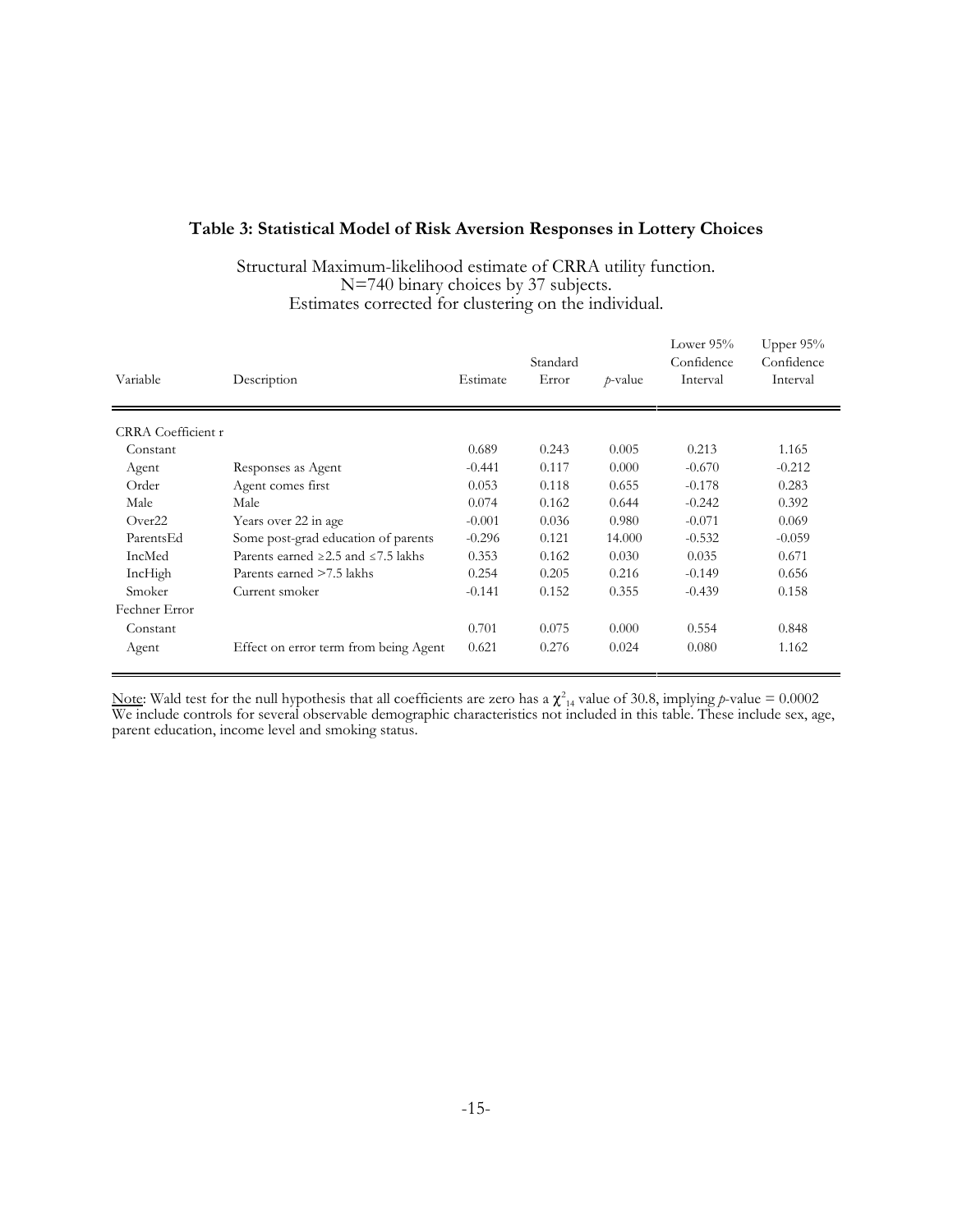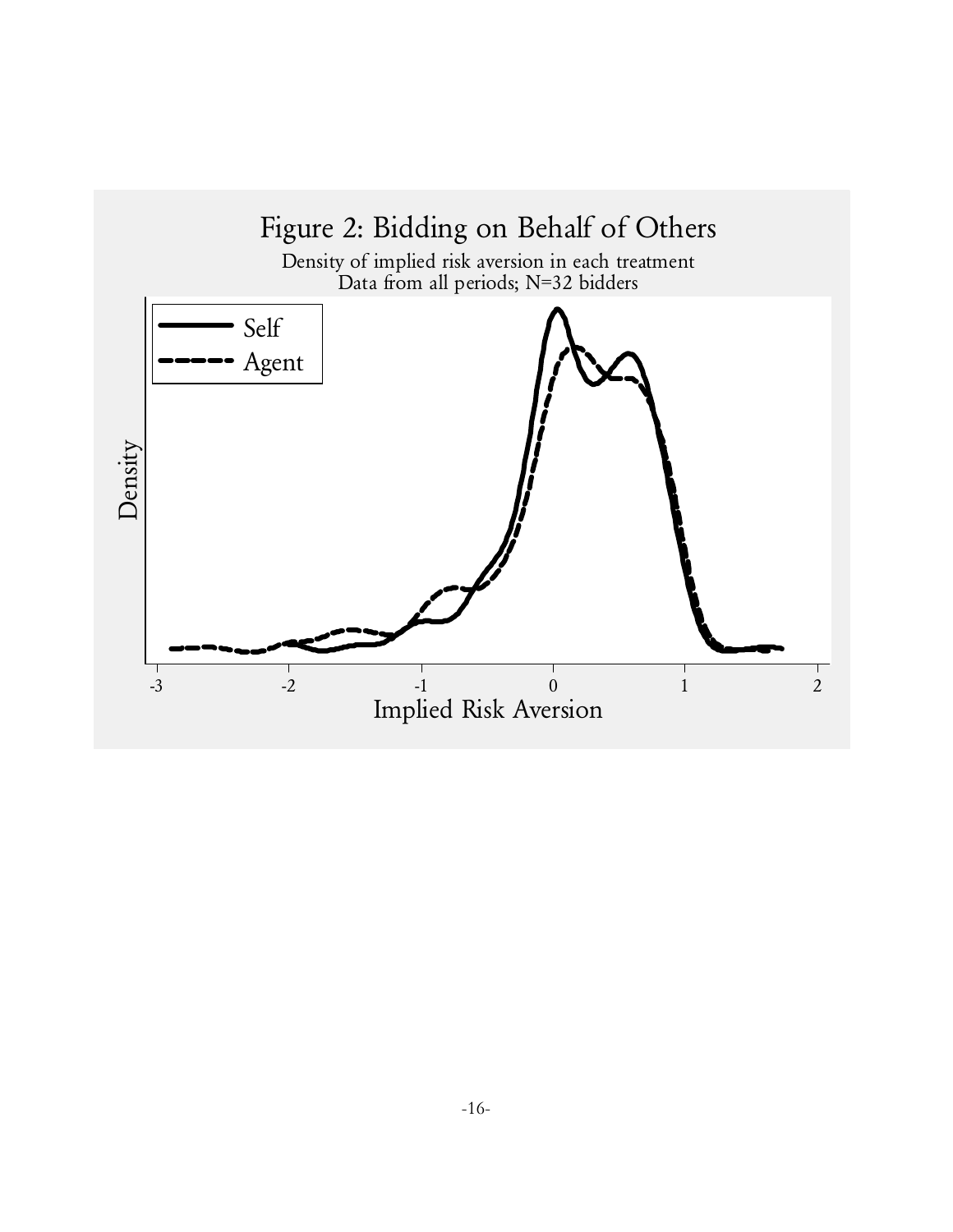### **Table 4: Statistical Model of Implied Risk Aversion in Auction Bids**

| Maximum-likelihood "random effects" estimates of CRRA utility function. |                                |  |  |
|-------------------------------------------------------------------------|--------------------------------|--|--|
|                                                                         | $N=1,593$ bids by 32 subjects. |  |  |

| Variable        | Description                 | Estimate | Standard<br>Error | $p$ -value | Lower $95%$<br>Confidence<br>Interval | Upper $95%$<br>Confidence<br>Interval |
|-----------------|-----------------------------|----------|-------------------|------------|---------------------------------------|---------------------------------------|
|                 |                             |          |                   |            |                                       |                                       |
| Constant        |                             | 0.062    | 0.300             | 0.835      | $-0.525$                              | 0.650                                 |
| Agent           | Responses as agent          | $-0.132$ | 0.040             | 0.001      | $-0.212$                              | $-0.053$                              |
| Order           | Agent comes second          | $-0.109$ | 0.131             | 0.402      | $-0.365$                              | 0.147                                 |
| Male            | Male                        | 0.003    | 0.142             | 0.985      | $-0.276$                              | 0.281                                 |
| Age             | Age over 18 in years        | $-0.023$ | 0.019             | 0.244      | $-0.062$                              | 0.016                                 |
| Asian           | Asian ethnicity             | $-0.212$ | 0.202             | 0.293      | $-0.608$                              | 0.183                                 |
| Hispanic        | Hispanic ethnicity          | $-0.031$ | 0.152             | 0.838      | $-0.328$                              | 0.266                                 |
| <b>Business</b> | Business major              | $-0.100$ | 0.122             | 0.412      | $-0.340$                              | 0.139                                 |
| Graduate        | Graduate student            | 0.487    | 0.178             | 0.006      | 0.137                                 | 0.838                                 |
| Aid             | Receives student aid        | 0.279    | 0.130             | 0.033      | 0.023                                 | 0.534                                 |
| Citizen         | U.S. citizen                | 0.035    | 0.193             | 0.857      | $-0.344$                              | 0.414                                 |
| Married         | Ever married                | 0.171    | 0.195             | 0.380      | $-0.210$                              | 0.551                                 |
| GPAhi           | $GPA \geq 3.75$             | $-0.166$ | 0.172             | 0.332      | $-0.503$                              | 0.170                                 |
| Work            | Part-time or full-time work | 0.018    | 0.123             | 0.886      | $-0.223$                              | 0.259                                 |
| Session         | Experimental session        | 0.041    | 0.121             | 0.730      | $-0.195$                              | 0.278                                 |

Note: Wald test for the null hypothesis that all coefficients are zero has a  $\chi^2_{14}$  value of 31.9, implying p-value = 0.0041.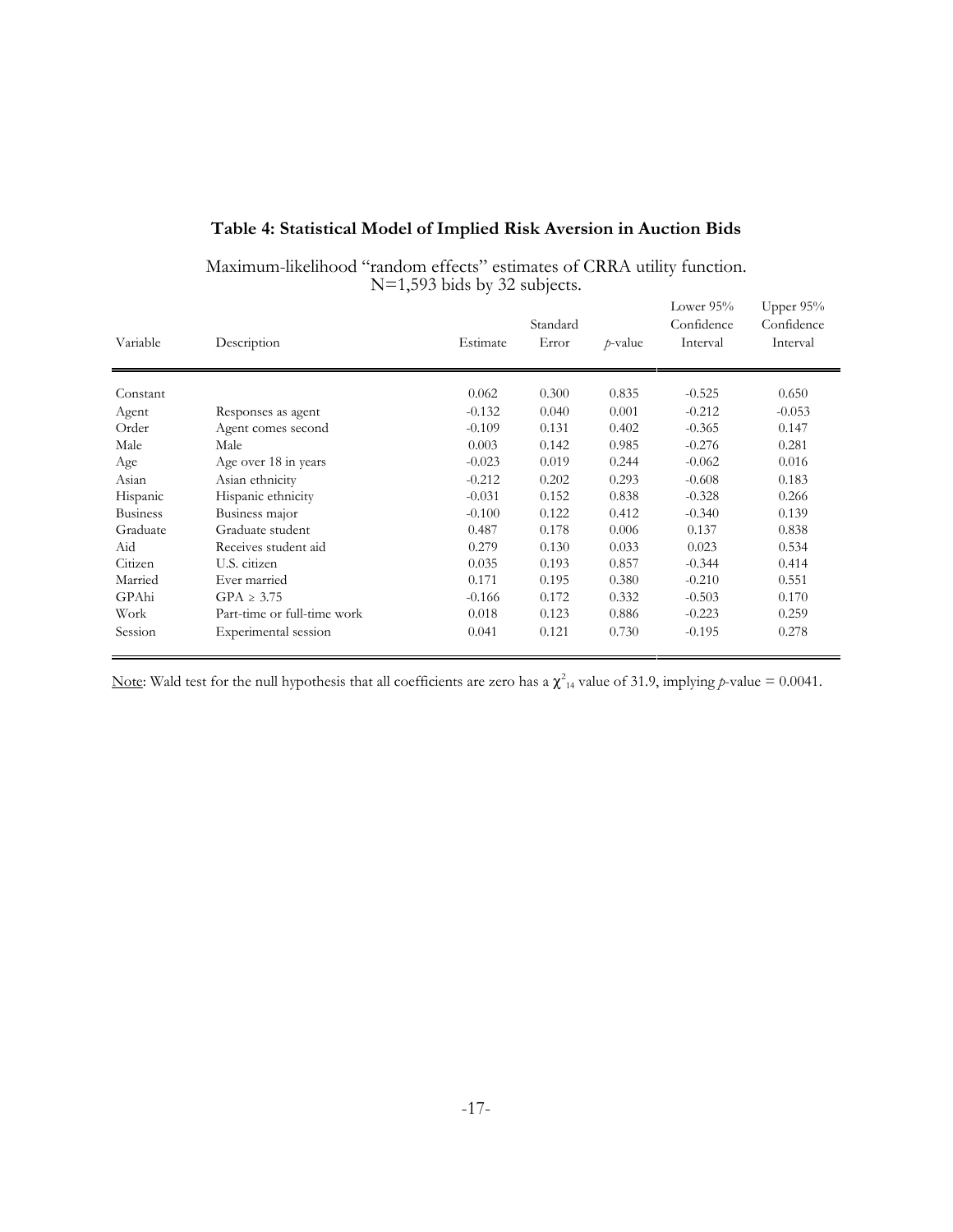### **References**

- Andersen, Steffen; Harrison, Glenn W.; Lau, Morten I., and Rutström, E. Elisabet, "Eliciting Risk and Time Preferences," *Econometrica*, 76(3), 2008a, 583-619
- Baker, Ronald J.; Laury, Susan K., and Williams, Arlington W., "Comparing Small-Group and Individual Behavior in Lottery-Choice Experiments," *Southern Economic Journal*, 75, October 2008, 367-382.
- Ballinger, T. Parker; Palumbo, Michael G., and Wilcox, Nathaniel T., "Precautionary Saving and Social Leaning Across Generations: An Experiment," *Economic Journal*, 113, October 2003, 920-947.
- Baptista, Alexandra, "Optimal Delegated Portfolio Management with Background Risk," *Journal of Banking and Finance*, 32(6), June 2008, 977-985.
- Colombier, Nathalie; Denant-Boemont, Laurent; Loheac, Youenn, and Masclet, David, "Group and Individual Risk Preferences: A Lottery-Choice Experiment with Self-Employed and Salaried Workers," *Journal of Economic Behavior and Organization*, 70(3), June 2009, 470-484.
- Fischbacher, Urs, "z-Tree: Zurich Toolbox for Ready-made Economic Experiments," *Experimental Economics*, 10(2), June 2007, 171-178.
- Grossman, Sanford J., and Hart, Oliver D., "An Analysis of the Principal-Agent Problem," *Econometrica*, 51(1), January 1983, 7-46.
- Hakenes, Hendrick, "Banks as Delegated Risk Managers," *Journal of Banking and Finance*, 28(10), October 2004, 2399-2426.
- Harrison, Glenn W., "Theory and Misbehavior of First-Price Auctions," *American Economic Review*, 79, September 1989, 749-762
- Harrison, Glenn W., "Risk Attitudes in First-Price Auction Experiments: A Bayesian Analysis," *Review of Economics & Statistics*, 72, August 1990, 541-546.
- Harrison, Glenn W., "Theory and Misbehavior of First-Price Auctions: Reply," *American Economic Review*, 82, December 1992, 1426-1443.
- Harrison, Glenn W., "Hypothetical Bias Over Uncertain Outcomes," in J.A. List (ed)., *Using Experimental Methods in Environmental and Resource Economics* (Northampton, MA: Elgar, 2006).
- Harrison, Glenn W.; Johnson, Eric; McInnes, Melayne M., and Rutström, E. Elisabet, "Risk Aversion and Incentive Effects: Comment," *American Economic Review*, 95(3), June 2005, 897- 901.
- Harrison, Glenn W., Lau, Morten I., Rutström, E. Elisabet, and Tarazona-Gómez, Marcela "Preferences Over Social Risk," *Working Paper 05-06*, Department of Economics, College of Business Administration, University of Central Florida, 2005.
- Harrison, Glenn W., and Rutström, E. Elisabet, "Risk Aversion in the Laboratory," in J.C. Cox and G.W. Harrison (eds.), *Risk Aversion in Experiments* (Bingley, UK: Emerald, Research in Experimental Economics, Volume 12, 2008).

Heston, Alan ; Summers, Robert, and Aten, Bettina, *Penn World Table Version 6.1*, Center for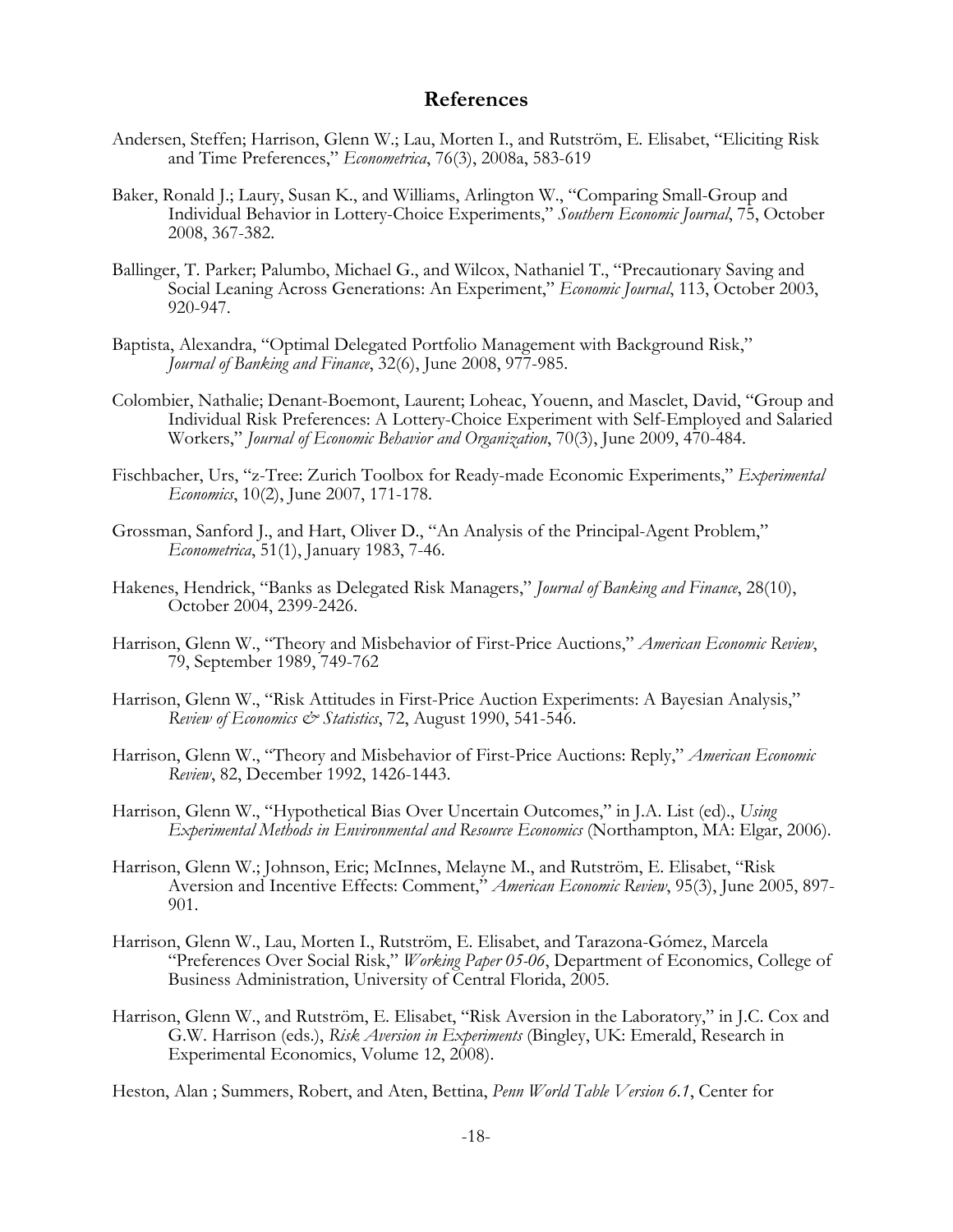International Comparisons, University of Pennsylvania (CICUP), October 2002; available at http://pwt.econ.upenn.edu/php\_site/pwt\_index.php

- Hey, John D. and Chris Orme, "Investigating Generalizations of Expected Utility Theory Using Experimental Data." Econometrica, 62(6), 1291-1326.
- Holt, Charles A., and Laury, Susan K., "Risk Aversion and Incentive Effects," *American Economic Review*, 92(5), December 2002, 1644-1655.
- Holt, Charles A., and Laury, Susan K., "Risk Aversion and Incentive Effects: New Data Without Order Effects," *American Economic Review*, 95(3), June 2005, 902-912.
- Kreps, David M., *A Course in Microeconomic Theory* (Princeton, NJ: Princeton University Press, 1990).
- Kuang, Jason X.; Weber, Roberto, and Dana, Jason., "How Effective Is Advice From Interested Parties? An Experimental Test Using A Pure Coordination Game," *Journal of Economic Behavior & Organization*, 62(4), April 2007, 591-604.
- Laffont, Jean-Jacques, and Martimort, David, *The Theory of Incentives: The Principal-Agent Relationship* (Princeton: Princeton University Press, 2002).
- Milgrom, Paul, and Roberts, John, *Economics, Organization and Management* (Englewood Cliffs, NJ: Prentice Hall, 1992).
- Rockenbach, Bettina; Sadrieh, Abdolkarim, and Mathauschek, Barbara, "Teams Take the Better Risks," *Journal of Economic Behavior & Organization*, 63, 2007, 412-422.
- Schotter, Andrew, and Sopher, Barry, "Social Learning and Coordination Conventions in Intergenerational Games: An Experimental Study," *Journal of Political Economy*, 2003, 111(3), 498-529.
- Shupp, Robert S., and Williams, Arlington W., "Risk Preference Differentials of Small Groups and Individuals," *Economic Journal*, 118 (525), January 2008, 258-283.
- Wooldridge, Jeffrey, "Cluster-Sample Methods in Applied Econometrics," *American Economic Review (Papers & Proceedings)*, 93, May 1993, 133-138.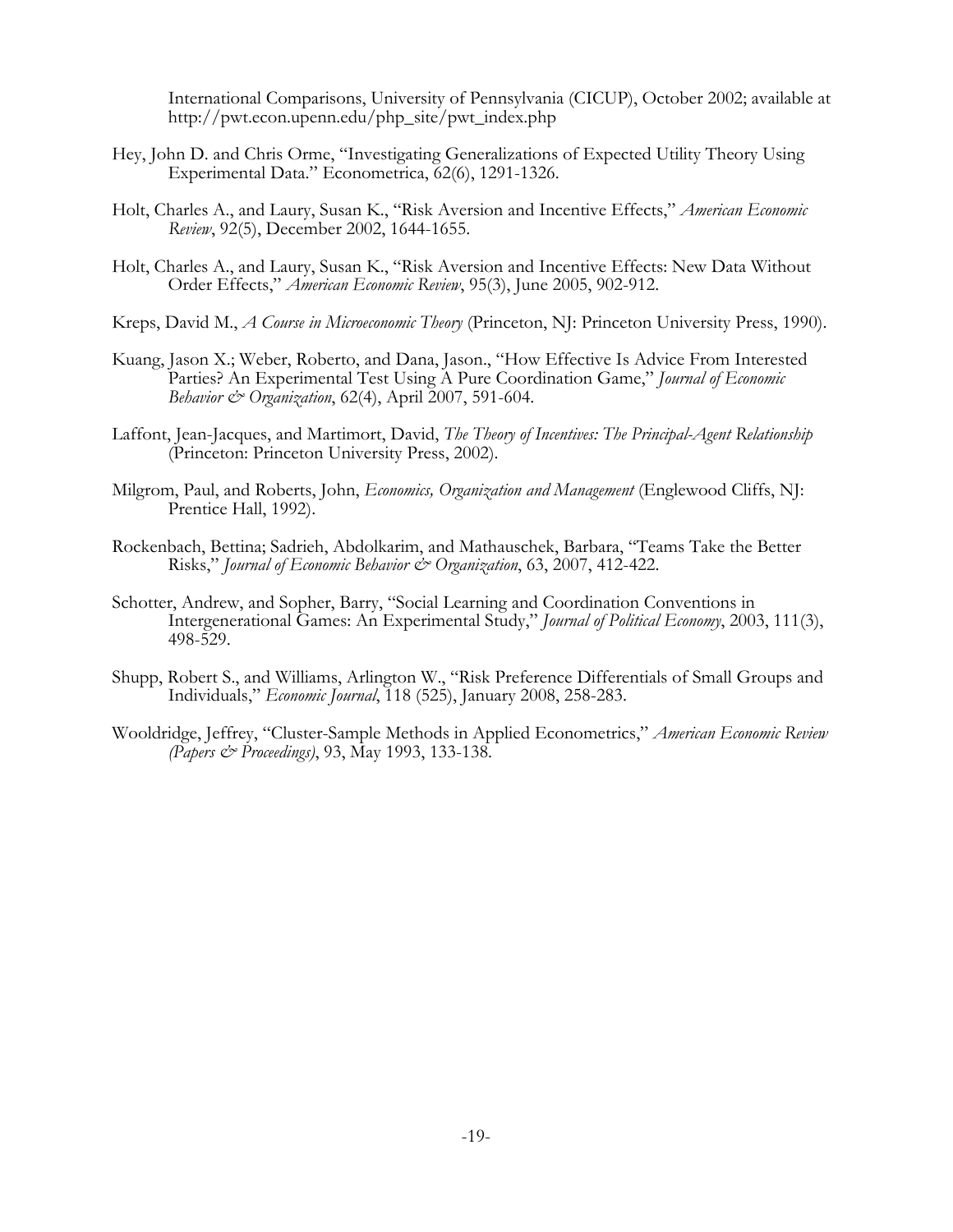### **Appendix: Experimental Instructions for MPL (NOT FOR PUBLICATION)**

## **WELCOME TO THE RESEARCH STUDY DESCRIPTION**

This is a study of economic decision making. We think you will find it interesting, you will be paid 25 Rupees for your participation *and* you could earn additional money. How much you earn will depend partly on chance. For some of you, earnings will also be based partly on the choice you make in decision problems which you will be presented with. For the rest of you earnings will be based partly on the choice made by another participant. The instructions are simple and you will benefit from following them carefully.

The problems are not designed to test you. What we want to know is what choices you would make in them. The only right answer is what you really would choose. That is why the problems give you the chance of earning real money. You will be paid in cash today, at the end of the session.

The tasks will proceed in several short parts.

Three of the parts are short decision problems in which chance may play a part. Each decision problem requires some of you to make a choice. This is described in more detail in a moment. All three of these parts may result in additional earnings over and above the 25 Rupees participation fee.

The remaining parts consist of a few questions about you. This information is for research use only. The published results of our research will not identify you, or the choice you made in any way. Nor will we give this identifying information to anyone else. In fact, we will only identify you on these sheets by a numeric ID, and that ID will not appear on the sheet that has your name for our payment records.

We expect the entire task to take less than 60 minutes. You are free to leave at any time, but if you do not complete all tasks you will not receive the participation fee or your earnings.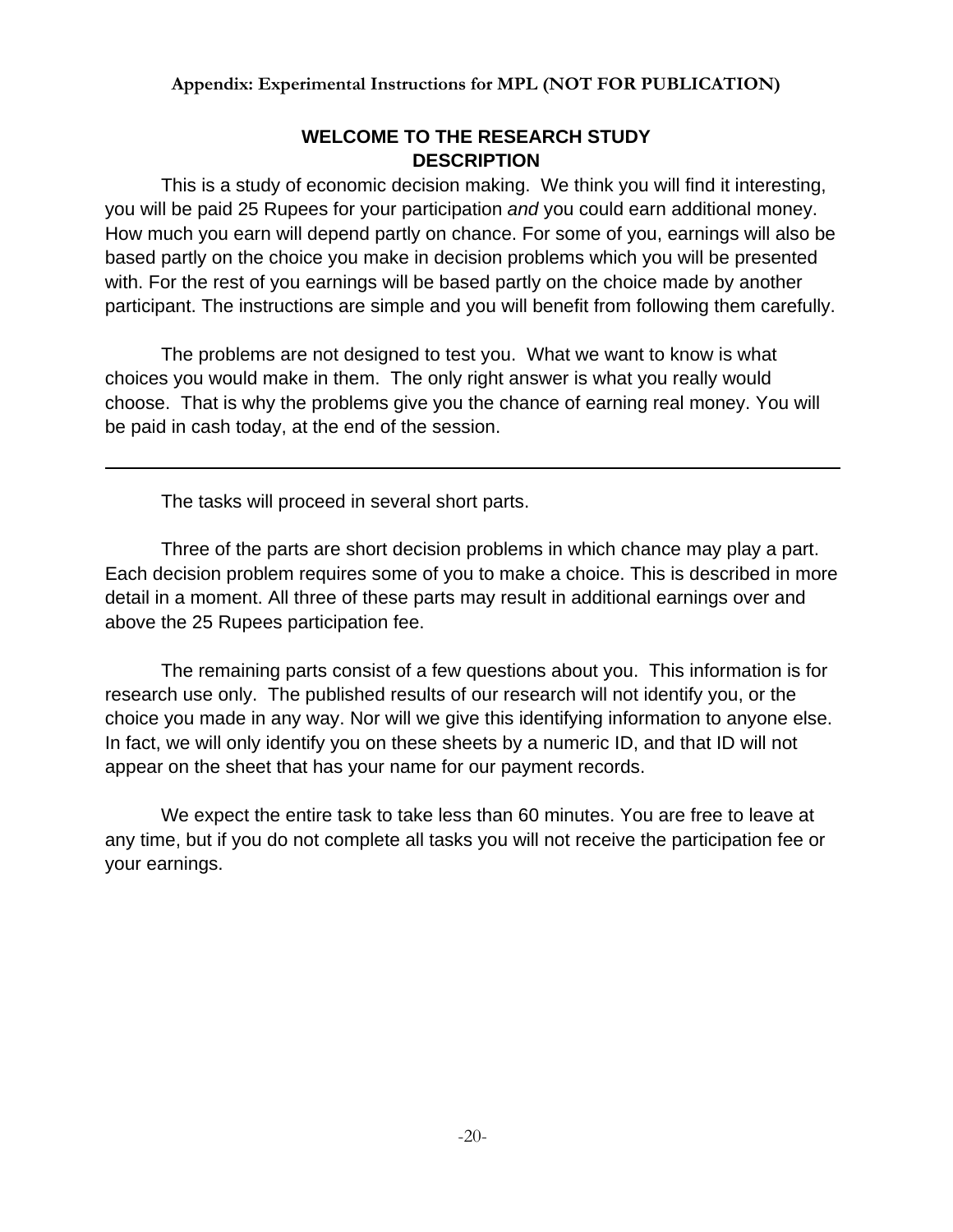$ID:$ 

### **INSTRUCTIONS**

At this stage we will split everyone into two groups. Some of you will be going to a different room, and some of you will be staying here. Please do not talk as we move between rooms. As you may have noticed, the instruction pages you received in the envelope you selected are either red or yellow.

Those with a red sheet should come now with my assistant, who will take you into a room next door. The rest of you, with yellow sheets, will stay here. Before we separate into different rooms we will select one of you as a monitor who will go between the rooms and verify to the other participants that the descriptions of what happens in the other room are accurate. The monitor will be paid a fixed fee for doing this, with no relation to the earnings from the tasks. One of you has a sheet inside your instruction package that says "You are the Monitor." Please identify yourself at this point.

We will now read out the instructions for the monitor.

*You have been randomly selected to be the monitor in this experiment. Instead of receiving earnings from the task, you will be paid a fixed fee for being the monitor. We will tell you later how much this fee is. You will simply be asked to visit both of the rooms in which the experiment is conducted to listen to the instructions read out there, and to verify to the other room that what is being said is in fact accurate. When visiting a room, you should ask any questions you need to in order to perform this job well. Nevertheless, you may not in any way identify any of the people in the room to each other. You will also not be able to see any of the decisions made.* 

*After the decisions have been made, the decision sheets will be put into an envelope, which is then closed. You will then accompany an experimenter to the other room to deliver them there, but you will not see the content of them. Do you have any questions about what you are to do?*

We now ask all of you who have red sheets in your instruction package to accompany my assistant.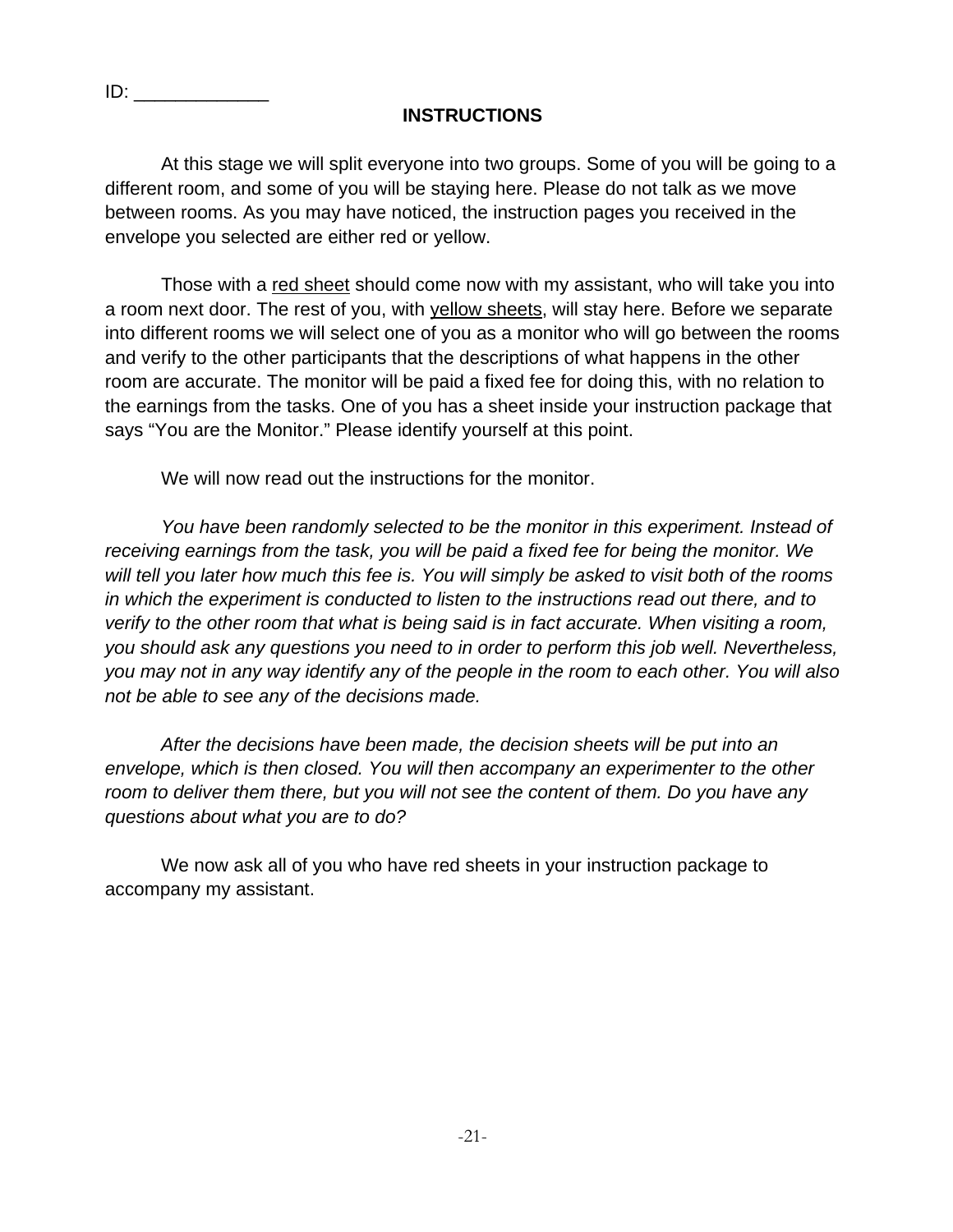### Rr1 **Part 1 Decision Task**

Your decision sheet shows ten decisions listed on the left. Each decision is a paired choice between "Option A" and "Option B." You will make a choice on each row and record these in the final column. Your decisions will determine your payoffs from this decision task.

Here is a ten-sided die that will be used to determine payoffs. The faces are numbered from 0 to 9, and we will use the 0 face of the die to serve as 10. Look at Decision 1 at the top. Option A pays 400 Rupees if the throw of the ten sided die is 1, and it pays 500 Rupees if the throw is 2-10. Option B yields 960 Rupees if the throw of the die is 1, and it pays 25 Rupees if the throw is 2-10.

The other Decisions are similar, except that as you move down the table, the chances of the higher payoff for each option increase. In fact, for Decision 10 in the bottom row, the die will not be needed since each option pays the highest payoff for sure, so your choice here is between 400 Rupees or 960 Rupees.

After you have made all of your choices, you will throw this die twice, once to select one of the ten decisions to be used, and a second time to determine what your payoff is for the option you chose, A or B, for the particular decision selected. Even though you will make ten decisions, only one of these will end up affecting your earnings, but you will not know in advance which decision will be used.

We will go around the room and let you perform the die rolls after you have completed the next three short tasks. We will then pay each of you in private and you will be free to go.

Please fill in the decision sheets now. Fill in the subject ID number that you can see on the yellow instruction pages you received inside the envelope. This goes in the top left corner of the decision sheet.

OVER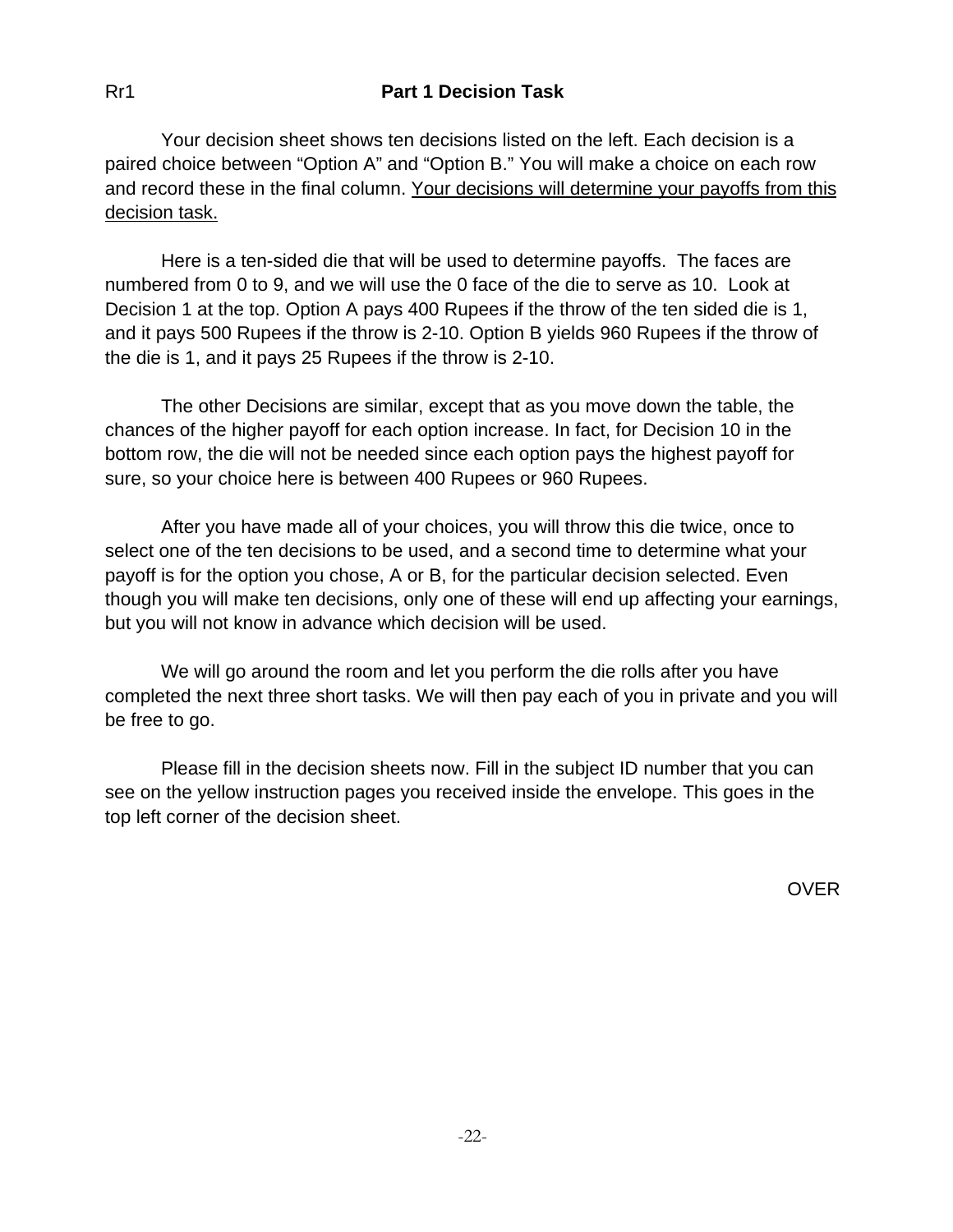ID: Rr1 \_\_\_\_\_\_\_\_\_\_\_\_\_\_

| <b>Decision</b> | <b>Option A</b>             | <b>Option B</b>             | <b>Your Choice</b><br>(Circle A or B) |
|-----------------|-----------------------------|-----------------------------|---------------------------------------|
| 1               | 400 if throw of die is 1    | 960 if throw of die is 1    | A                                     |
|                 | 500 if throw of die is 2-10 | 25 if throw of die is 2-10  | B                                     |
| 2               | 400 if throw of die is 1-2  | 960 if throw of die is 1-2  | A                                     |
|                 | 500 if throw of die is 3-10 | 25 if throw of die is 3-10  | B                                     |
| 3               | 400 if throw of die is 1-3  | 960 if throw of die is 1-3  | B                                     |
|                 | 500 if throw of die is 4-10 | 25 if throw of die is 4-10  | A                                     |
| $\overline{4}$  | 400 if throw of die is 1-4  | 960 if throw of die is 1-4  | B                                     |
|                 | 500 if throw of die is 5-10 | 25 if throw of die is 5-10  | A                                     |
| 5               | 400 if throw of die is 1-5  | 960 if throw of die is 1-5  | B                                     |
|                 | 500 if throw of die is 6-10 | 25 if throw of die is 6-10  | A                                     |
| 6               | 400 if throw of die is 1-6  | 960 if throw of die is 1-6  | A                                     |
|                 | 500 if throw of die is 7-10 | 25 if throw of die is 7-10  | B                                     |
| $\overline{7}$  | 400 if throw of die is 1-7  | 960 if throw of die is 1-7  | A                                     |
|                 | 500 if throw of die is 8-10 | 25 if throw of die is 8-10  | B                                     |
| 8               | 400 if throw of die is 1-8  | 960 if throw of die is 1-8  | B                                     |
|                 | 500 if throw of die is 9-10 | 25 if throw of die is 9-10  | A                                     |
| 9               | 400 if throw of die is 1-9  | 960 if throw of die is 1-9  | A                                     |
|                 | 500 if throw of die is 10   | 25 if throw of die is 10    | B                                     |
| 10              | 400 if throw of die is 1-10 | 960 if throw of die is 1-10 | A<br>B                                |

DECISION ROW CHOSEN BY FIRST THROW OF THE DIE:  $\_\_$ 

THROW OF THE DIE TO DETERMINE PAYMENT: \_\_\_\_\_\_\_\_\_\_\_\_

YOUR EARNINGS: \_\_\_\_\_\_\_\_\_\_\_\_\_\_\_\_\_\_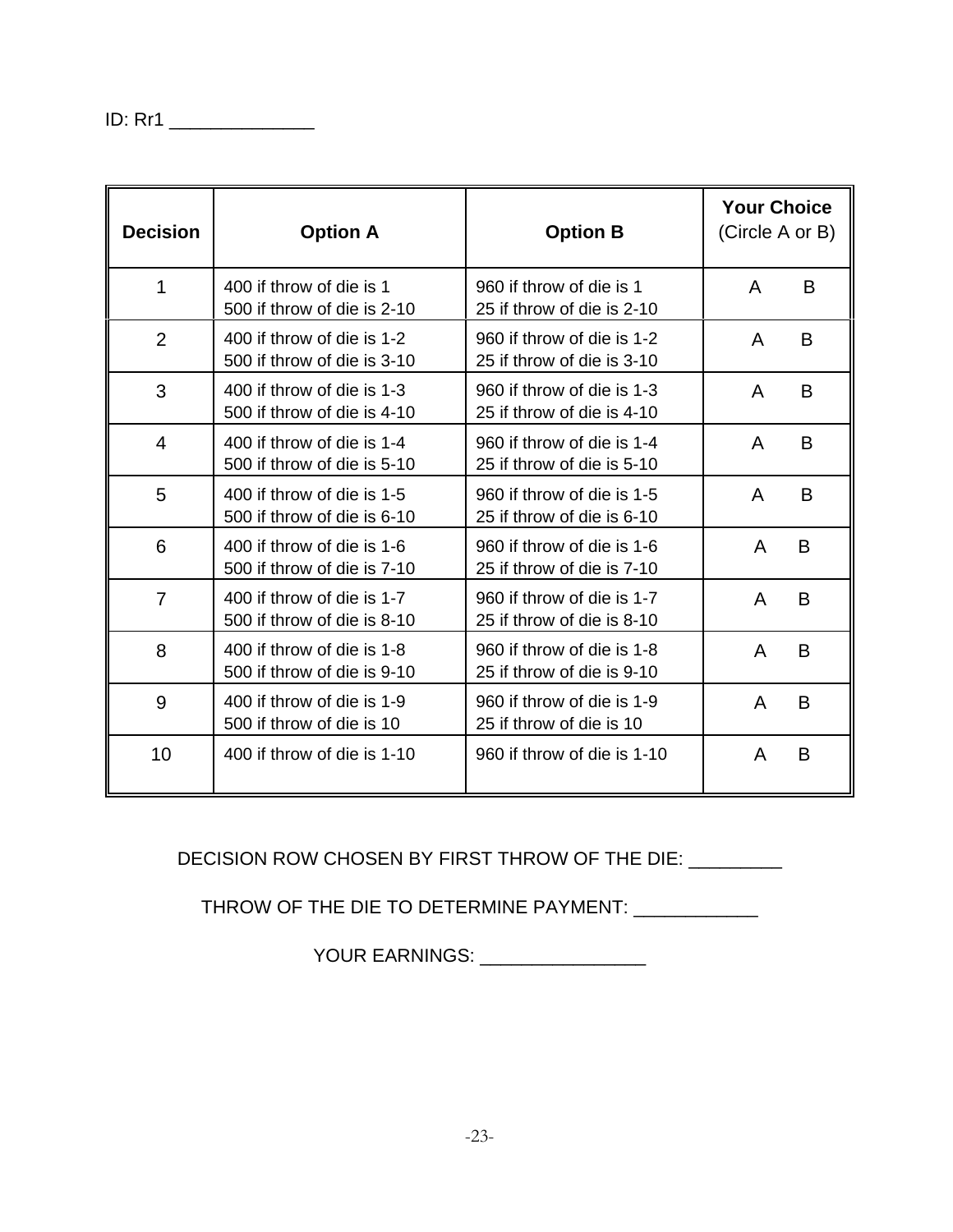### Rr3 **Part 3 Decision Task**

Your decision sheet shows ten decisions listed on the left. Notice that this decision sheet is quite similar to the one you used before, although the decision you are asked to make is quite different. Each decision is a paired choice between "Option A" and "Option B", like before. You will make a choice on each row and record these in the final column. Contrary to the previous task, here your decisions will determine the payoffs to one person in the other room, picked at random. The person in this other room is not given a task at all. Apart from the participation fee of 25 Rupees, his or her earnings depend only on your decision.

To verify this we will now take the monitor to the other room. We will wait for the monitor to return before proceeding.

The monitor has now returned. We will now ask the monitor to read out the instructions given in the other room.

Are there any questions regarding the other room?

We will now perform the next task, where your decisions will determine the payoff to one of the people in the other room. You will be matched to one person in the other room, picked at random.

As we started the experiment you received your instructions packages in a random order. This ensures that the ID number that you have received, and that is listed in the top left corner of your decision sheet, was given to you randomly. You may recall that everyone who left the room received a red instruction package and everyone who remained here received yellow ones. The two sets of instructions, the red and the yellow, have matching ID numbers. Thus, there is one person in the other room who has a red instruction package with the same ID number as yours. You will be matched with this person. We will not reveal to you who this person is, however, to guarantee that person's anonymity. This is the person whose payoffs depend on your decisions.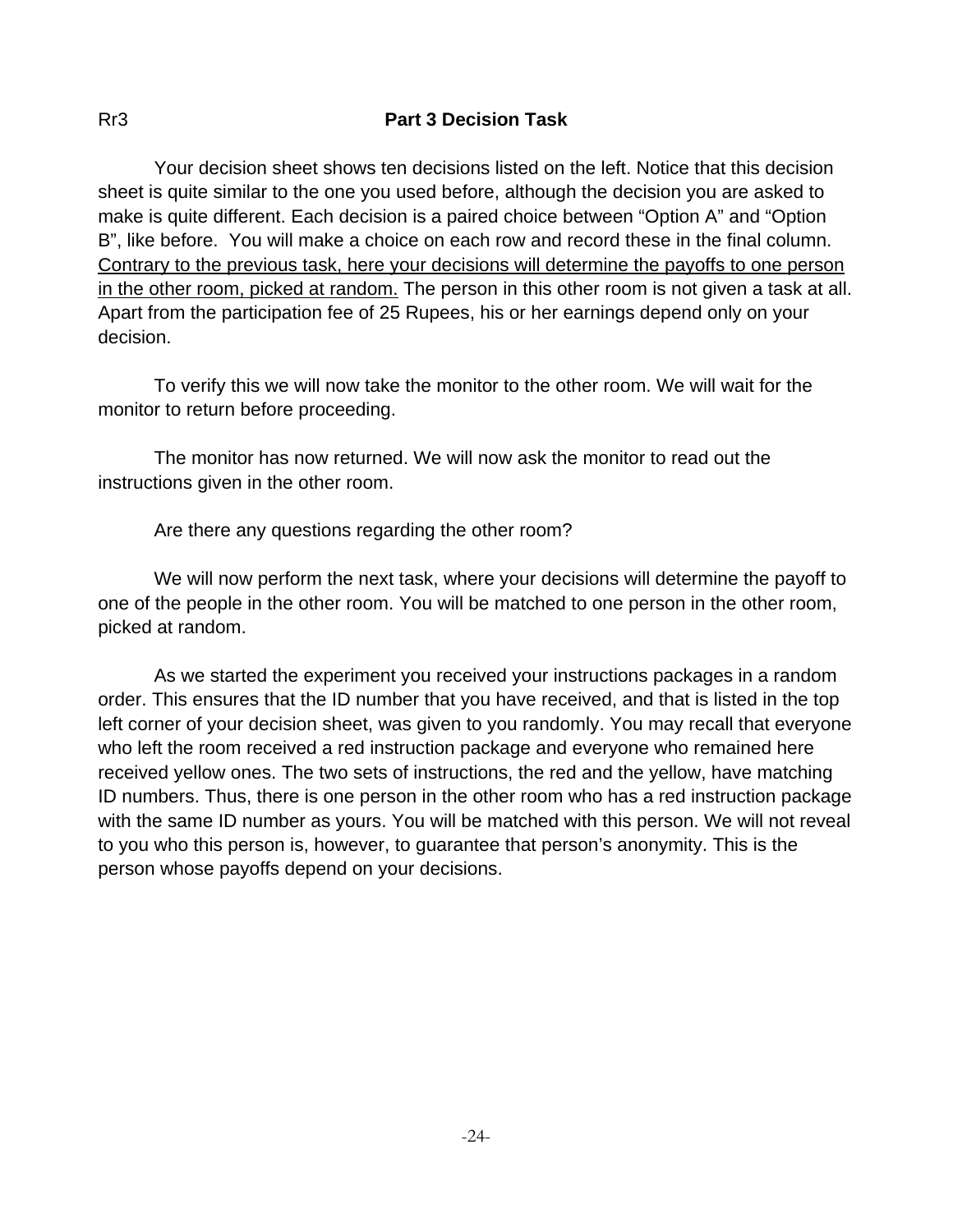Here is a ten-sided die that will be used to determine payoffs. The faces are numbered from 0 to 9, and we will use the 0 face of the die to serve as 10. Look at Decision 1 at the top. Option A pays 400 Rupees if the throw of the ten sided die is 1, and it pays 500 Rupees if the throw is 2-10. Option B yields 960 Rupees if the throw of the die is 1, and it pays 25 Rupees if the throw is 2-10.

The other Decisions are similar, except that as you move down the table, the chances of the higher payoff for each option increase. In fact, for Decision 10 in the bottom row, the die will not be needed since each option pays the highest payoff for sure, so your choice here is between 400 Rupees or 960 Rupees.

After you have made all of your choices, you will throw this die twice, once to select one of the ten decisions to be used, and a second time to determine what the payoff is for the option you chose, A or B, for the particular decision selected. Even though you will make ten decisions, only one of these will end up affecting the earnings of the other person, but you will not know in advance which decision will be used.

When you are finished, we will come around and hand out the instructions for the final task. After that we will let you perform the die rolls. We will then pay each of you in private and you will be free to go.

After you have finished filling in the decision sheet, please write your ID number on the outside of the envelope.

Please fill in the decision sheets now. Fill in the subject ID number that you can see on the yellow instruction pages you received inside the envelope. This goes in the top left corner of the decision sheet.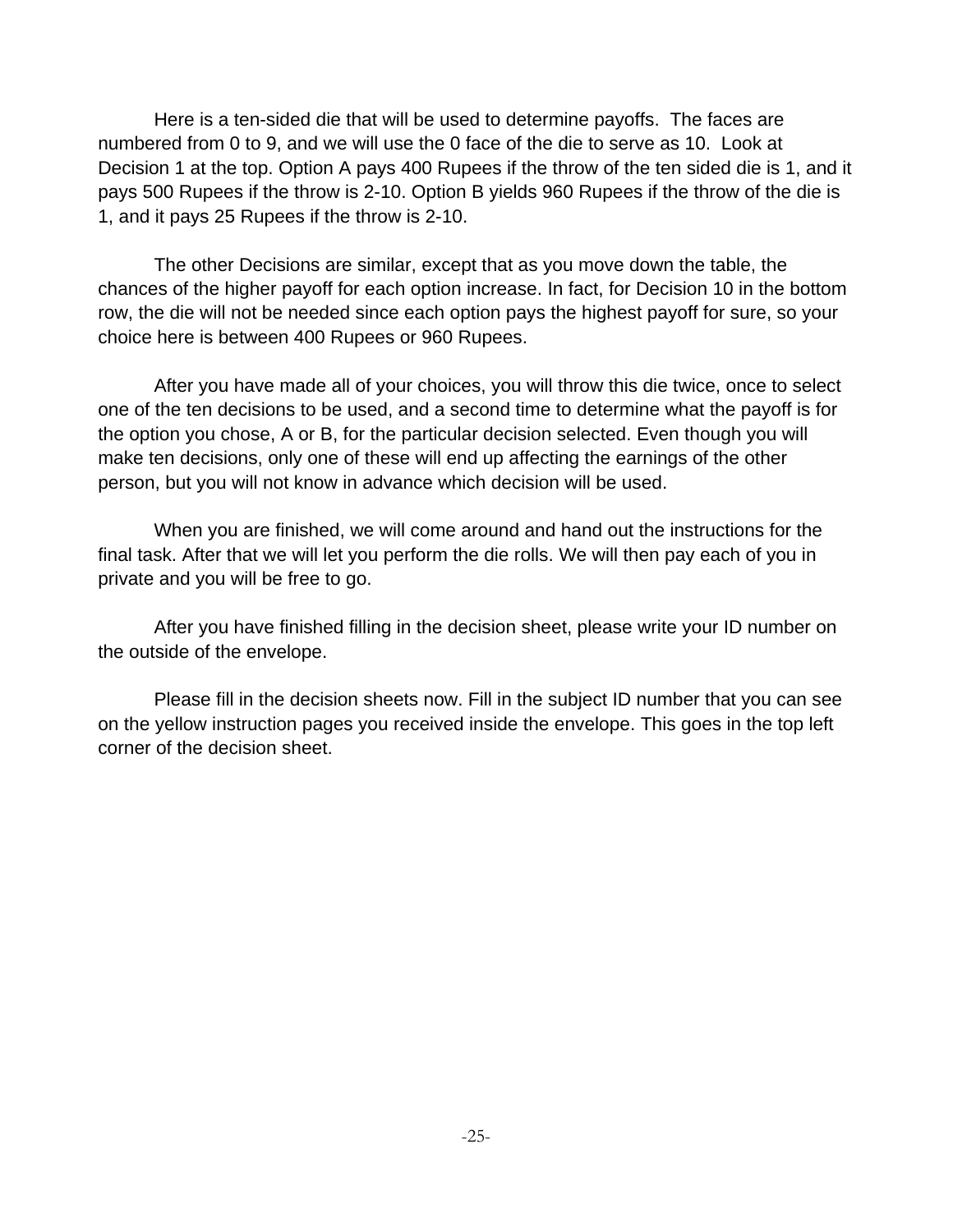ID: Rr3 \_\_\_\_\_\_\_\_\_\_\_\_\_\_

| <b>Decision</b>          | <b>Option A</b>             | <b>Option B</b>             | <b>Your Choice</b><br>(Circle A or B) |
|--------------------------|-----------------------------|-----------------------------|---------------------------------------|
| 1                        | 400 if throw of die is 1    | 960 if throw of die is 1    | $\mathsf{A}$                          |
|                          | 500 if throw of die is 2-10 | 25 if throw of die is 2-10  | B                                     |
| $\overline{2}$           | 400 if throw of die is 1-2  | 960 if throw of die is 1-2  | B                                     |
|                          | 500 if throw of die is 3-10 | 25 if throw of die is 3-10  | A                                     |
| 3                        | 400 if throw of die is 1-3  | 960 if throw of die is 1-3  | B                                     |
|                          | 500 if throw of die is 4-10 | 25 if throw of die is 4-10  | A                                     |
| $\overline{\mathcal{A}}$ | 400 if throw of die is 1-4  | 960 if throw of die is 1-4  | B                                     |
|                          | 500 if throw of die is 5-10 | 25 if throw of die is 5-10  | A                                     |
| 5                        | 400 if throw of die is 1-5  | 960 if throw of die is 1-5  | B                                     |
|                          | 500 if throw of die is 6-10 | 25 if throw of die is 6-10  | A                                     |
| 6                        | 400 if throw of die is 1-6  | 960 if throw of die is 1-6  | A                                     |
|                          | 500 if throw of die is 7-10 | 25 if throw of die is 7-10  | B                                     |
| $\overline{7}$           | 400 if throw of die is 1-7  | 960 if throw of die is 1-7  | A                                     |
|                          | 500 if throw of die is 8-10 | 25 if throw of die is 8-10  | B                                     |
| 8                        | 400 if throw of die is 1-8  | 960 if throw of die is 1-8  | A                                     |
|                          | 500 if throw of die is 9-10 | 25 if throw of die is 9-10  | B                                     |
| 9                        | 400 if throw of die is 1-9  | 960 if throw of die is 1-9  | A                                     |
|                          | 500 if throw of die is 10   | 25 if throw of die is 10    | B                                     |
| 10                       | 400 if throw of die is 1-10 | 960 if throw of die is 1-10 | A<br>B                                |

DECISION ROW CHOSEN BY FIRST THROW OF THE DIE: \_\_\_\_\_\_\_\_

THROW OF THE DIE TO DETERMINE PAYMENT: \_\_\_\_\_\_\_\_\_\_\_

EARNINGS TO THE OTHER PERSON: \_\_\_\_\_\_\_\_\_\_\_\_\_\_\_\_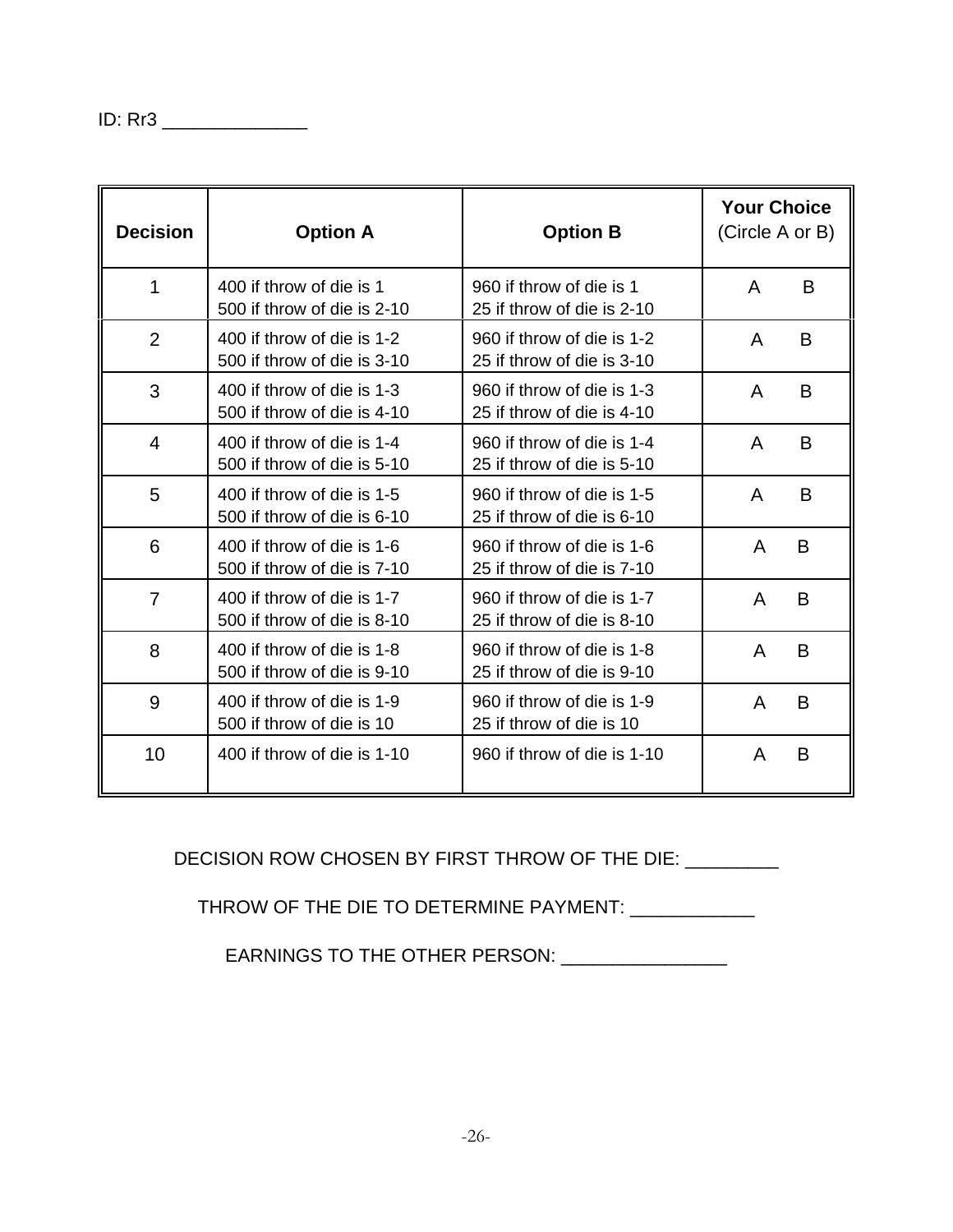### rR1 **Part 1 Decision Task**

Your decision sheet shows ten decisions listed on the left. Each decision is a paired choice between "Option A" and "Option B." You will make a choice on each row and record these in the final column. Your decisions will determine the payoffs from this task to one person in the other room, picked at random. The person in this other room is not given a task at all. Apart from the participation fee of 25 Rupees, his or her earnings depend only on your decision.

To verify this we will now take the monitor to the other room. We will wait for the monitor to return before proceeding.

The monitor has now returned. We will now ask the monitor to read out the instructions given in the other room.

Are there any questions regarding the other room?

We will now perform the next task, where your decisions will determine the payoff to one of the people in the other room. You will be matched to one person in the other room, picked at random.

As we started the experiment you received your instructions packages in a random order. This ensures that the ID number that you have received, and that is listed in the top left corner of your decision sheet, was given to you randomly. You may recall that everyone who left the room received a red instruction package and everyone who remained here received yellow ones. The two sets of instructions, the red and the yellow, have matching ID numbers. Thus, there is one person in the other room who has a red instruction package with the same ID number as yours. You will be matched with this person. We will not reveal to you who this person is, however, to guarantee that person's anonymity. This is the person whose payoffs depend on your decisions.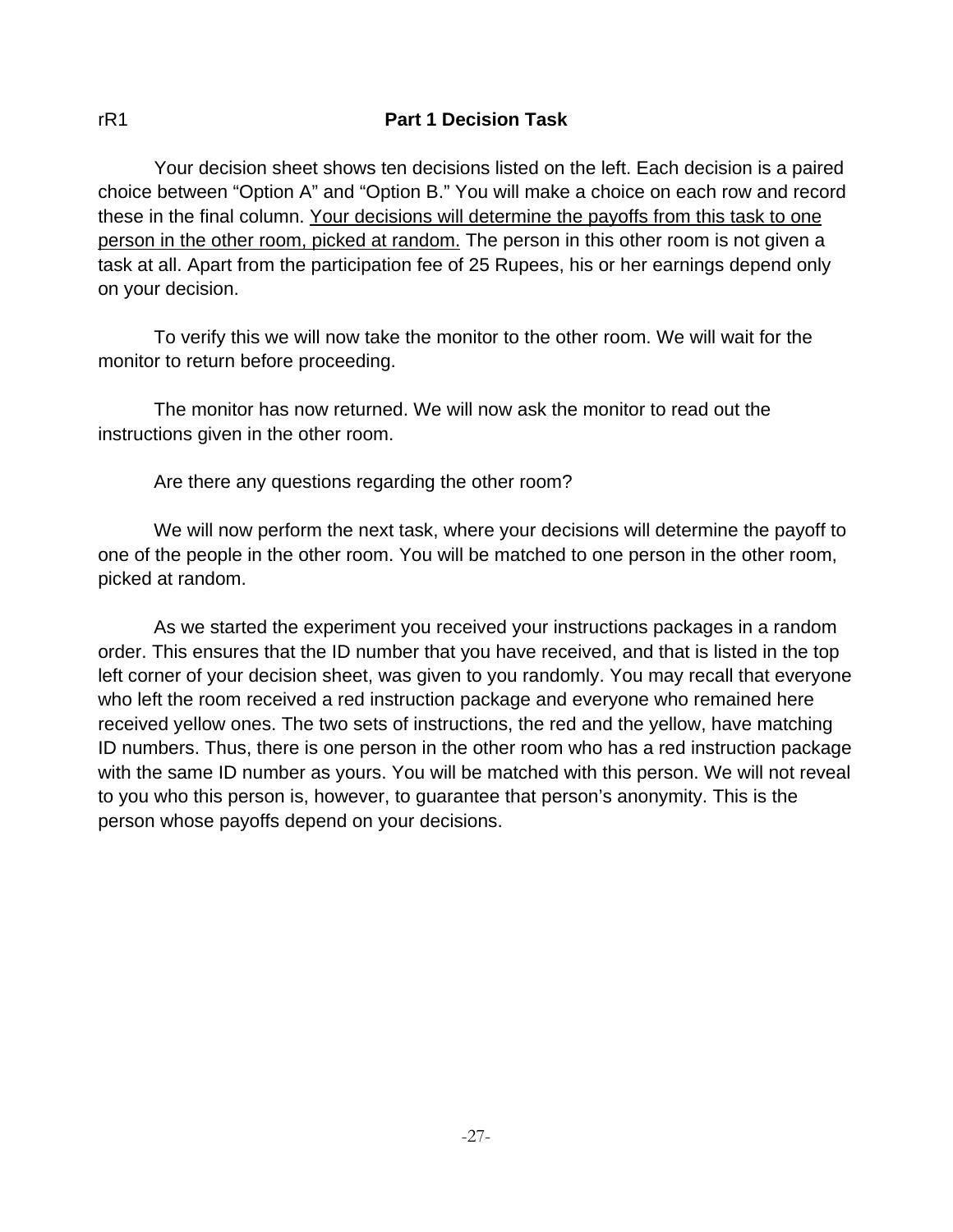Here is a ten-sided die that will be used to determine payoffs. The faces are numbered from 0 to 9, and we will use the 0 face of the die to serve as 10. Look at Decision 1 at the top. Option A pays 400 Rupees if the throw of the ten sided die is 1, and it pays 500 Rupees if the throw is 2-10. Option B yields 960 Rupees if the throw of the die is 1, and it pays 25 Rupees if the throw is 2-10.

The other Decisions are similar, except that as you move down the table, the chances of the higher payoff for each option increase. In fact, for Decision 10 in the bottom row, the die will not be needed since each option pays the highest payoff for sure, so your choice here is between 400 Rupees or 960 Rupees.

After you have made all of your choices, you will throw this die twice, once to select one of the ten decisions to be used, and a second time to determine what the payoff is for the option you chose, A or B, for the particular decision selected. Even though you will make ten decisions, only one of these will end up affecting the earnings of the other person, but you will not know in advance which decision will be used.

We will go around the room and let you perform the die rolls after you have completed the next three short tasks. We will then pay each of you in private and you will be free to go.

After you have finished filling in the decision sheet, please write your ID number on the outside of the envelope.

Please fill in the decision sheets now. Fill in the subject ID number that you can see on the yellow instruction pages you received inside the envelope. This goes in the top left corner of the decision sheet.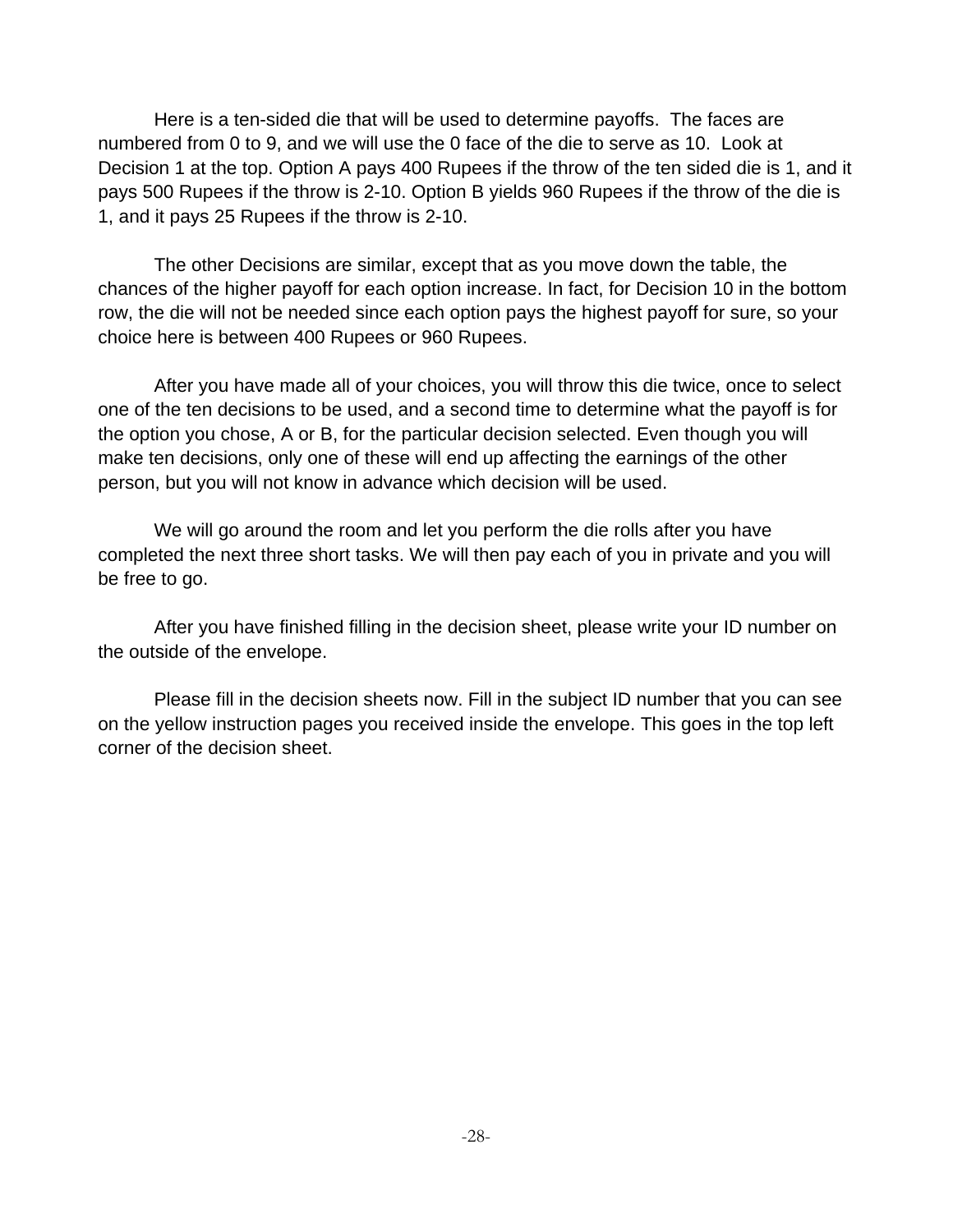ID: rR1 \_\_\_\_\_\_\_\_\_\_\_\_\_\_

| <b>Decision</b> | <b>Option A</b>             | <b>Option B</b>             | <b>Your Choice</b><br>(Circle A or B) |
|-----------------|-----------------------------|-----------------------------|---------------------------------------|
| 1               | 400 if throw of die is 1    | 960 if throw of die is 1    | A                                     |
|                 | 500 if throw of die is 2-10 | 25 if throw of die is 2-10  | B                                     |
| 2               | 400 if throw of die is 1-2  | 960 if throw of die is 1-2  | B                                     |
|                 | 500 if throw of die is 3-10 | 25 if throw of die is 3-10  | A                                     |
| 3               | 400 if throw of die is 1-3  | 960 if throw of die is 1-3  | B                                     |
|                 | 500 if throw of die is 4-10 | 25 if throw of die is 4-10  | A                                     |
| $\overline{4}$  | 400 if throw of die is 1-4  | 960 if throw of die is 1-4  | B                                     |
|                 | 500 if throw of die is 5-10 | 25 if throw of die is 5-10  | A                                     |
| 5               | 400 if throw of die is 1-5  | 960 if throw of die is 1-5  | B                                     |
|                 | 500 if throw of die is 6-10 | 25 if throw of die is 6-10  | A                                     |
| 6               | 400 if throw of die is 1-6  | 960 if throw of die is 1-6  | A                                     |
|                 | 500 if throw of die is 7-10 | 25 if throw of die is 7-10  | B                                     |
| $\overline{7}$  | 400 if throw of die is 1-7  | 960 if throw of die is 1-7  | A                                     |
|                 | 500 if throw of die is 8-10 | 25 if throw of die is 8-10  | B                                     |
| 8               | 400 if throw of die is 1-8  | 960 if throw of die is 1-8  | A                                     |
|                 | 500 if throw of die is 9-10 | 25 if throw of die is 9-10  | B                                     |
| 9               | 400 if throw of die is 1-9  | 960 if throw of die is 1-9  | A                                     |
|                 | 500 if throw of die is 10   | 25 if throw of die is 10    | B                                     |
| 10              | 400 if throw of die is 1-10 | 960 if throw of die is 1-10 | A<br>B                                |

DECISION ROW CHOSEN BY FIRST THROW OF THE DIE: \_\_\_\_\_\_\_\_

THROW OF THE DIE TO DETERMINE PAYMENT: \_\_\_\_\_\_\_\_\_\_\_

EARNINGS TO THE OTHER PERSON: \_\_\_\_\_\_\_\_\_\_\_\_\_\_\_\_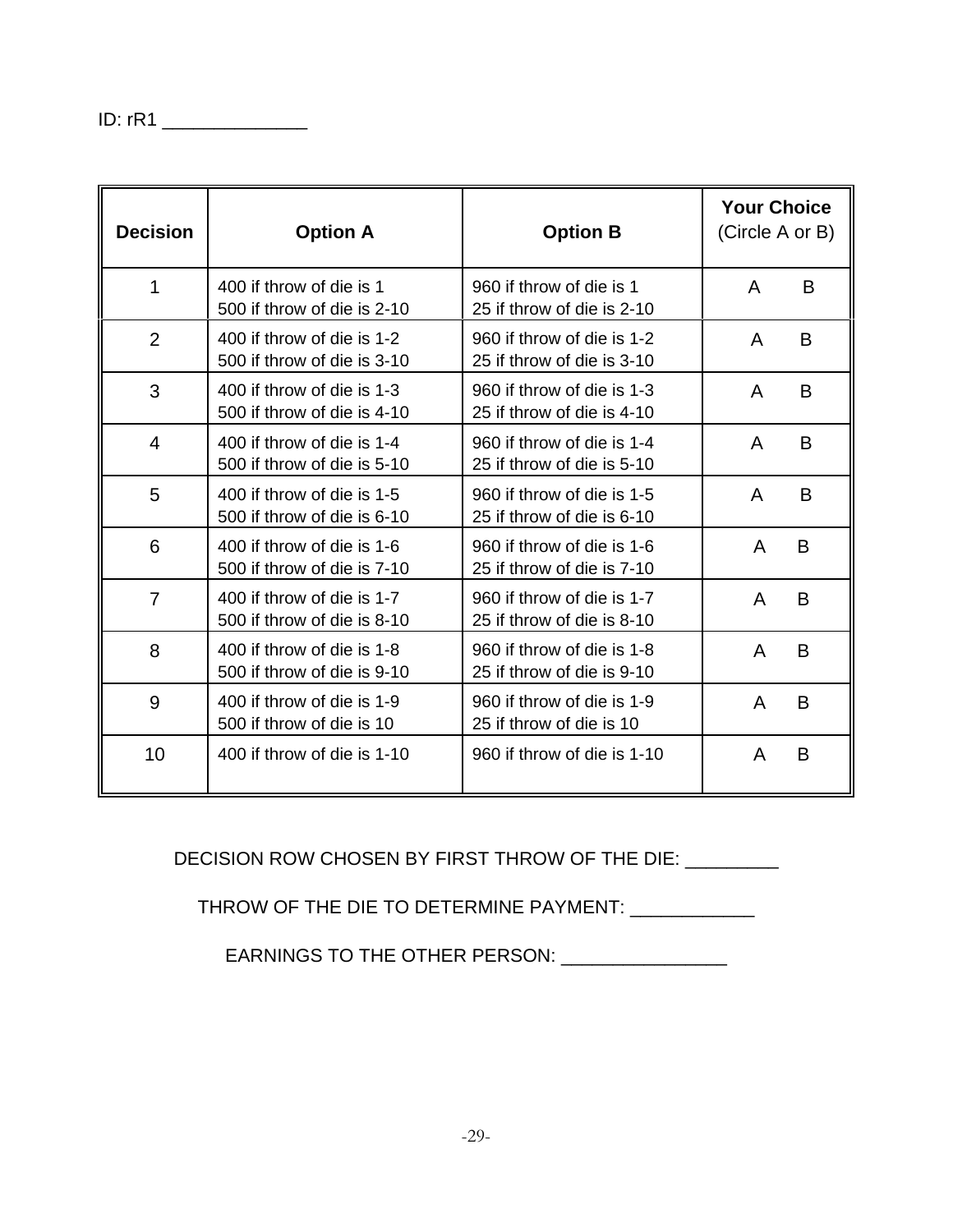## rR3 **Part 3 Decision Task**

Your decision sheet shows ten decisions listed on the left. Notice that this decision sheet is quite similar to the one you used before, although the decision you are asked to make is quite different. Each decision is a paired choice between "Option A" and "Option B." You will make a choice on each row and record these in the final column. Contrary to the previous task, here your decisions will determine your own payoffs from this decision task.

Here is a ten-sided die that will be used to determine payoffs. The faces are numbered from 0 to 9, and we will use the 0 face of the die to serve as 10. Look at Decision 1 at the top. Option A pays 400 Rupees if the throw of the ten sided die is 1, and it pays 500 Rupees if the throw is 2-10. Option B yields 960 Rupees if the throw of the die is 1, and it pays 25 Rupees if the throw is 2-10.

The other Decisions are similar, except that as you move down the table, the chances of the higher payoff for each option increase. In fact, for Decision 10 in the bottom row, the die will not be needed since each option pays the highest payoff for sure, so your choice here is between 400 Rupees or 960 Rupees.

After you have made all of your choices, you will throw this die twice, once to select one of the ten decisions to be used, and a second time to determine what your payoff is for the option you chose, A or B, for the particular decision selected. Even though you will make ten decisions, only one of these will end up affecting your earnings, but you will not know in advance which decision will be used.

When you are finished, we will come around and hand out the instructions for the final task. After that we will let you perform the die rolls. We will then pay each of you in private and you will be free to go.

Please fill in the decision sheets now. Fill in the subject ID number that you can see on the yellow instruction pages you received inside the envelope. This goes in the top left corner of the decision sheet.

OVER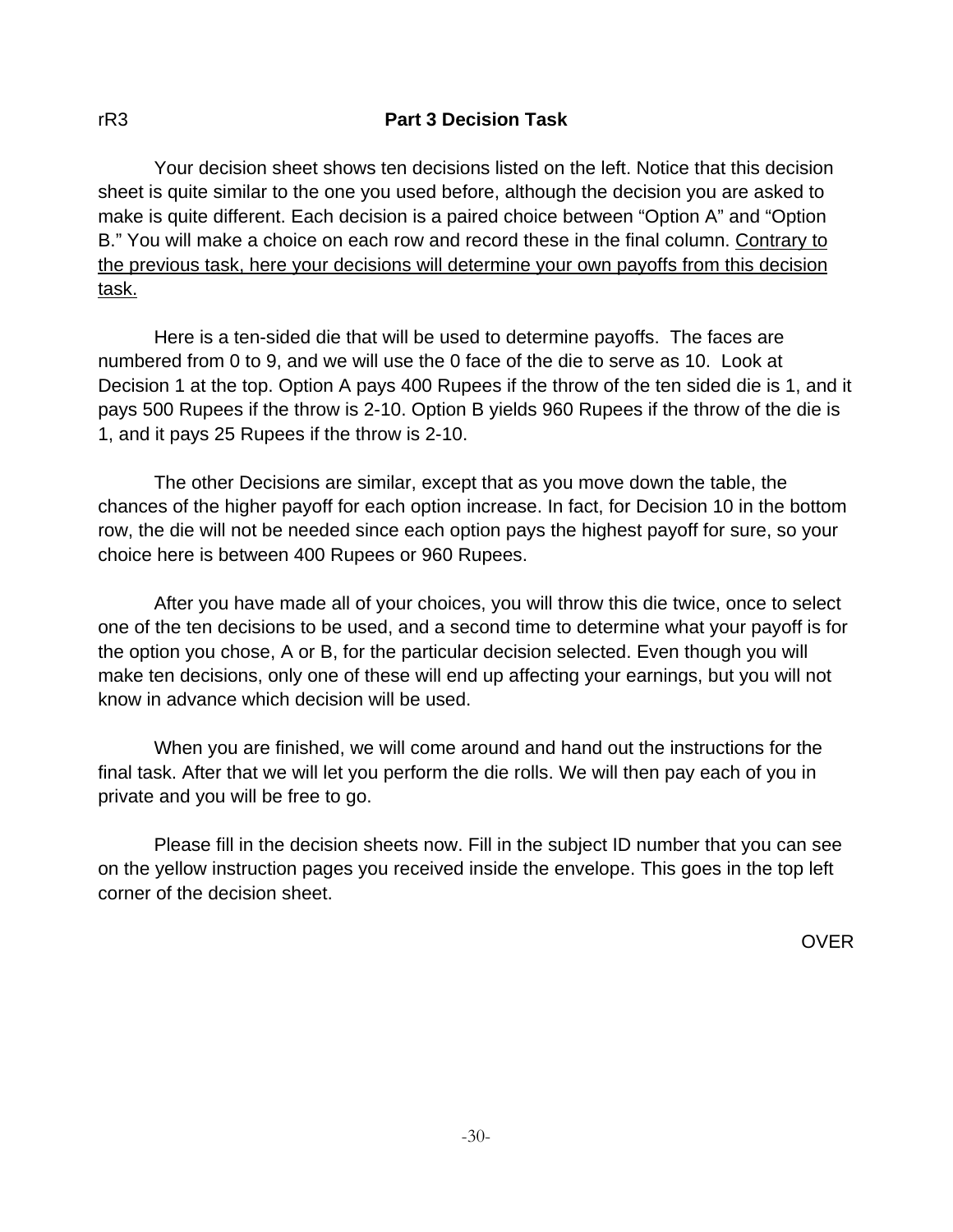ID: rR3 \_\_\_\_\_\_\_\_\_\_\_\_\_\_

| <b>Decision</b> | <b>Option A</b>             | <b>Option B</b>             | <b>Your Choice</b><br>(Circle A or B) |
|-----------------|-----------------------------|-----------------------------|---------------------------------------|
| 1               | 400 if throw of die is 1    | 960 if throw of die is 1    | $\mathsf{A}$                          |
|                 | 500 if throw of die is 2-10 | 25 if throw of die is 2-10  | B                                     |
| 2               | 400 if throw of die is 1-2  | 960 if throw of die is 1-2  | B                                     |
|                 | 500 if throw of die is 3-10 | 25 if throw of die is 3-10  | A                                     |
| 3               | 400 if throw of die is 1-3  | 960 if throw of die is 1-3  | B                                     |
|                 | 500 if throw of die is 4-10 | 25 if throw of die is 4-10  | A                                     |
| 4               | 400 if throw of die is 1-4  | 960 if throw of die is 1-4  | B                                     |
|                 | 500 if throw of die is 5-10 | 25 if throw of die is 5-10  | A                                     |
| 5               | 400 if throw of die is 1-5  | 960 if throw of die is 1-5  | B                                     |
|                 | 500 if throw of die is 6-10 | 25 if throw of die is 6-10  | A                                     |
| 6               | 400 if throw of die is 1-6  | 960 if throw of die is 1-6  | A                                     |
|                 | 500 if throw of die is 7-10 | 25 if throw of die is 7-10  | B                                     |
| $\overline{7}$  | 400 if throw of die is 1-7  | 960 if throw of die is 1-7  | A                                     |
|                 | 500 if throw of die is 8-10 | 25 if throw of die is 8-10  | B                                     |
| 8               | 400 if throw of die is 1-8  | 960 if throw of die is 1-8  | B                                     |
|                 | 500 if throw of die is 9-10 | 25 if throw of die is 9-10  | A                                     |
| 9               | 400 if throw of die is 1-9  | 960 if throw of die is 1-9  | A                                     |
|                 | 500 if throw of die is 10   | 25 if throw of die is 10    | B                                     |
| 10              | 400 if throw of die is 1-10 | 960 if throw of die is 1-10 | A<br>B                                |

DECISION ROW CHOSEN BY FIRST THROW OF THE DIE: \_\_\_\_\_\_\_\_

THROW OF THE DIE TO DETERMINE PAYMENT: \_\_\_\_\_\_\_\_\_\_\_

YOUR EARNINGS: \_\_\_\_\_\_\_\_\_\_\_\_\_\_\_\_\_\_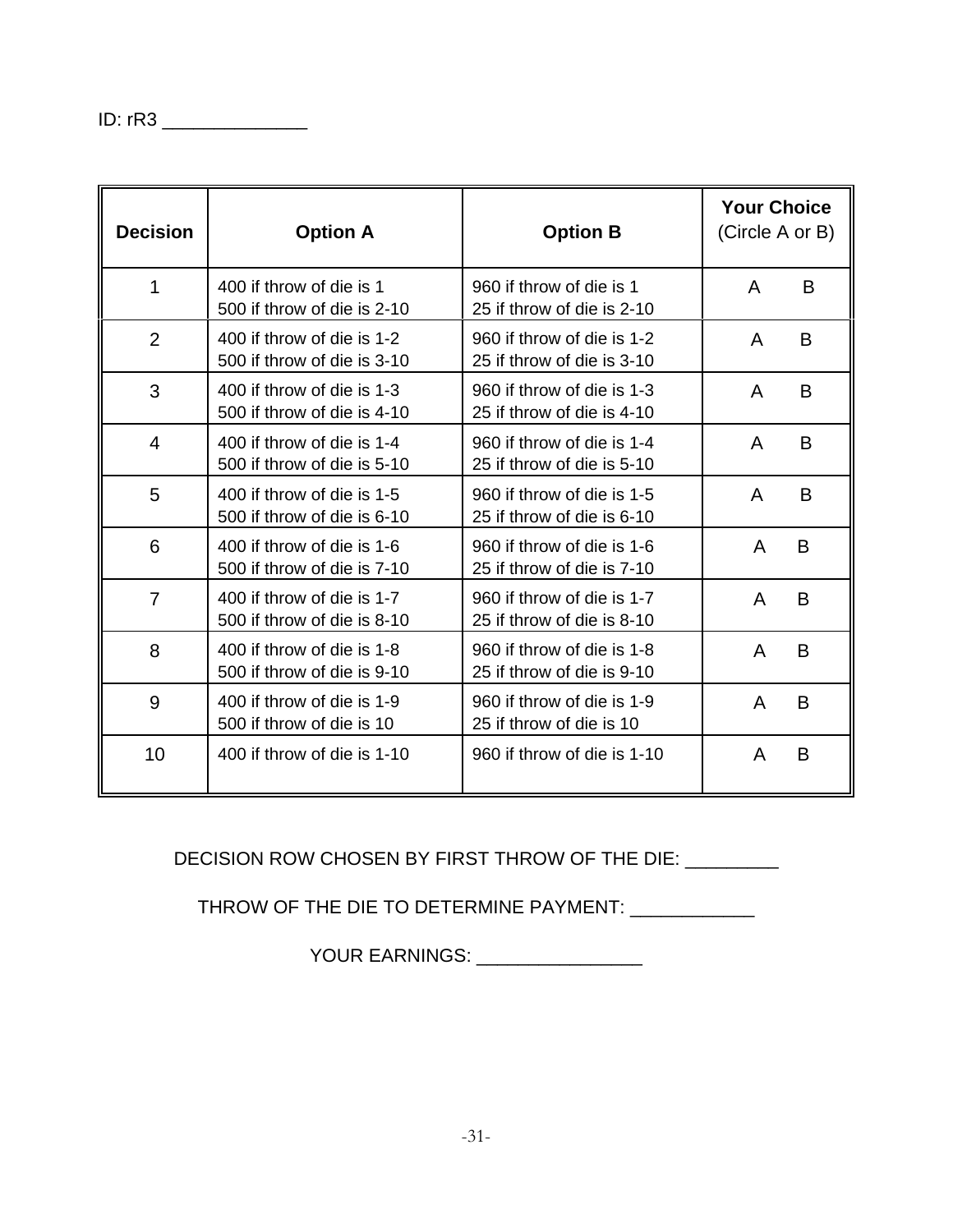## Rr4 \_\_\_\_\_\_\_\_\_ **Part 4 Decision Task**

In this final task we want you to tell us how often you believe that option A was chosen by everyone else in this room. We want you to tell us your belief about the average number of times option A was chosen by everyone else. We will reward you for your accuracy. Remember, your choice does not count here. Please circle one number below in each column, to tell us what you believe:

| <b>Number of times option A</b><br>was picked on average | <b>Number of times option A</b><br>was picked on average |  |  |
|----------------------------------------------------------|----------------------------------------------------------|--|--|
| <b>WHEN THEY PAYOFFS WERE</b>                            | <b>WHEN THE PAYOFFS WERE</b>                             |  |  |
| <b>FOR THE PERSON</b>                                    | FOR A PERSON IN THE                                      |  |  |
|                                                          |                                                          |  |  |
| <b>MAKING THE CHOICE</b>                                 | <b>OTHER ROOM</b>                                        |  |  |
|                                                          |                                                          |  |  |
| O                                                        | O                                                        |  |  |
|                                                          |                                                          |  |  |
| 2                                                        | 2                                                        |  |  |
| 3                                                        | 3                                                        |  |  |
| 4                                                        |                                                          |  |  |
| 5                                                        | 5                                                        |  |  |
| 6                                                        | 6                                                        |  |  |
|                                                          |                                                          |  |  |
| 8                                                        | 8                                                        |  |  |
| 9                                                        | 9                                                        |  |  |
| 10                                                       | 10                                                       |  |  |

We will calculate the average for everyone else in the room, and round that to the nearest integer. If your estimate is exactly correct in one of the columns, you will receive 25 Rupees. If your estimates are exactly correct in both columns you will receive 50 Rupees. If it is 1 off, on either side, you will receive 10 Rupees for that column. If it is 1 off in both columns, you will receive10 Rupees for each of them. If it is more than 1 off in both columns you will not receive anything from this task.

-32-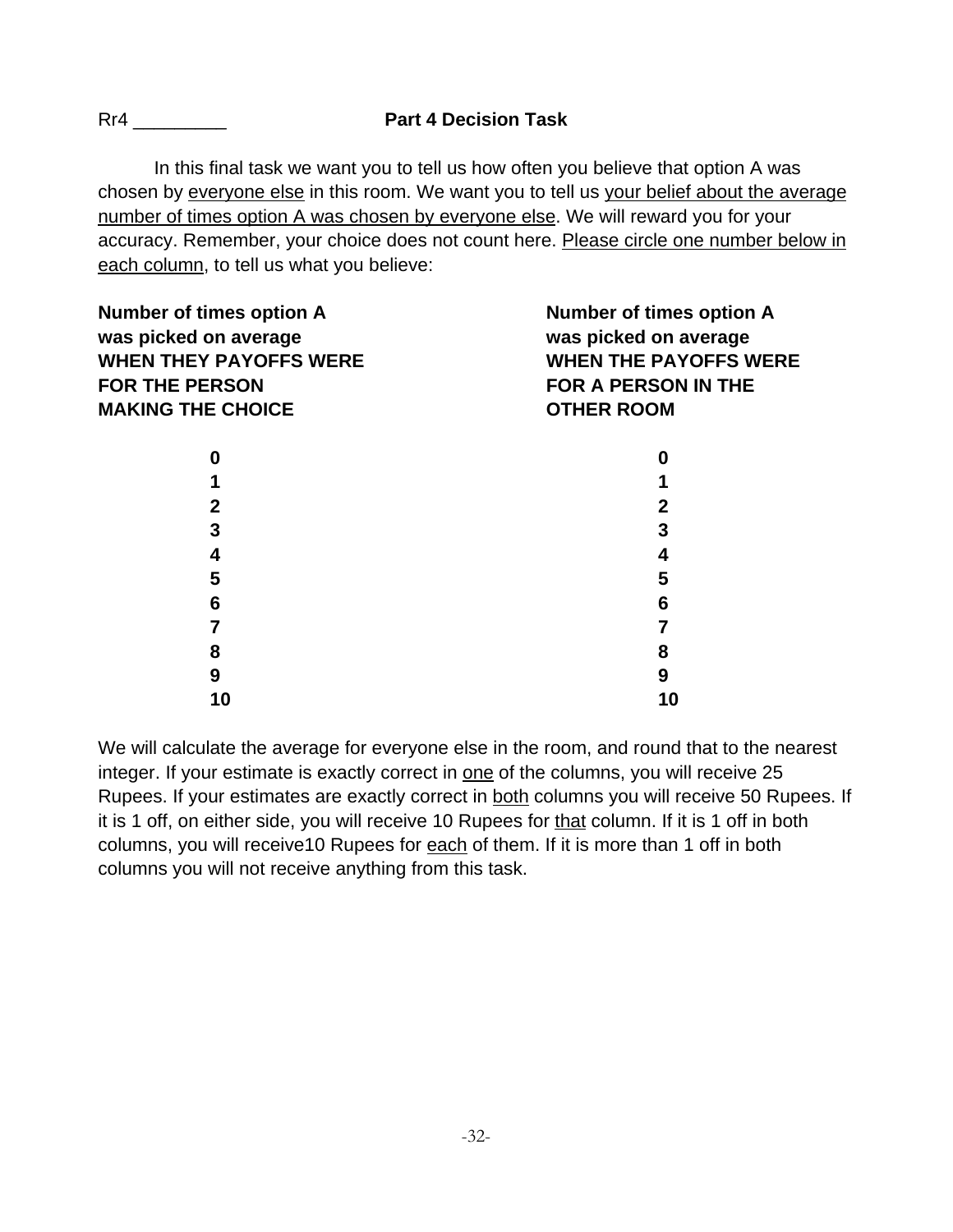## rR4 \_\_\_\_\_\_\_\_ **Part 4 Decision Task**

In this final task we want you to tell us how often you believe that option A was chosen by everyone else in this room. We want you to tell us your belief about the average number of times option A was chosen by everyone else. We will reward you for your accuracy. Remember, your choice does not count here. Please circle one number below in each column, to tell us what you believe:

| <b>Number of times option A</b> | Number of times option A     |  |  |
|---------------------------------|------------------------------|--|--|
| was picked on average           | was picked on average        |  |  |
| <b>WHEN THE PAYOFFS WERE</b>    | <b>WHEN THE PAYOFFS WERE</b> |  |  |
| FOR A PERSON IN THE             | <b>FOR THE PERSON</b>        |  |  |
| <b>OTHER ROOM</b>               | <b>MAKING THE CHOICE</b>     |  |  |
| 0                               | O                            |  |  |
|                                 |                              |  |  |
| 2                               | 2                            |  |  |
| 3                               | 3                            |  |  |
| 4                               | 4                            |  |  |
| 5                               | 5                            |  |  |
| 6                               | 6                            |  |  |
|                                 |                              |  |  |
| 8                               | 8                            |  |  |
| 9                               | 9                            |  |  |
| 10                              | 10                           |  |  |

We will calculate the average for everyone else in the room, and round that to the nearest integer. If your estimate is exactly correct in one of the columns, you will receive 25 Rupees. If your estimates are exactly correct in both columns you will receive 50 Rupees. If it is 1 off, on either side, you will receive 10 Rupees for that column. If it is 1 off in both columns, you will receive10 Rupees for each of them. If it is more than 1 off in both columns you will not receive anything from this task.

-33-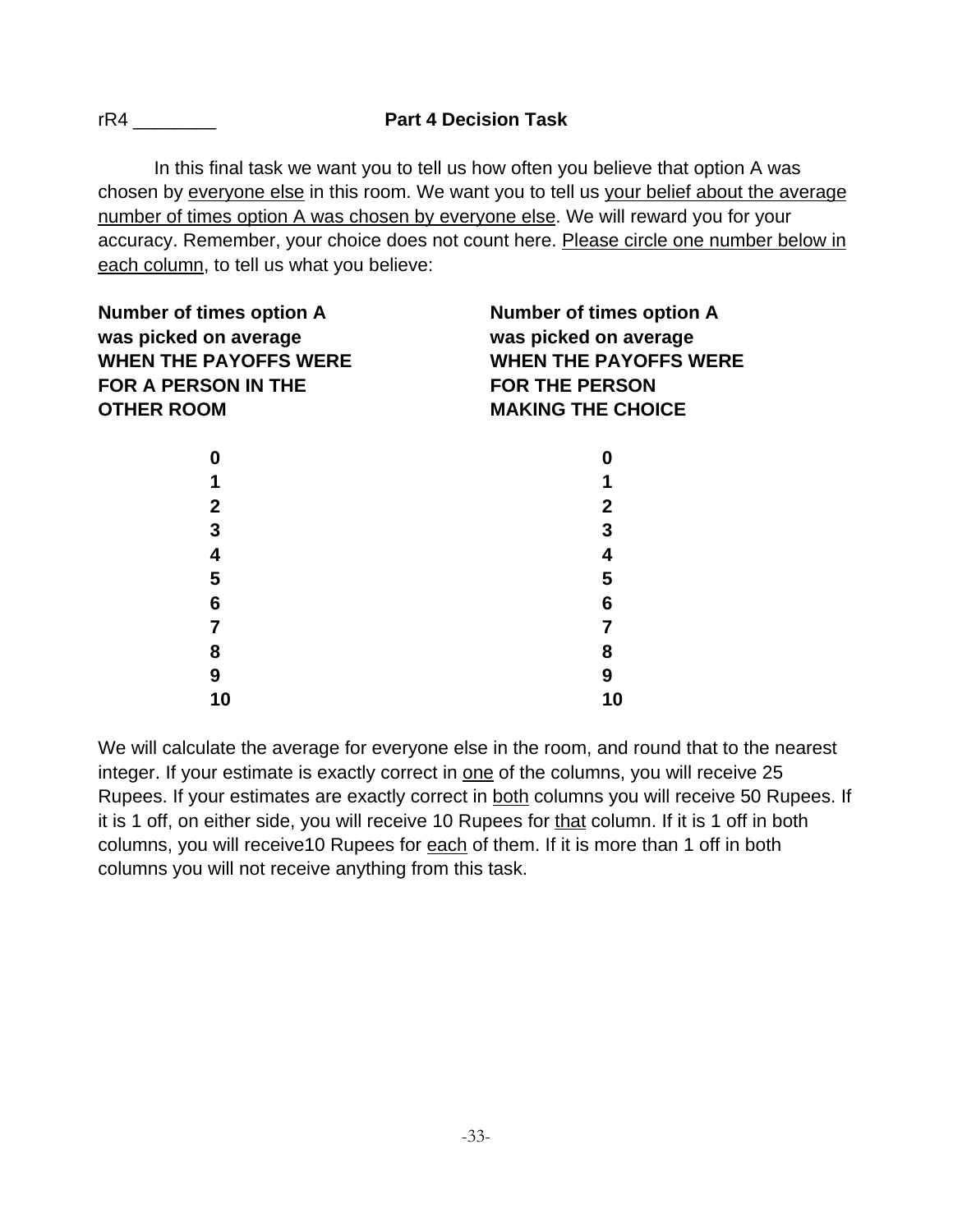ID: Rr \_\_\_\_\_\_\_

### **YOUR INSTRUCTIONS**

We will wait for the monitor to arrive from the other room before we start reading these instructions. You may take out a book to read while we are waiting, but we ask that you do not talk to each other.

In today's experiment the earnings you will receive in addition to the participation fee of 25 Rupees is determined by decisions made by one other person in the other room and by the roll of a 10-sided die. The decisions made by the other person concerns a choice over two lotteries differing in the payoffs and risk. The person will pick one lottery, and this lottery will then be played out using the 10-sided die to determine how much additional earnings you will receive.

As we started the experiment you received your instructions packages in a random order. This ensures that the ID number that you have received, and that is listed in the top left corner of the instruction page, was given to you randomly. You may recall that everyone who came with us to this room received a red instruction package and everyone who remained in the other room received yellow ones. The two sets of instructions, the red and the yellow, have matching ID numbers. Thus, there is one person in the other room who has a yellow instruction package with the same ID number as yours. You will be matched with this person. We will not reveal to you who this person is, however, to guarantee that person's anonymity. This is the person who will make the choice between the lotteries that will determine your additional earnings.

You have received a copy of the instructions for the tasks given to the other people, that you may read through to understand how your earnings are determined. We ask that the monitor views one of these copies of the instructions to verify that these are indeed the same ones used in the other room. Do you have any questions at this point?

The monitor is also here to verify to the people in the other room that the instructions we give there are accurate. First, we need for the monitor to verify to the other room that we have <u>eage</u> people in this room, and that nobody has an ID number bigger than that. Please raise your hand if you do have an ID number that is bigger.

When all of the decisions in the other room has been made we will be able to tell you what additional earnings you will receive. When you have completed the survey questions that you will find in the instruction package, you may quietly read. We do ask that you not talk until everyone has completed their survey. We will tell you when everyone has completed their survey, and you can talk then if you want to.

Please answer the enclosed survey now. When you are finished please indicate to an experimenter who will then pick it up from you.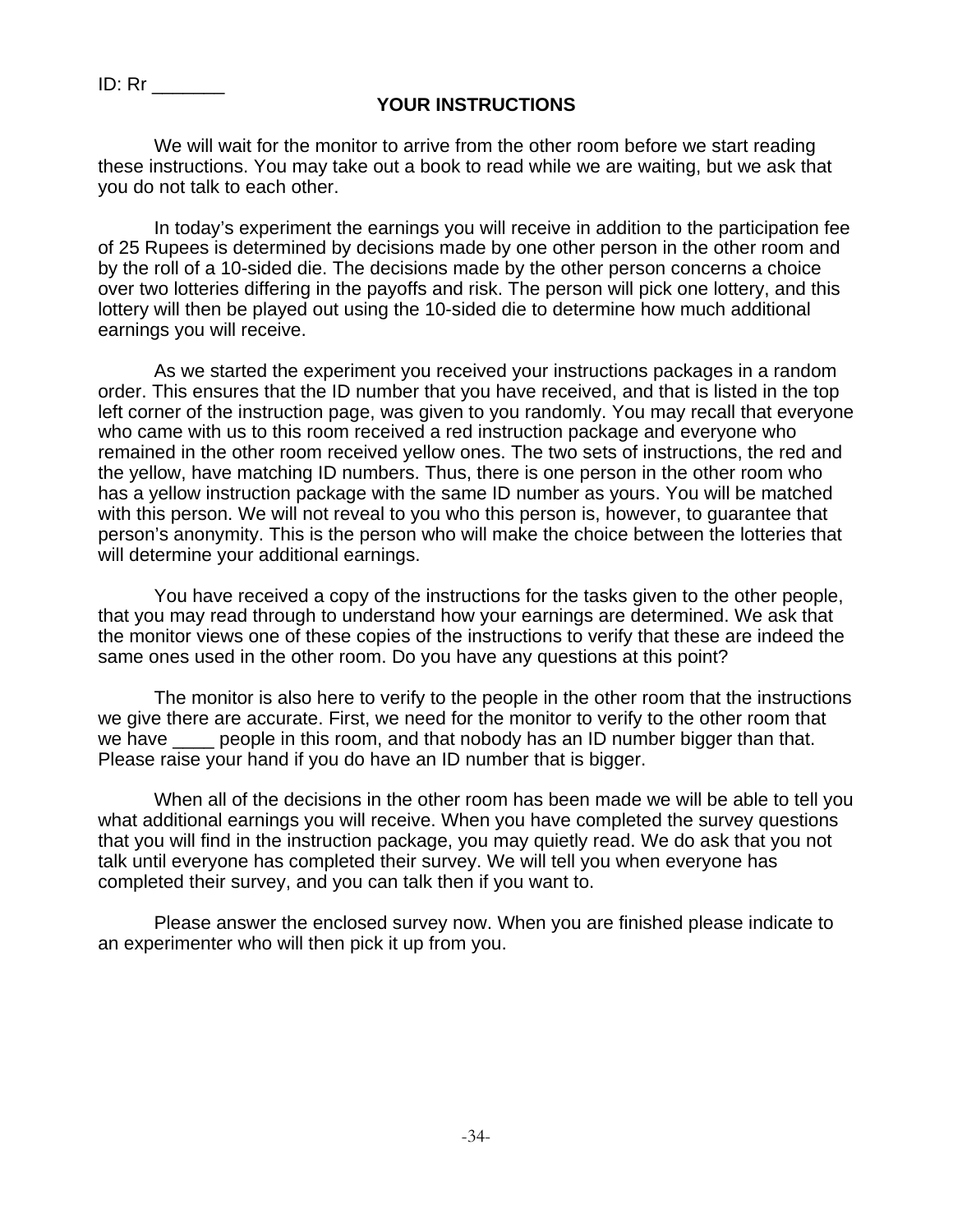$ID: rR$ 

### **YOUR INSTRUCTIONS**

We will wait for the monitor to arrive from the other room before we start reading these instructions. You may take out a book to read while we are waiting, but we ask that you do not talk to each other.

In today's experiment the earnings you will receive in addition to the participation fee of 25 Rupees is determined by decisions made by one other person in the other room and by the roll of a 10-sided die. The decisions made by the other person concerns a choice over two lotteries differing in the payoffs and risk. The person will pick one lottery, and this lottery will then be played out using the 10-sided die to determine how much additional earnings you will receive.

As we started the experiment you received your instructions packages in a random order. This ensures that the ID number that you have received, and that is listed in the top left corner of the instruction page, was given to you randomly. You may recall that everyone who came with us to this room received a red instruction package and everyone who remained in the other room received yellow ones. The two sets of instructions, the red and the yellow, have matching ID numbers. Thus, there is one person in the other room who has a yellow instruction package with the same ID number as yours. You will be matched with this person. We will not reveal to you who this person is, however, to guarantee that person's anonymity. This is the person who will make the choice between the lotteries that will determine your additional earnings.

You have received a copy of the instructions for the tasks given to the other people, that you may read through to understand how your earnings are determined. We ask that the monitor views one of these copies of the instructions to verify that these are indeed the same ones used in the other room. Do you have any questions at this point?

The monitor is also here to verify to the people in the other room that the instructions we give there are accurate. First, we need for the monitor to verify to the other room that we have <u>eage</u> people in this room, and that nobody has an ID number bigger than that. Please raise your hand if you do have an ID number that is bigger.

When all of the decisions in the other room has been made we will be able to tell you what additional earnings you will receive. When you have completed the survey questions that you will find in the instruction package, you may quietly read. We do ask that you not talk until everyone has completed their survey. We will tell you when everyone has completed their survey, and you can talk then if you want to.

Please answer the enclosed survey now. When you are finished please indicate to an experimenter who will then pick it up from you.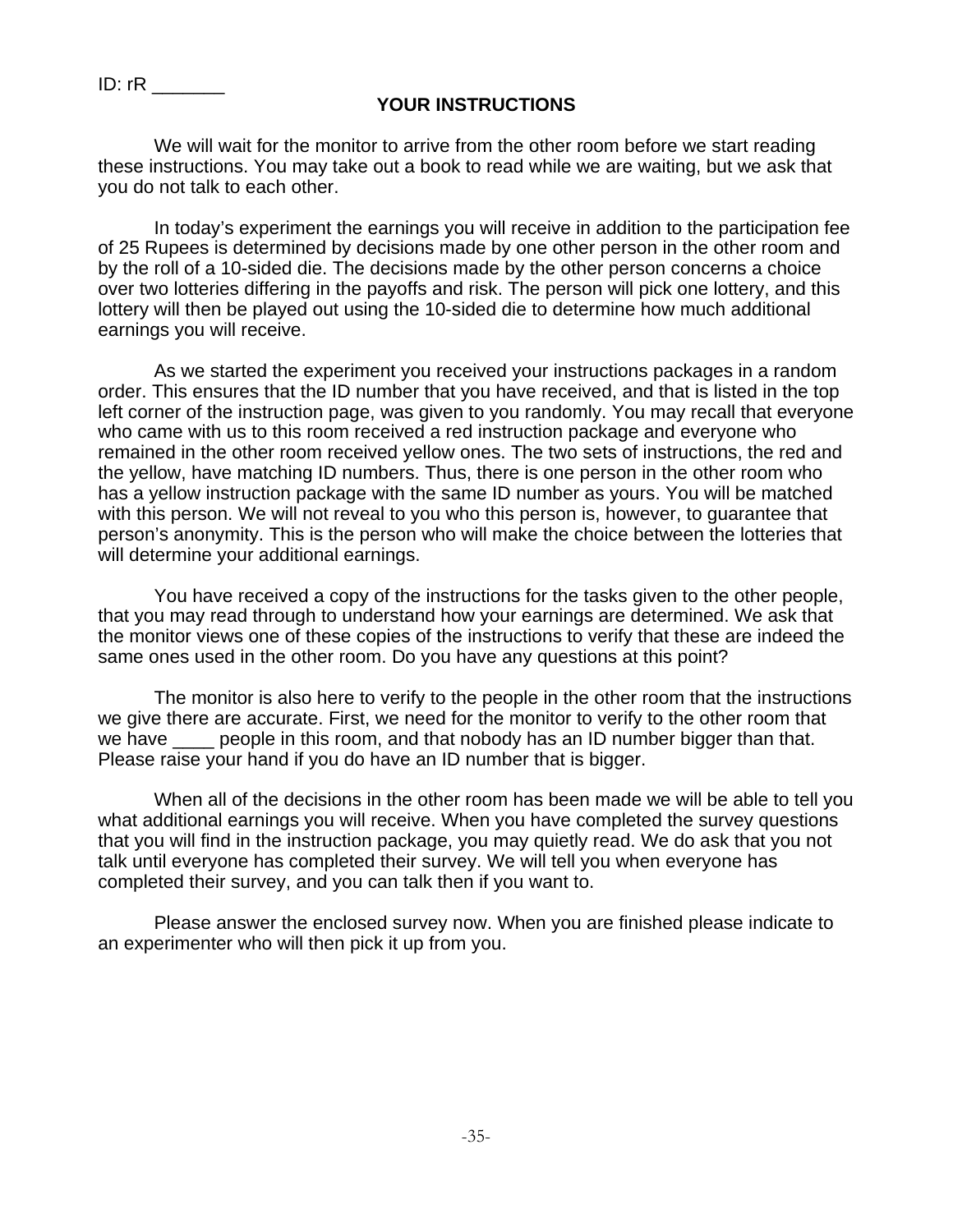### **Part 2: Some Questions About You**

In this survey most of the questions asked are descriptive. We will not be grading your answers and your responses are completely confidential. Please think carefully about each question and give your best answers.

- 1. What is your AGE? \_\_\_\_\_\_\_\_\_\_\_\_ years
- 2. What is your sex? (Circle one number.)
	- 01 Male<br>02 Fema
	- **Female**
- 3. Which of the following categories best describes you? (Circle one number.)
	- 01 Hindu<br>02 Muslin
	- 02 Muslim<br>03 Christia
	- 03 Christian<br>04 Jain
	- 04 Jain
	- 05 Sikh
	- 06 Zoroastrian<br>07 Buddhist
	- 07 Buddhist<br>08 Bahai
	- 08 Bahai<br>08 Sched
	- 08 Scheduled Caste (SC)
	- 09 Scheduled Tribe (ST) 10 Other Backward Class (OBC)
	-
	- 11 None of the above<br>12 Do not wish to ans Do not wish to answer
- 4. What was your undergraduate major? (Circle one number.)
	- 01 Accounting<br>02 Economics
	- 02 Economics<br>03 Finance
	- 03 Finance<br>04 Business
	- 04 Business Administration, other than Accounting, Economics, or Finance<br>05 Education<br>06 Engineering
	-
	- 06 Engineering<br>07 Health Profe
	- 07 Health Professions<br>08 Public Affairs or So
	- 08 Public Affairs or Social Services<br>09 Biological Sciences
	- 09 Biological Sciences<br>10 Math, Computer Sci
	- 10 Math, Computer Sciences, or Physical Sciences<br>11 Social Sciences or History
	- 11 Social Sciences or History<br>12 Humanities
	- 12 Humanities<br>13 Psychology
	- 13 Psychology<br>14 Other Field:
	- Other Fields
- 5. What is your class standing? (Circle one number.)
	-
	- 01 First year Masters<br>02 Second year Mast<br>03 Doctoral student Second year Masters
	- Doctoral student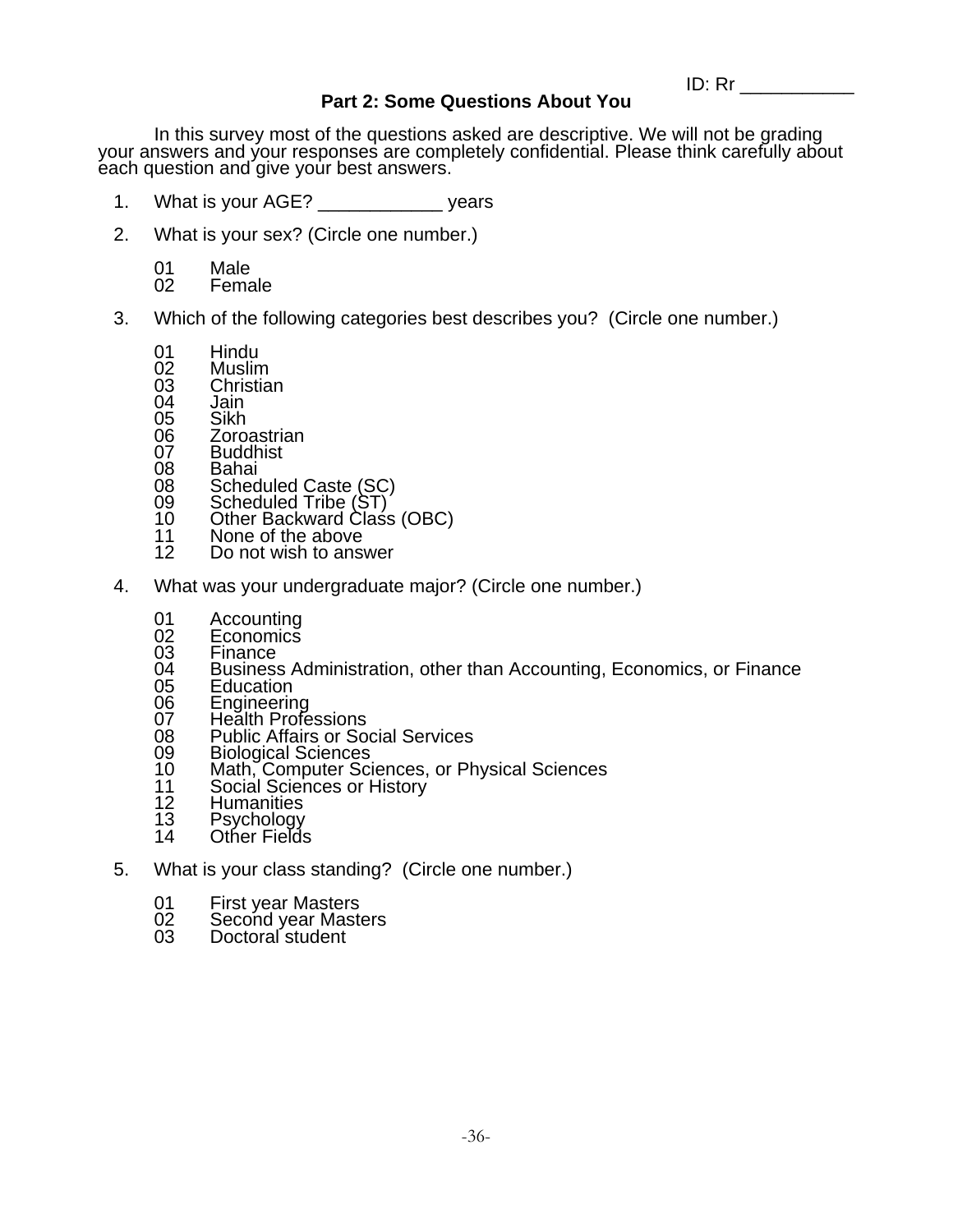- 6. What was the **highest** level of education that your **father** (or male guardian) completed? (Circle one number)
	- 01 Std. XII or less
	- 02 Vocational Diploma<br>03 Bachelors Degree
	- 03 Bachelors Degree<br>04 Post Graduate Dec
	- Post Graduate Degree
- 7. What was the **highest** level of education that your **mother** (or female guardian) completed? (Circle one number)
	- 01 Std. XII or less
	- 02 Vocational Diploma
	- 03 Bachelors Degree<br>04 Post Graduate Dec
	- Post Graduate Degree
- 8. Are you currently... (Circle one number.)
	- 01 Single and never married?<br>02 Married?<br>03 Separated, divorced or wid
	- Married?
	- Separated, divorced or widowed?
- 9. On a 4-point scale, what is your current CGPA? This CGPA should refer to all of your coursework, not just the current year. (Circle one number:)
	- 01 Between 3.75 and 4.0 CGPA
	- 02 Between 3.25 and 3.74 CGPA
	- 03 Between 2.75 and 3.24 CGPA
	- 04 Between 2.25 and 2.74 CGPA
	- 05 Between 1.75 and 2.24 CGPA
	- 06 Between 1.25 and  $\overline{1.74}$   $\overline{C}$ GPA<br>07 Less than 1.25
	- 07 Less than 1.25<br>08 Have not taken
	- Have not taken courses for which grades are given.
- 10. Please circle the category below that describes the total amount of gross (pre-tax) INCOME earned in 2004 by your parents. (Circle one number.)
	- 01 Less than 1 lakh<br>02 Between 1 and 2
	- 02 Between 1 and 2.5 lakhs<br>03 Between 2.5 and 5 lakhs
	- 03 Between 2.5 and 5 lakhs
	- 04 Between 5 and 7.5 lakhs
	- 05 Between 7.5 and 10 lakhs
	- 06 Above 10 lakhs
- 11. Do you currently smoke cigarettes? (Circle one number.)
	- Yes<br>No  $01 \over 02$
	-

If yes, approximately how much do you smoke in one day?

\_\_\_\_\_\_\_\_\_\_ packs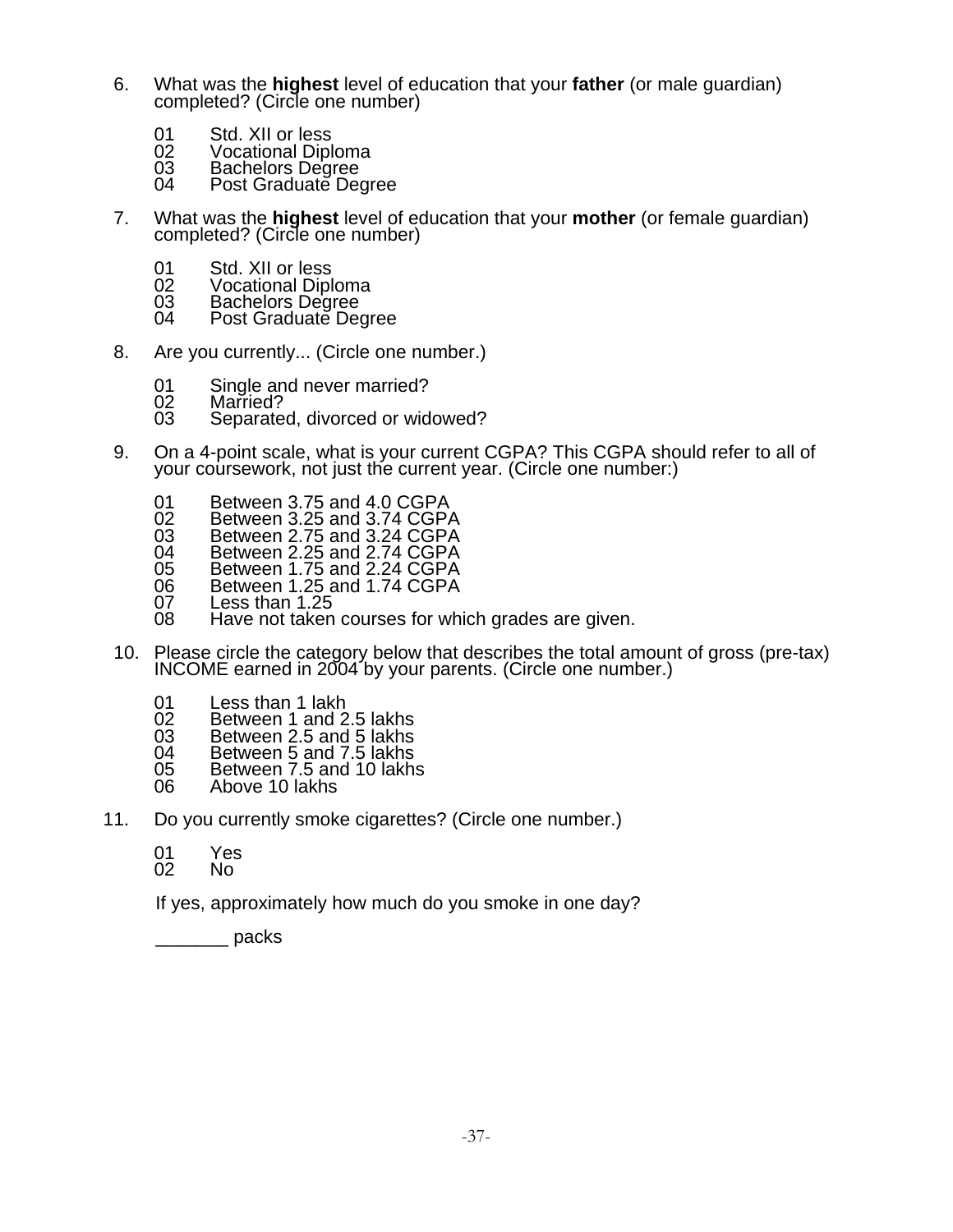# RECEIPT

I verify that I have participated in an economics experiment on \_\_\_\_\_\_\_\_\_\_\_\_\_\_\_\_\_ and received the following earnings in compensation:

| Part 1:            |    |                          |
|--------------------|----|--------------------------|
| Part 3:            |    |                          |
| Part 4:            |    |                          |
| Fee:               | 25 |                          |
| Total:             |    |                          |
| Signature:         |    |                          |
| <b>Print Name:</b> |    |                          |
| ID Number:         |    | (not your experiment ID) |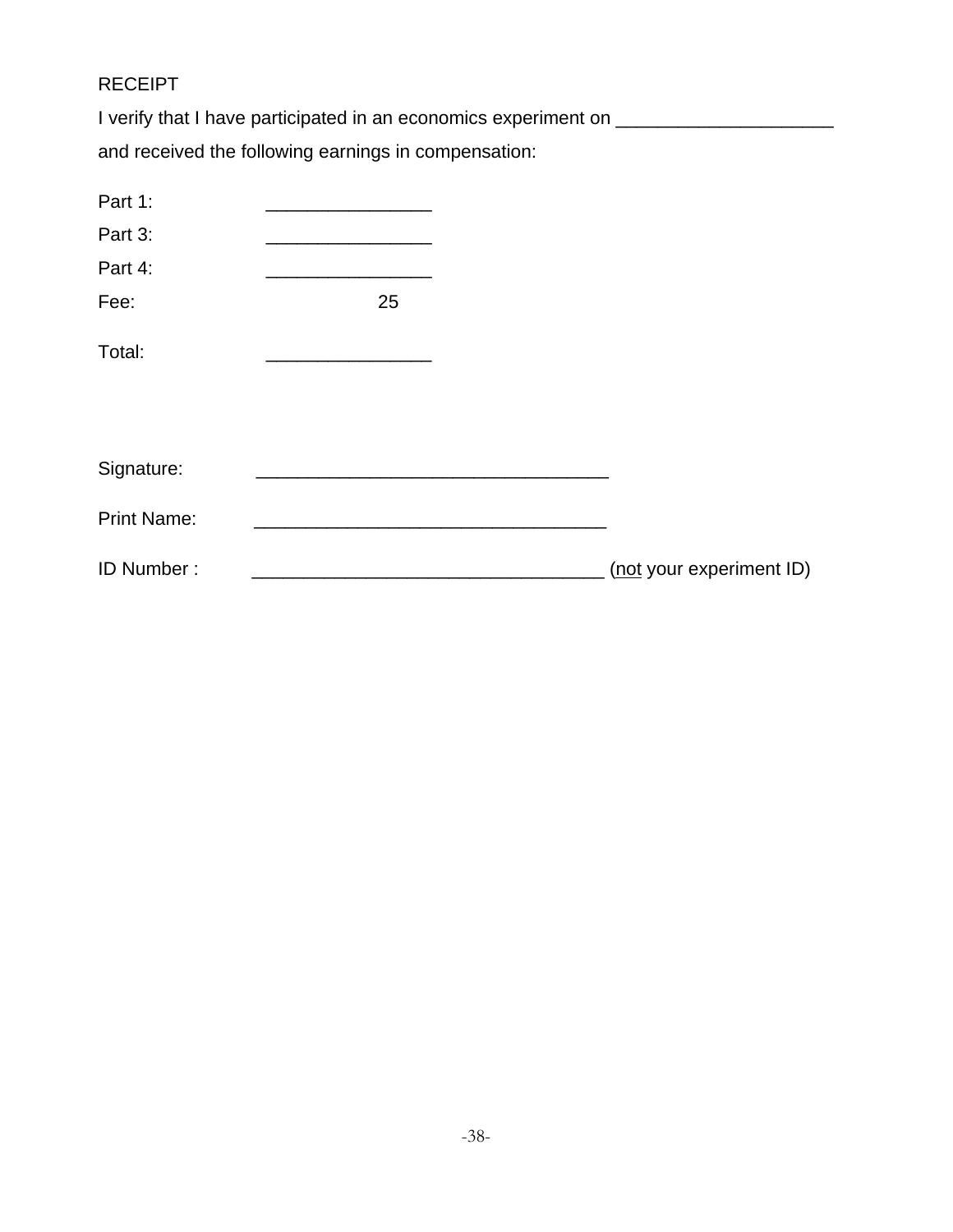### INSTRUCTIONS FOR AUCTION STUDY

This is a study of economic decision making. You will be paid \$5 for your participation *and* you could earn additional money, depending on the choices you make, the choices made by another participant, and on chance. You will be paid in cash today, at the end of the session. Please follow the instructions carefully.

---------------------------------------------------------------------------------------------------------------------

We expect the entire set of tasks to take less than 60 minutes. You are free to leave at any time, but if you do not complete all tasks you will not receive the participation fee or your earnings.

### **Instructions for Task 1**

In the first part, you will be answering a few short questions about yourself. This information is for research use only. The published results of our research will not identify you, or the choice you made in any way. Nor will we give this identifying information to anyone else. In fact, we will only identify you by a numeric ID, and that ID will not appear on the sheet that has your name for our payment records.

### **Instructions for Task 2**

**Your role:** In this task, there are 50 rounds. In 25 of these rounds, you will be in the role of agent. As an agent, you make decisions on behalf of another subject in this experiment. In the other 25 rounds, you will be making decisions for yourself. Your role will be indicated clearly under Your Information, where it will say: '**Your role is: Agent'** or '**Your role is: Self'**. If you are 'self' you keep all the profits. If you are "agent", you will get none of the profits made in the round. They will all go to the other subject who is your 'client.' Accordingly, profits for all decisions you make as "agent" will be labeled as 'Client's profit', whereas profits you make in decisions you make as "self" will be labeled as 'Your profit'. The person who is your 'client' is somebody in this room. A different person in this room will serve as agent to you, and you will also receive profits from that person's decisions. The person who is your agent and the person who is your client are different people. In summary, your own earnings will consist of the earnings from the 25 rounds as "self" and the earnings that your agent makes over 25 rounds.

**The task:** In this task, you are a buyer competing against a computerized buyer for the purchase of a virtual asset. You will have 50 rounds in which you submit a bid for this asset. Your bid and the bid submitted by the computer in each round determine whether you win or not in that round.

**How to win:** You win when your bid exceeds the bid submitted by the computer.

How much will you win? If you win in a round, you will receive your valuation for this asset minus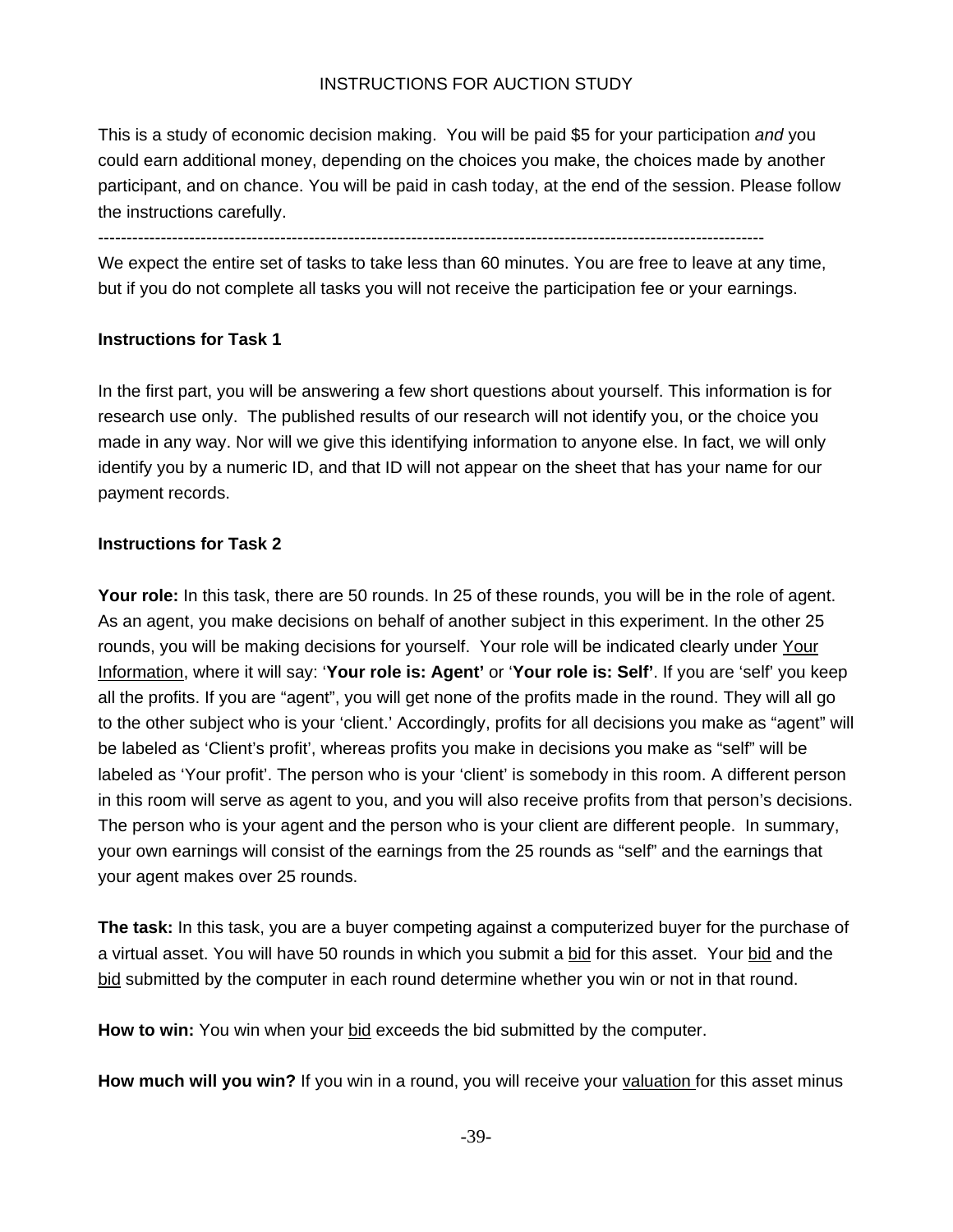your bid. Your valuation is shown at the top of the screen under the heading Your Information. This valuation will change each round. If you lose, you will receive 0 tokens. Earnings are cumulative. That is, your token earnings will be added up over the rounds in which your role is 'self'. To this amount, we will add the cumulative earnings over the rounds your agent made decisions in the role of agent. Your token earnings will then be converted to dollars at an exchange rate of 40 tokens to \$1.

**What bid will the computer buyer submit?** The computer's bid is uniformly distributed between 1 and 50. That means that all integer values from 1 to 50 are equally likely to be the computer's bid.

**Calculations:** When you enter your bid in the 'Enter Bid' box and press Calculate, the computer will automatically compute useful information for you as shown below. You can make as many computations as you wish. The variables displayed following each time you press 'Calculate' are as follows:

**Bid.** This is the bid you entered.

**Valuation.** This is your valuation

**Profit if you win.** This is the amount you will receive if you win. It is computed as

```
Profit if you win = Valuation – Bid
```
**Win Prob.** This is the probability that you win the auction with the present bid. This is a number between 0 and 1. The higher this number, the more likely you are to win. If this probability is 1, you will win for sure. If this probability is 0, you will lose for sure. If this probability is 0.5, you are equally likely to win or lose.

**Expected Profit**. This number if computed as

*Expected Profit = (Win Prob) x (Profit if you win)*

**Submitting a Bid:** When you are ready to submit a bid, highlight the bid you wish to submit by clicking on its row and press 'Submit Bid.'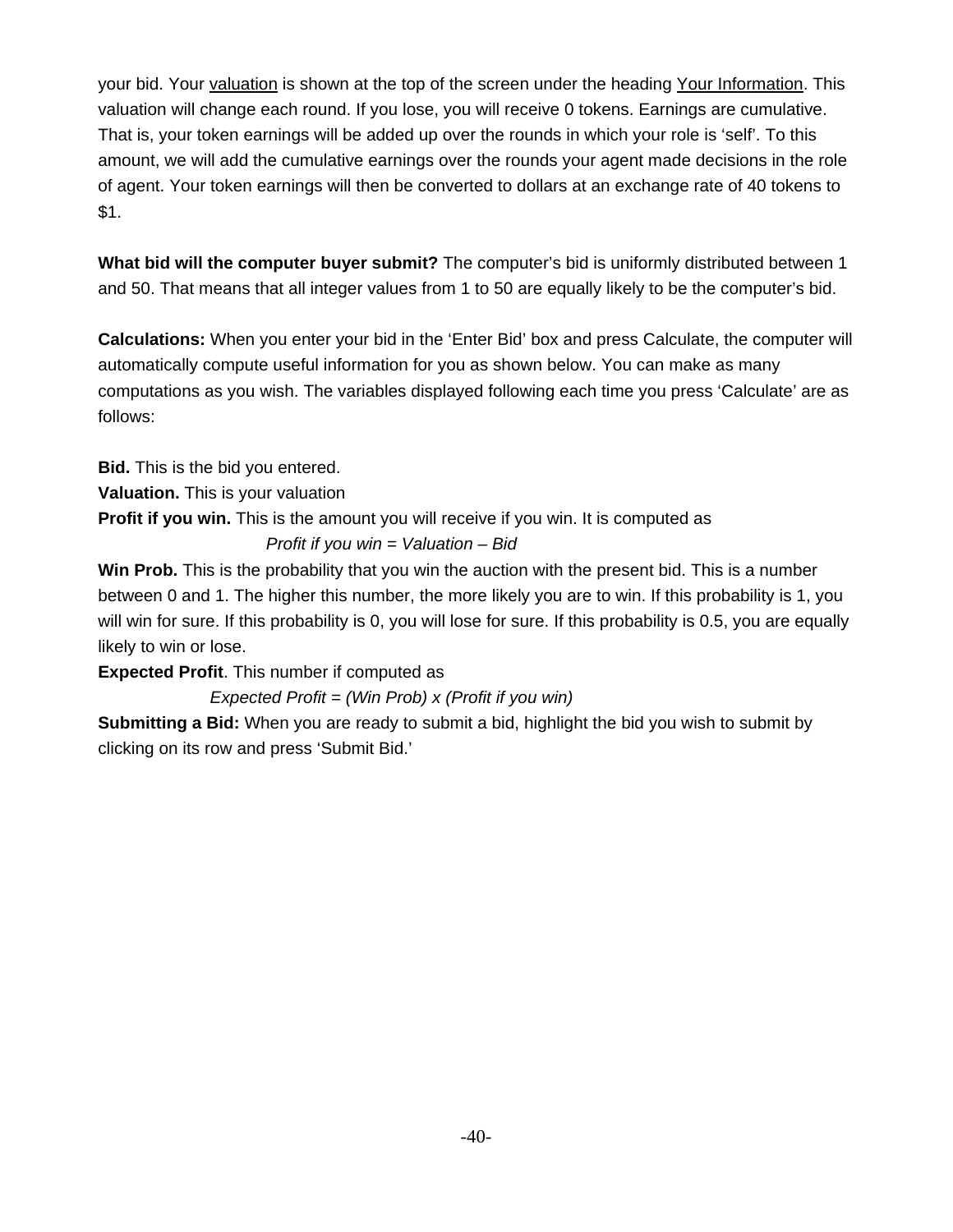| Period                                          |                    |                 |     |                    |               |                                      |                        |
|-------------------------------------------------|--------------------|-----------------|-----|--------------------|---------------|--------------------------------------|------------------------|
| 7 <sup>1</sup>                                  | of $50$            |                 |     |                    |               |                                      |                        |
|                                                 |                    |                 |     |                    |               |                                      |                        |
| <b>Your information</b>                         |                    |                 |     |                    |               |                                      |                        |
| You are Participant:<br>$\overline{\mathbf{1}}$ |                    |                 |     |                    |               |                                      |                        |
| Your role is Self                               |                    |                 |     |                    |               |                                      |                        |
| 52<br>Your Valuation is:                        |                    |                 |     |                    |               |                                      |                        |
|                                                 |                    |                 |     |                    |               |                                      |                        |
|                                                 |                    |                 | Bid | Valuation          | Profit if win | <b>Win Prob</b>                      | <b>Expected Profit</b> |
| Enter bid                                       |                    |                 |     |                    |               |                                      |                        |
|                                                 |                    |                 |     |                    |               |                                      |                        |
|                                                 |                    |                 |     |                    |               |                                      |                        |
|                                                 |                    |                 |     |                    |               |                                      |                        |
| CALCULATE<br><b>Submit Bid</b>                  |                    |                 |     |                    |               |                                      |                        |
|                                                 |                    |                 |     |                    |               |                                      |                        |
| Your own past history                           |                    |                 |     |                    |               |                                      |                        |
| Period                                          | <b>Valuation</b>   | <b>Your Bid</b> |     | <b>Winning Bid</b> |               | <b>Auction Profit</b>                |                        |
| $\overline{2}$                                  | 92<br>$\mathbf{1}$ | 12<br>12        |     | 40<br>37           |               | $\mathbb O$<br>$\,0$                 |                        |
| 3<br>$\overline{4}$                             | 37<br>5            | 30<br>3         |     | $30\,$<br>$\, 8$   |               | 7<br>$\begin{matrix} 0 \end{matrix}$ |                        |
| $\overline{5}$                                  | 98                 | 40              |     | 40                 |               | 58                                   |                        |
| $6\,$                                           | 69                 | 32              |     | $38\,$             |               | $\begin{matrix} 0 \end{matrix}$      |                        |
|                                                 |                    |                 |     |                    |               |                                      |                        |
|                                                 |                    |                 |     |                    |               |                                      |                        |
|                                                 |                    |                 |     |                    |               |                                      |                        |
|                                                 |                    |                 |     |                    |               |                                      |                        |